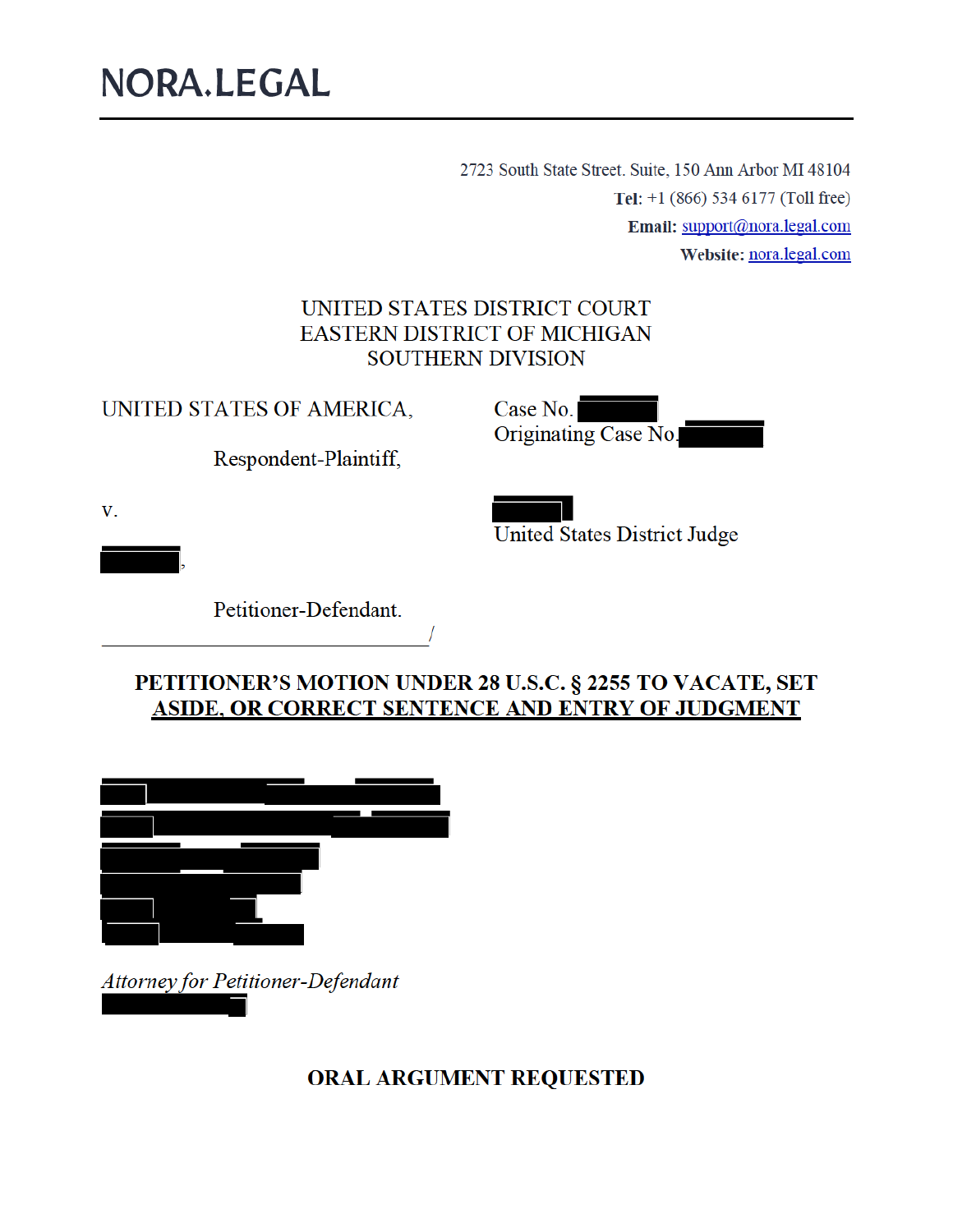#### **CORPORATE DISCLOSURES**

The following information is submitted pursuant to Fed. R. App. P. 26.1:

- 1. Is said party a subsidiary or affiliate of a publicly owned corporation? If yes, list the identity of the parent corporation or affiliate and the relationship between it and the named party: NO.
- 2. Is there a publicly owned corporation, not a party to the appeal, that has a financial interest in the outcome? If yes, list the identity of such corporation and the nature of the financial interest: NO.

Respectfully submitted,



 $\ddot{\mathbf{u}}$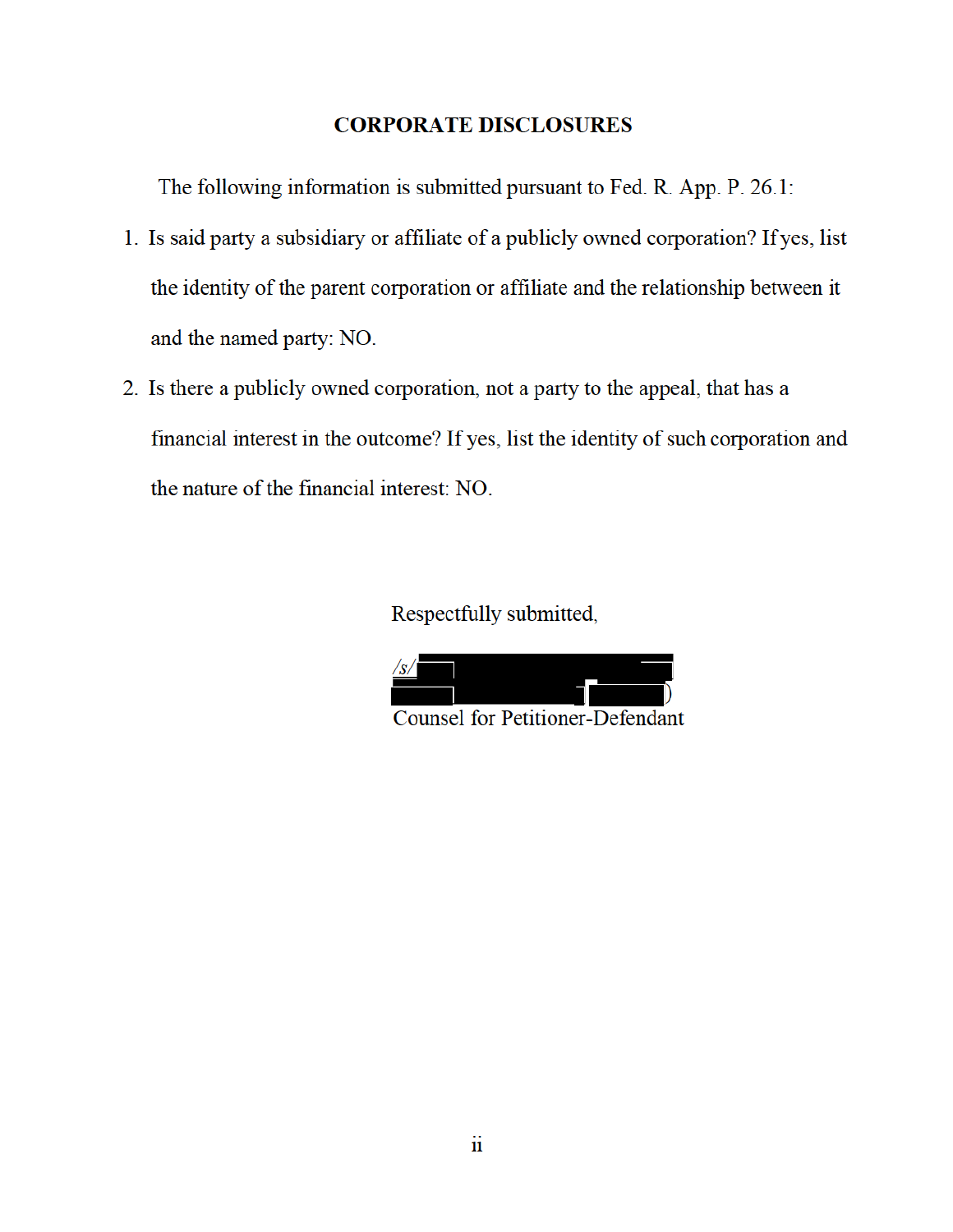## **TABLE OF CONTENTS**

| <b>B.</b> |                           | And His Attorney,                                                                                                                                                                                                                                                                                          |             |
|-----------|---------------------------|------------------------------------------------------------------------------------------------------------------------------------------------------------------------------------------------------------------------------------------------------------------------------------------------------------|-------------|
| $\Pi$ .   |                           |                                                                                                                                                                                                                                                                                                            |             |
| III.      |                           |                                                                                                                                                                                                                                                                                                            |             |
| A. I      |                           | Received Ineffective Assistance Of Counsel When<br>Failed To Reasonably Investigate And Gather Evidence Related To The<br>Claims Against                                                                                                                                                                   |             |
|           | i.                        | Failure to gather certain emails between and                                                                                                                                                                                                                                                               |             |
|           | ii.                       | Failure to gather evidence from other trials related to                                                                                                                                                                                                                                                    |             |
|           | $\overline{\text{iii}}$ . | Failure to gather evidence that could be used to impeach witnesses<br>who testified against <b>Container and the set of the set of the set of the set of the set of the set of the set of the set of the set of the set of the set of the set of the set of the set of the set of the set of the set o</b> |             |
|           | 1V <sub>1</sub>           | Failure to gather evidence that <b>The provided</b><br>other a between a between that falsely claimed that<br>policy<br>following                                                                                                                                                                          | (and<br>was |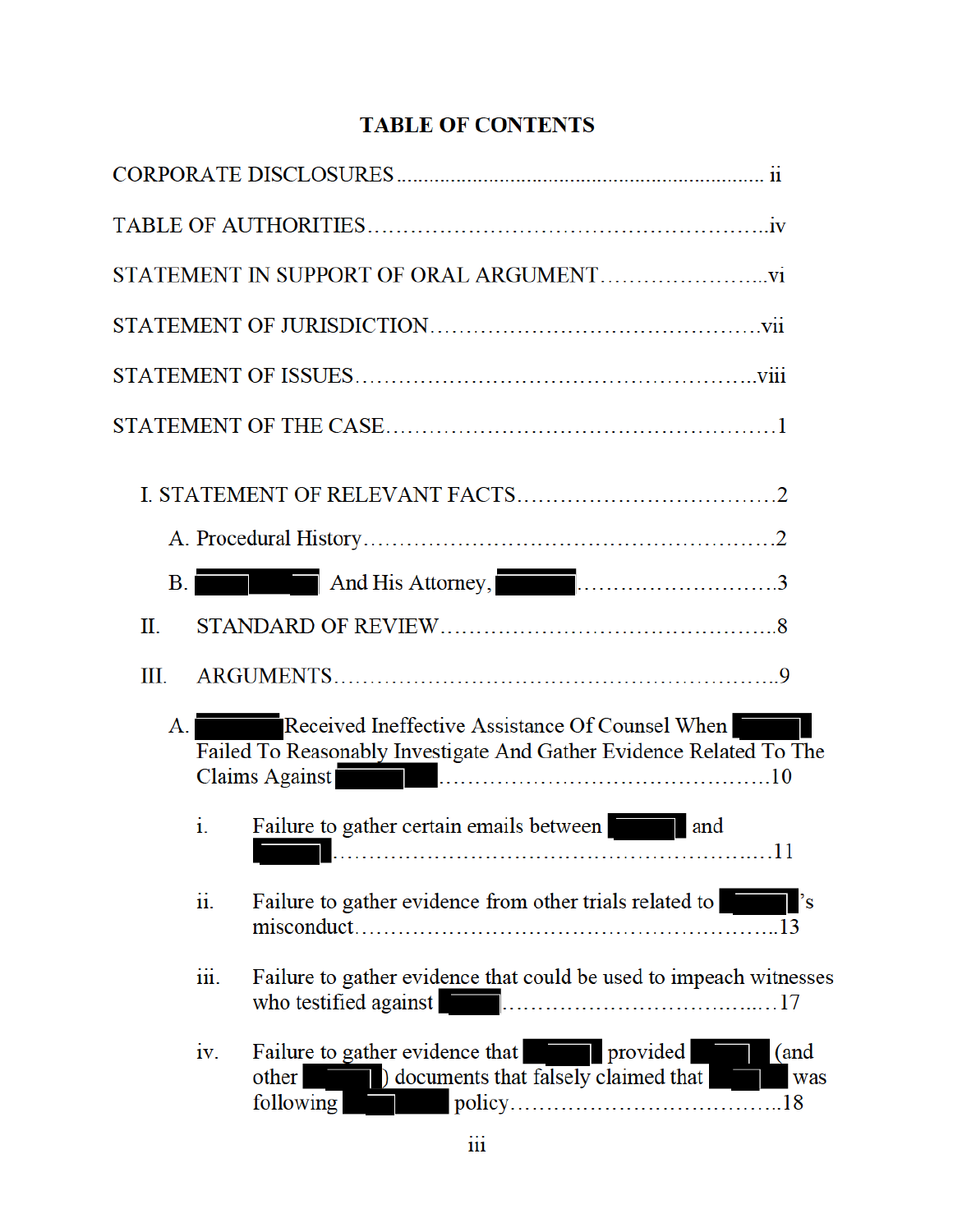| B <sub>1</sub> | Received Ineffective Assistance Of Counsel When<br>Failed To Call Critical Witnesses Essential To Table 7's Defense |                                                                                                                           |  |  |  |
|----------------|---------------------------------------------------------------------------------------------------------------------|---------------------------------------------------------------------------------------------------------------------------|--|--|--|
|                | i.                                                                                                                  | Failure to call                                                                                                           |  |  |  |
|                | $\overline{11}$ .                                                                                                   | Failure to call and/or and/or 22                                                                                          |  |  |  |
|                | iii.                                                                                                                | Failure to call an employee who billed<br>23<br>for                                                                       |  |  |  |
|                | iv.                                                                                                                 | Failure to call any who was unaware of 's                                                                                 |  |  |  |
| $C_{\cdot}$    |                                                                                                                     | Received Ineffective Assistance Of Counsel When<br>Failed To Impeach Critical Witnesses Against <b>Exercise 2018</b> 26   |  |  |  |
|                | i.                                                                                                                  | Failure to impeach a sales agent who testified against<br>27                                                              |  |  |  |
|                | ii.                                                                                                                 | Failure to impeach two who testified against<br>.29                                                                       |  |  |  |
| D.             | To                                                                                                                  | Received Ineffective Assistance Of Counsel When<br>Failed To Present The Jury With Available, Relevant Evidence Essential |  |  |  |
|                | 1.                                                                                                                  | Failure to present the jury with emails between<br>and                                                                    |  |  |  |
|                | ii.                                                                                                                 | Failure to present the jury with corporate documents shared<br>with                                                       |  |  |  |
|                | iii.                                                                                                                | Failure to present the jury with evidence of Tailure is medical                                                           |  |  |  |
|                | iv.                                                                                                                 | Failure to present the jury with evidence from other cases involving                                                      |  |  |  |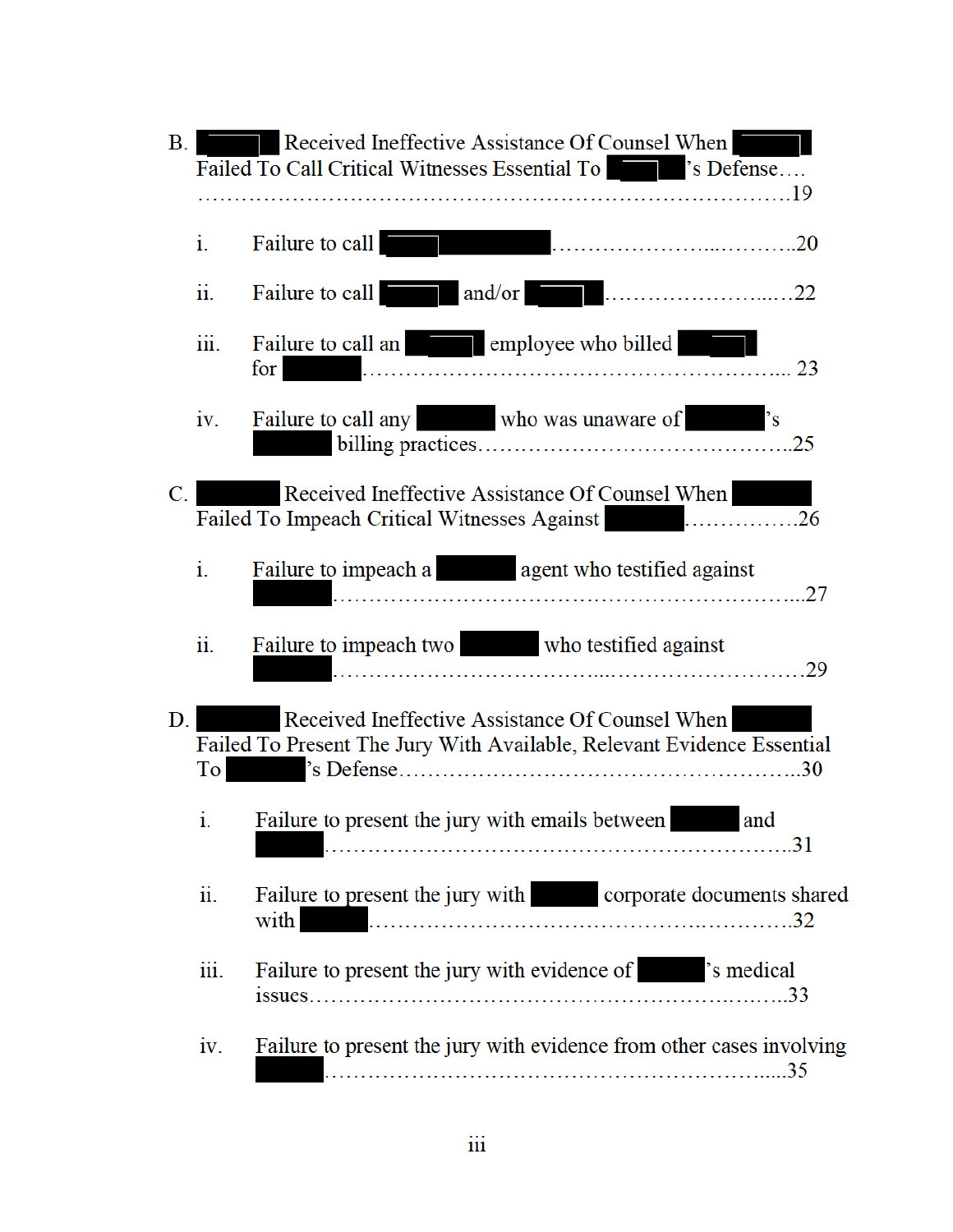| Е. | Received Ineffective Assistance Of Counsel When | Failed |
|----|-------------------------------------------------|--------|
|    | To Raise Relevant Claims On Appeal35            |        |

| IV. |  |  |  |
|-----|--|--|--|
|-----|--|--|--|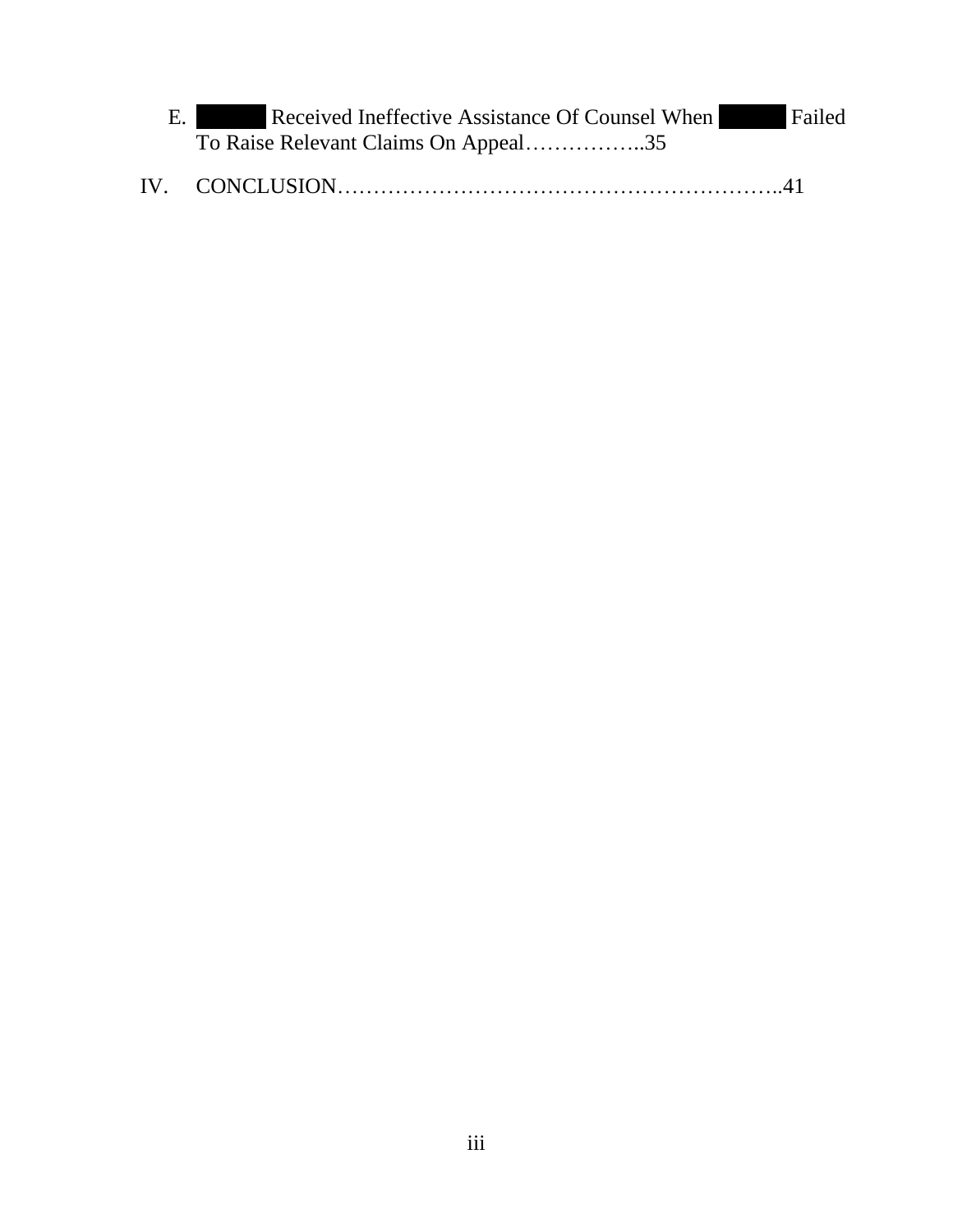## **TABLE OF AUTHORITIES**

| <b>CASES:</b><br>pages                                                                                                                      |
|---------------------------------------------------------------------------------------------------------------------------------------------|
| Austin v. Bell, 126 F.3d 843 (6th Cir. 1997), cert. denied, 523 U.S. 1079,<br>140 L. Ed. 2d 677, 118 S. Ct. 1526 and 523 U.S. 1088 (1998)10 |
|                                                                                                                                             |
| <i>Brady v. Maryland, 373 U.S. 83, 83 S. Ct. 1194, 10 L. Ed. 2d 215 (1963)15</i>                                                            |
|                                                                                                                                             |
| Glenn v. Tate, 71 F.3d 1204 (6th Cir. 1995), cert. denied, 519 U.S.                                                                         |
| Harrington v. Richter, 562 U.S. 86, 131 S. Ct. 770, 178 L. Ed. 2d                                                                           |
|                                                                                                                                             |
| Higgins v. Renico, 470 F.3d 624 (6th Cir. 2006)26, 29, 30                                                                                   |
| Kastigar v. United States, 406 U.S. 441, 92 S. Ct. 1653, 32 L. Ed. 2d                                                                       |
| Kimmelman v. Morrison, 477 U.S. 365, 91 L. Ed. 2d 305, 106 S. Ct. 2574                                                                      |
| Kyles v. Whitley, 514 U.S. 419, 115 S. Ct. 1555, 131 L. Ed. 2d 490 (1995)15                                                                 |
|                                                                                                                                             |
| Mahdi v. Bagley, 522 F.3d 631 (6th Cir. 2008), cert. denied, 129 S. Ct.                                                                     |
|                                                                                                                                             |
|                                                                                                                                             |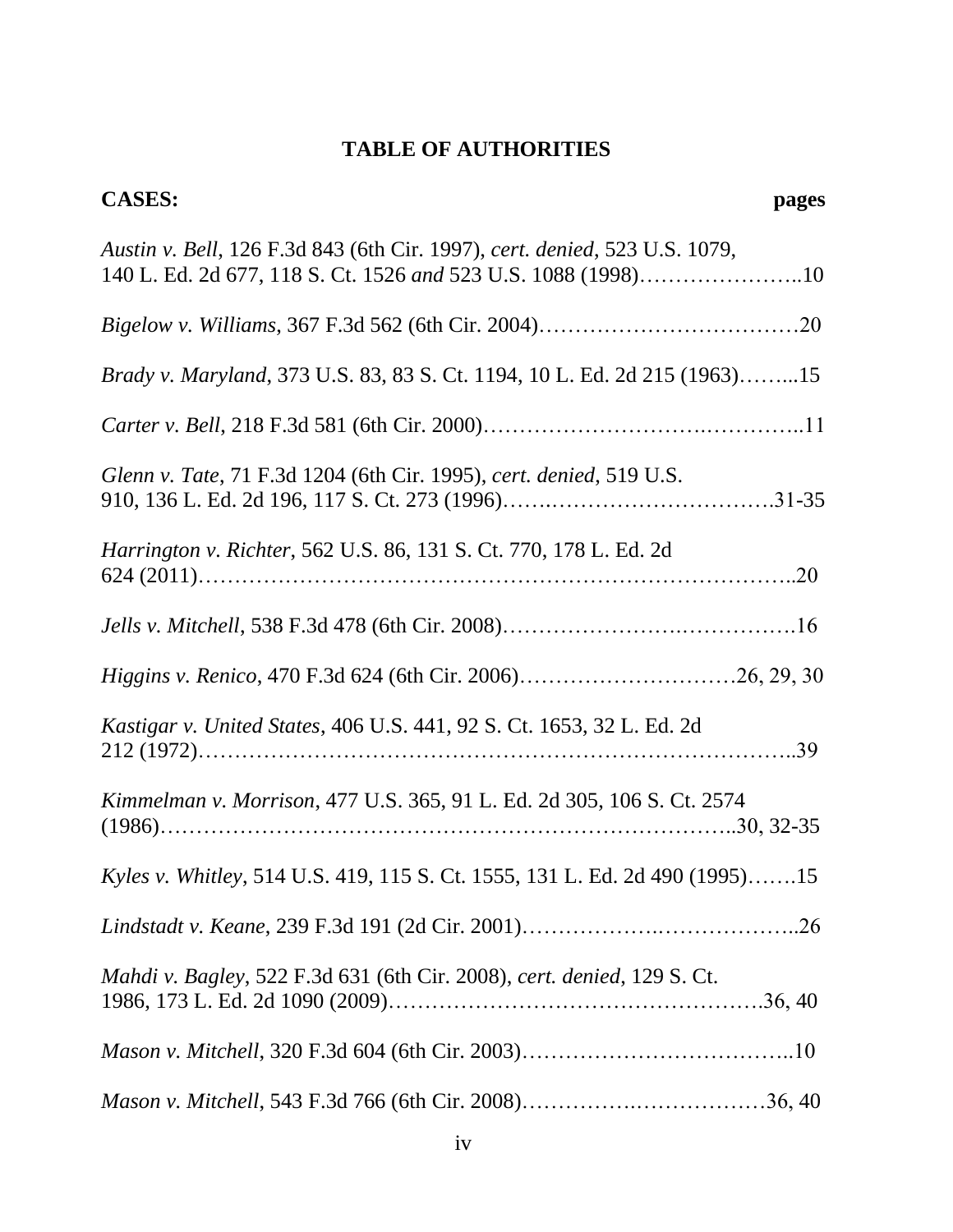## **CASES cont… pages**

| Pillette v. Berghuis, 408 F. App'x 873 (6th Cir. 2010)20, 22, 23, 25, 26                                                                       |
|------------------------------------------------------------------------------------------------------------------------------------------------|
|                                                                                                                                                |
| Strickland v Washington, 466 U.S. 668, 104 S. Ct. 2052, 80 L. Ed. 2d                                                                           |
| Strickler v. Greene, 527 U.S. 263, 119 S. Ct. 1936, 144 L. Ed. 2d                                                                              |
| Towns v. Smith, 395 F.3d 251 (6th Cir. 2005)20, 22, 23, 25, 26                                                                                 |
| United States v. \$87,118.00 in U.S. Currency, 95 F.3d 511 (7th Cir. 1996)37                                                                   |
| United States v. Al-Esawi, 560 F.3d 888 (8th Cir. 2009)39, 40                                                                                  |
| United States v. Bagley, 473 U.S. 667, 105 S. Ct. 3375, 87 L. Ed. 2d 481                                                                       |
|                                                                                                                                                |
|                                                                                                                                                |
| United States v. Hill, 643 F.3d 807 (11th Cir. 2011)37-39                                                                                      |
| United States v. Melvin, 730 F.3d 29 (1st Cir. 2013)36-38, 40                                                                                  |
| United States v. Oluwanisola, 605 F.3d 124 (2d Cir. 2010)39                                                                                    |
| United States v. Pelletier, 898 F.2d 297, 302 (2d Cir. 1990)37                                                                                 |
| <i>Wiggins v. Smith, 539 U.S. 510, 123 S. Ct. 2527, 156 L. Ed. 2d.</i><br>471 (2003), cert. denied, 130 S. Ct. 492, 175 L. Ed. 2d 376 (2009)36 |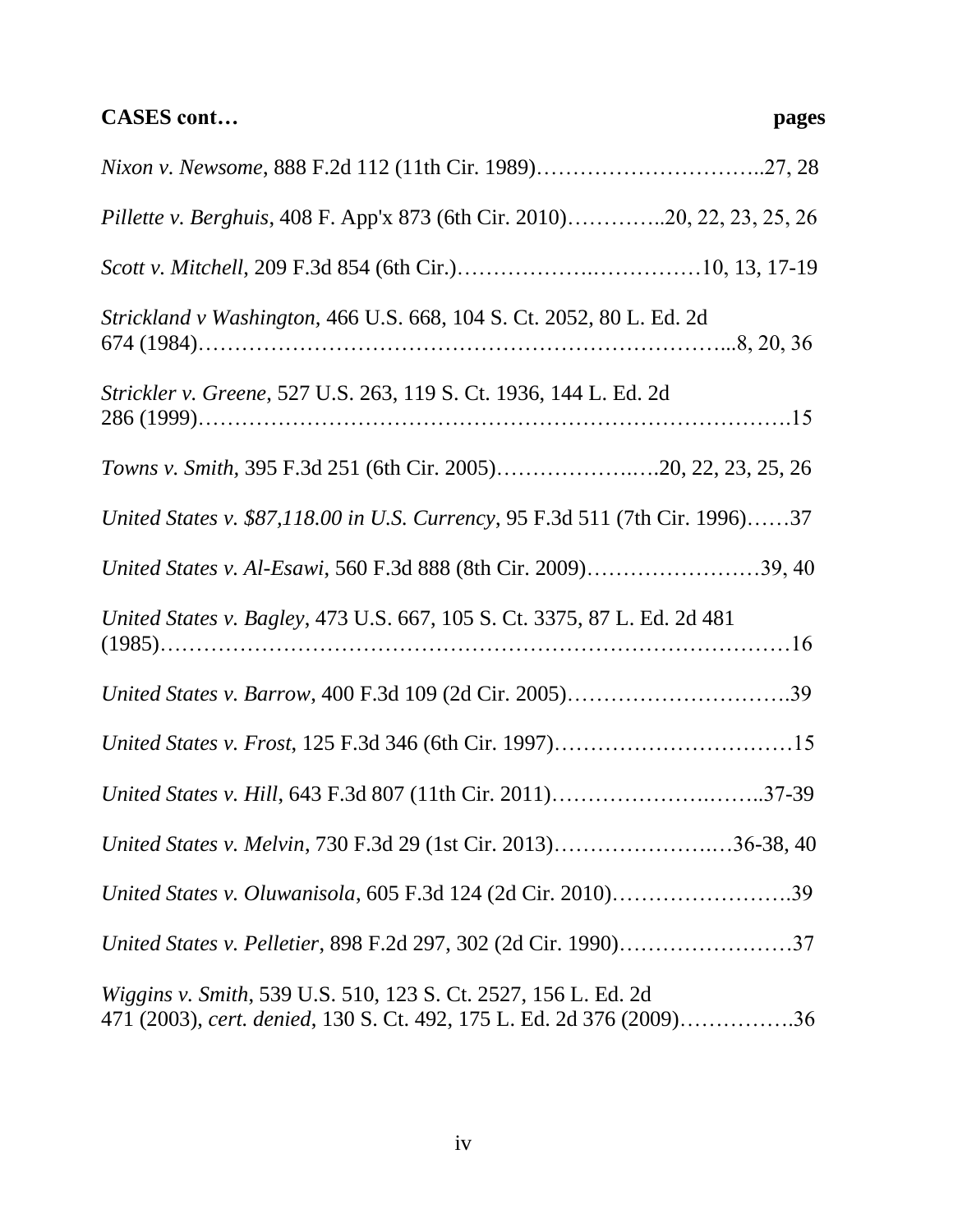## **STATUTES & CODES:**

| <b>COURT RULES:</b> |  |
|---------------------|--|
|                     |  |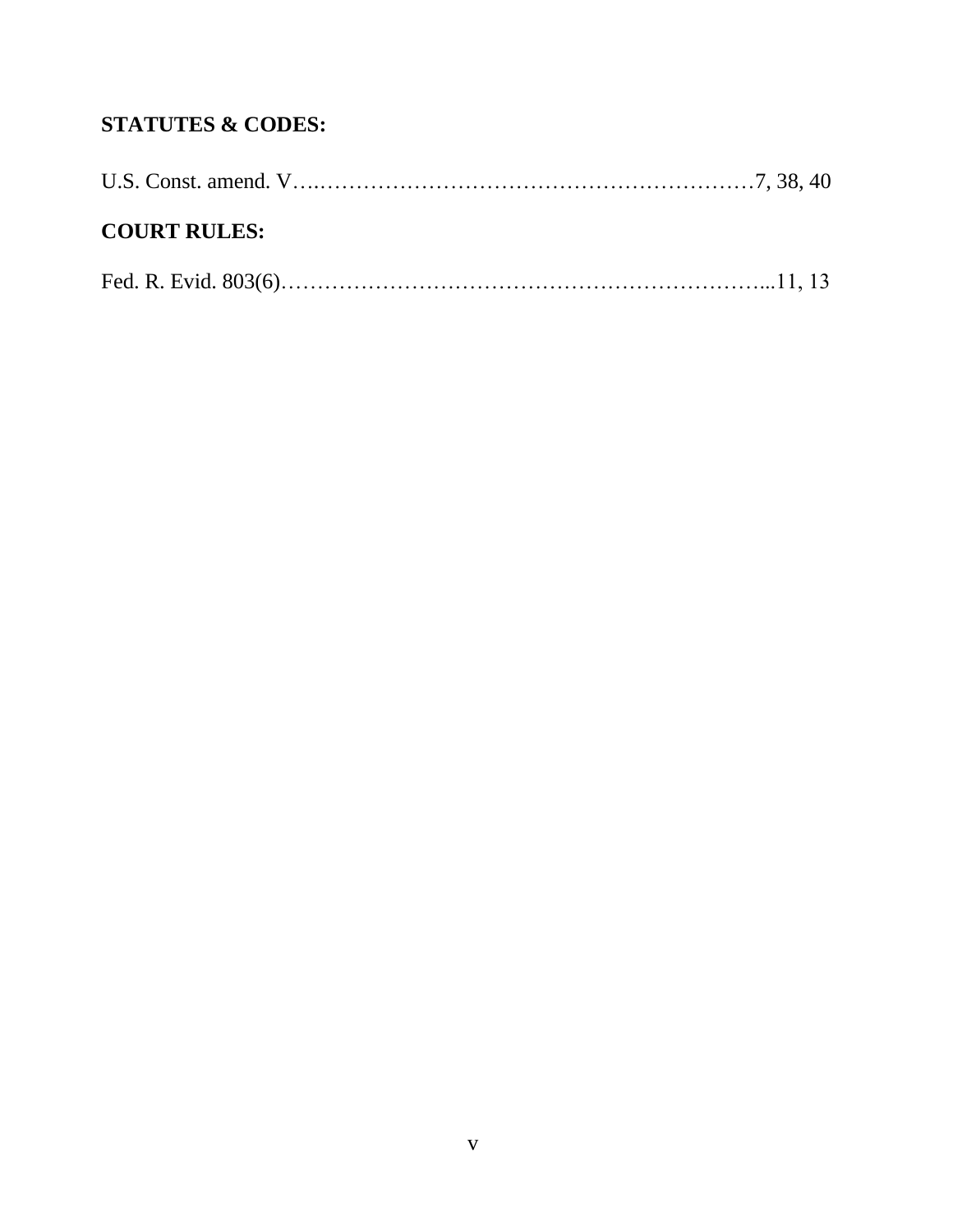## STATEMENT IN SUPPORT OF ORAL ARGUMENT

Oral argument is requested. Petitioner-Defendant respectfully requests oral argument to address any questions the United States District Court, Eastern District of Michigan, Southern Division may have regarding the facts and applicable law.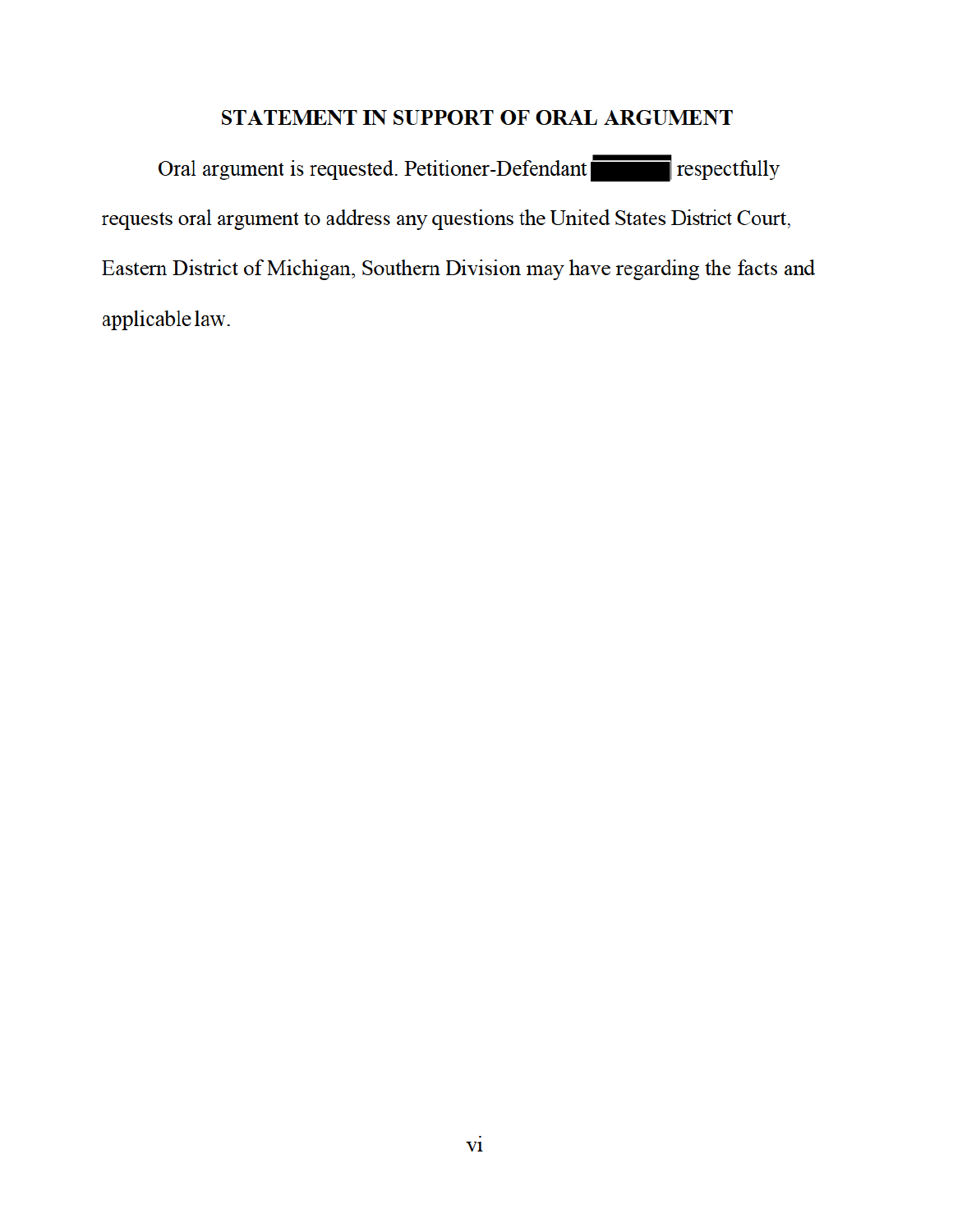## **STATEMENT OF JURISDICTION**

This Court has original jurisdiction over this matter pursuant to 28 U.S.C. § 1331 (federal question). This Court also has jurisdiction over this matter pursuant to 28 U.S.C. § 2255(a).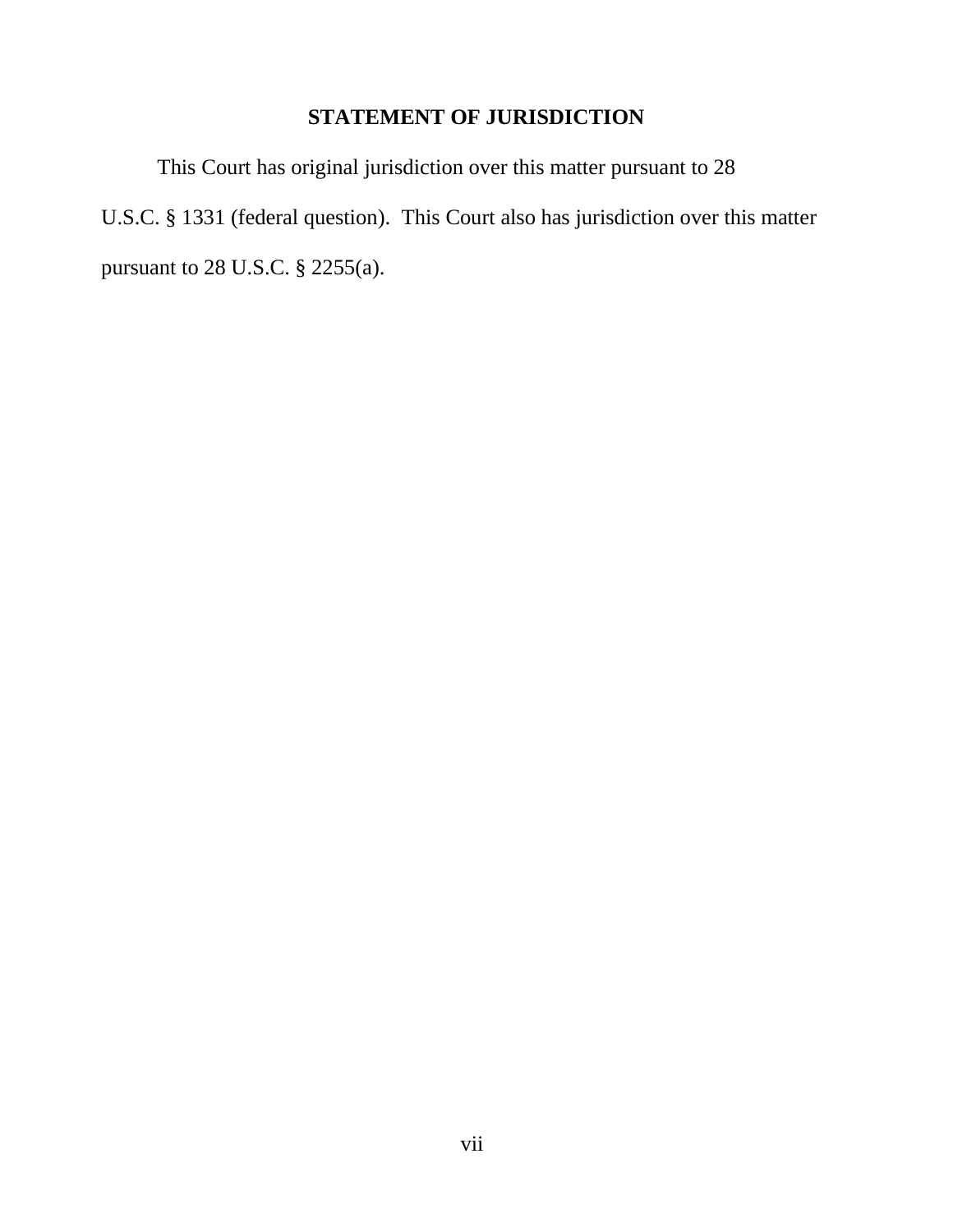## **STATEMENT OF ISSUES**

1. Did Petitioner-Defendant's trial counsel perform ineffectively by failing to reasonably investigate and gather evidence related to the claims against Petitioner-Defendant?

## **PETITIONER-DEFENDANT: YES**

2. Did Petitioner-Defendant's trial counsel perform ineffectively by failing to call critical witnesses essential to Petitioner-Defendant's defense?

## **PETITIONER-DEFENDANT: YES**

3. Did Petitioner-Defendant's trial counsel perform ineffectively by failing to impeach critical witnesses against Petitioner-Defendant?

## **PETITIONER-DEFENDANT: YES**

4. Did Petitioner-Defendant's trial counsel perform ineffectively by inexplicably withholding relevant evidence, essential to Petitioner-Defendant's defense, from the jury?

## **PETITIONER-DEFENDANT: YES**

5. Did Petitioner-Defendant's trial counsel perform ineffectively by failing to raise relevant claims on appeal?

## **PETITIONER-DEFENDANT: YES**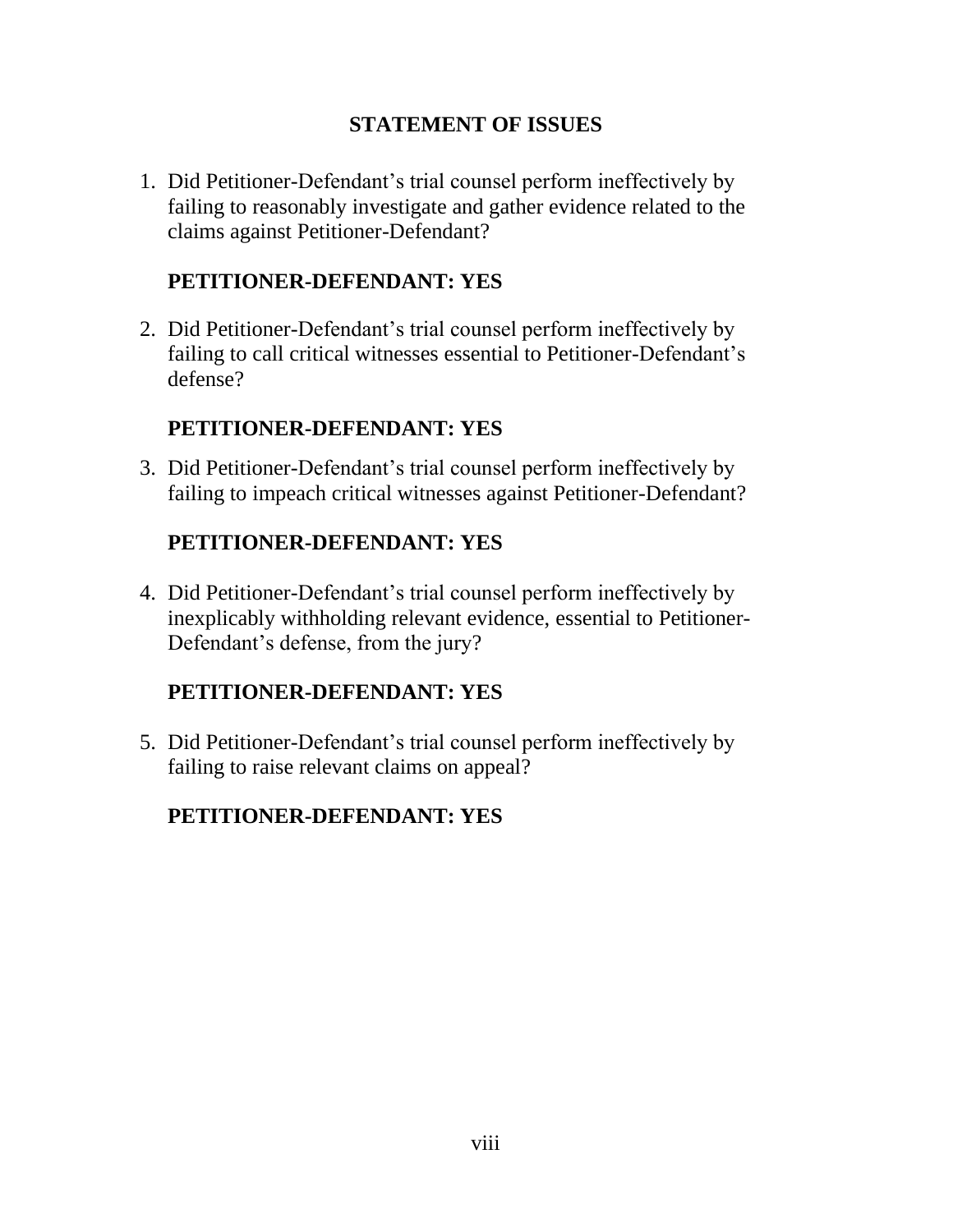#### **STATEMENT OF THE CASE**

Petitioner, (" "), by and through counsel, seeks relief from a jury conviction and sentence in this Court. The instant motion to vacate, set aside, or correct sentence and order of judgment is based on the ineffective assistance of  $\blacksquare$  's trial counsel,  $\blacksquare$  (" "). The record is rampant with examples of  $\blacksquare$  's ineffective assistance. Indeed, , on numerous occasions, failed to reasonably investigate and gather evidence related to the claims against **inexplicably failed to call** corroborating and helpful witnesses at trial on 's behalf. failed to adequately impeach witnesses against **.** Further, withheld from the jury a mountain of evidence both relevant and helpful to 's defense. Finally, last but not least, failed to raise relevant constitutional claims on appeal. As shown below,  $\cdot$  's trial counsel's performance fell below an objective standard of reasonableness and there is a reasonable probability that, but for trial counsel's unprofessional errors, the result of 's trial would have been different. Therefore, this Court should grant  $\cdot$  's instant motion and vacate, set aside, or correct 's sentence and order of judgment.

#### **I. STATEMENT OF RELEVANT FACTS**

#### **A. Procedural History**



1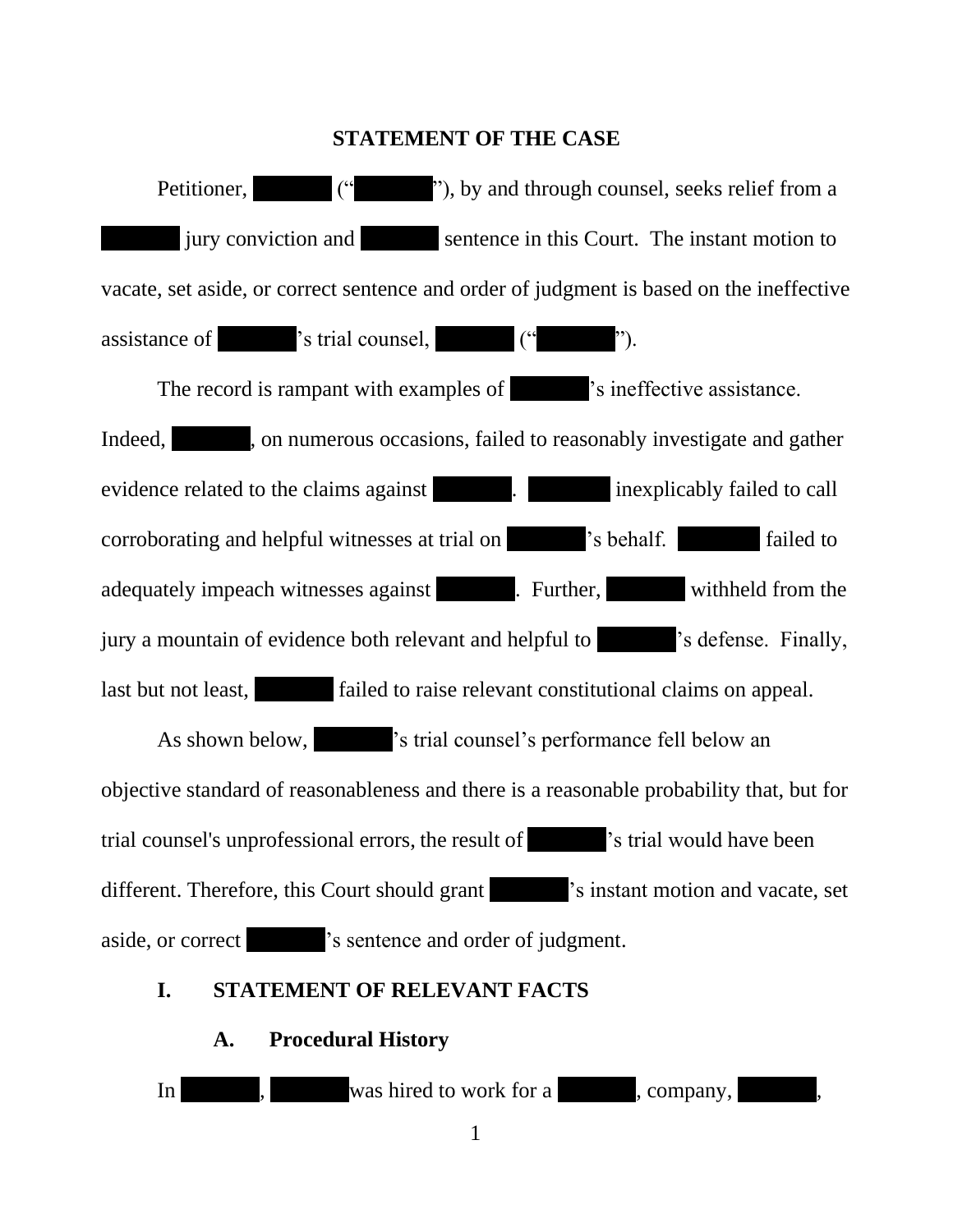to provide in-home health care to homebound patients. See Petitioner's Appeal, dated  $\blacksquare$ , U.S. Circuit Court for the Sixth Circuit, Case No. ("Appeal"), Doc No. , pg . worked out of 's branch. *Id*. was 40 years old and had no prior criminal record. *Id*. Less than a year later, in , the federal government executed a search warrant on branch and the branch's office was closed. *Id.* at 13-14. On , was indicted on one count of conspiracy to commit health care fraud (18 U.S.C. § 1349) and two counts of health care fraud  $(18 \text{ U.S.C.} \S 1347).$ <sup>1</sup> *Id.* at 14. was not the only employee named in the indictment; his co-defendants made plea agreements. *Id*. On 2. a jury trial began in this Court before the Honorable 2 *Id.* at 14-15. On , the jury returned a guilty verdict on only count 1 (conspiracy to commit health care fraud), the jury found was not guilty of counts 2 and 3 (health care fraud). *Id.* at 27. On , this Court sentenced to 24 months in prision and ordered him to pay in restitution. RE 107, pg . At all relevant times, was represented at trial by his attorney, On , filed his Appeal in the United States Court of Appeals

<sup>&</sup>lt;sup>1</sup> Forfeiture was also alleged under 18 U.S.C. § 981 (a)(1)(C), 28 U.S.C. § 2461, and 18 U.S.C. § 982 (a)(7). <sup>2</sup> For brevity's sake will not recount the trial in its entirety here, however a succinct retelling can be found in his Appeal, Case  $\qquad \qquad$ , Doc.  $\qquad$ , pp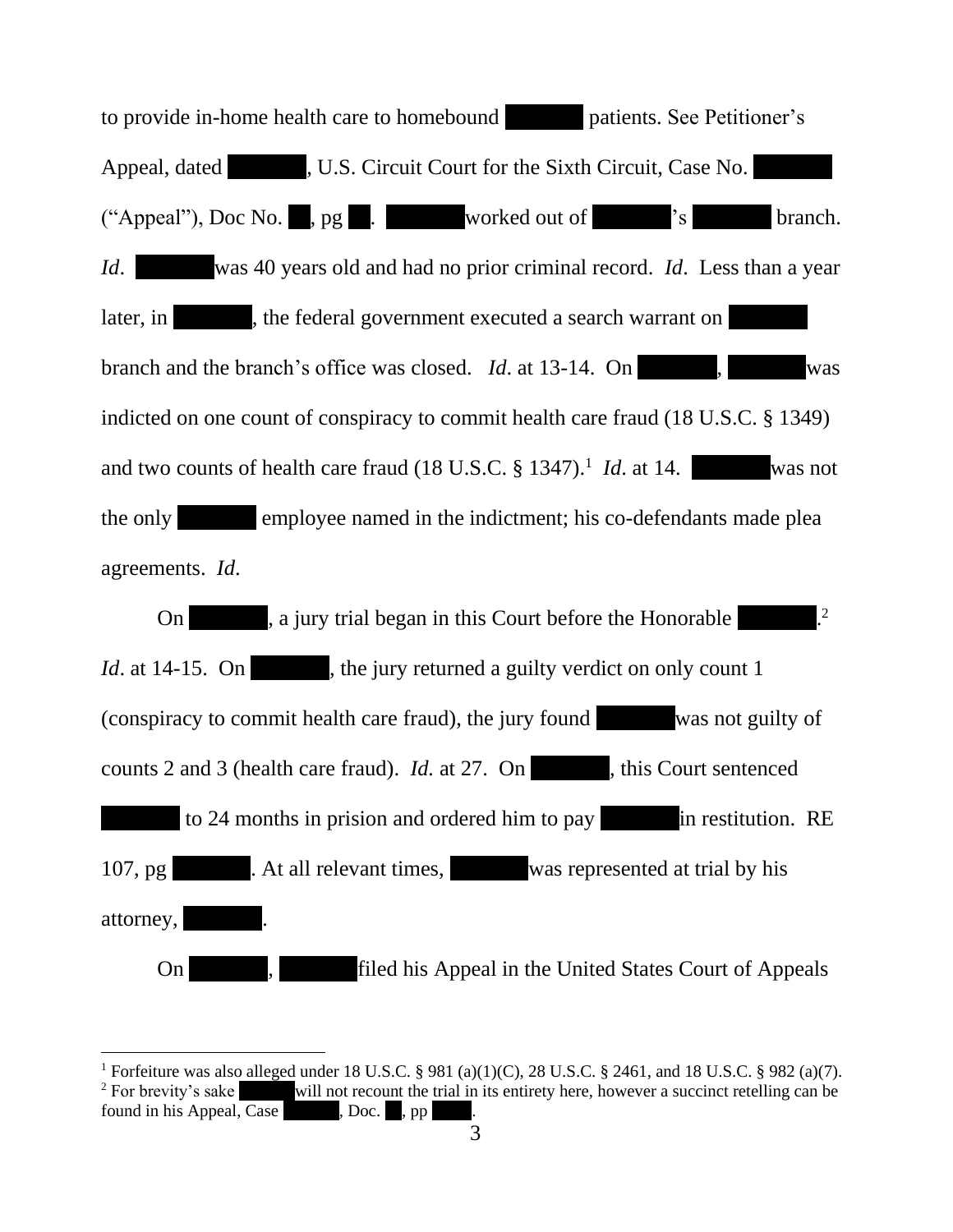for the Sixth Circuit (the "Court of Appeals"). See generally Appeal, *supra*.

raised ten grounds for reversal on appeal. *Id*. On , the Court of Appeals issued its opinion affirming  $\blacksquare$  's conviction and sentence. See Opinion of the United States Court of Appeals for the Sixth Circuit, dated , Case No. (the "COA Opinion"). At all relevant times during his appeal, was represented by his attorney,

No petition for certiorari was filed and this is 's first motion under 28 U.S.C. § 2255.



agents and was shocked to find that the FBI was alleging that and, in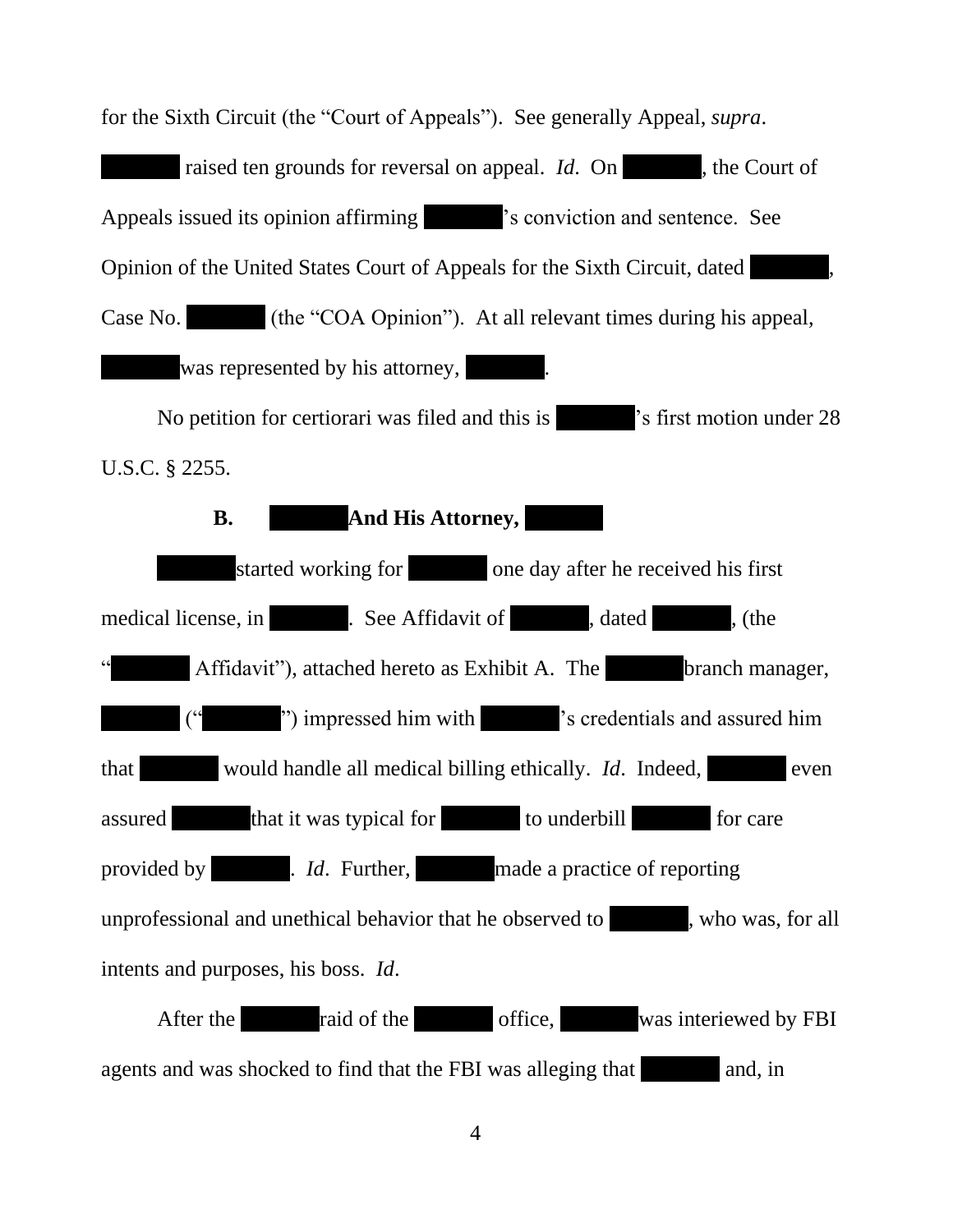particular, were overbilling . *Id*. was further shocked to find out in that the FBI was investigating him. *Id*. So, arranged to meet and cooperate with the FBI during two proffer sessions, wherein he provided the FBI with billing sheets at their request. *Id*.



*Id*.

After he was indicted, in  $\blacksquare$ , continued to collect evidence and provide it to . *Id*. Indeed, during discovery he found an email from an FBI interview with the branch assistant manager that was very material. *Id*.; see also discussion of this email in the COA Opinion, *supra*, at 10-11. It was an email between and and stating that they should keep "in the dark" as it relates to billing. *Id*. Sadly, it has become clear that did more work and spent more time related to his defense than **the set of the set of the set of the set of the set of the set of the set of the set of the set of the set of the set of the set of the set of the set of the set of the set of the set of the se** again chose inaction or silence as a strategy to the great detriment of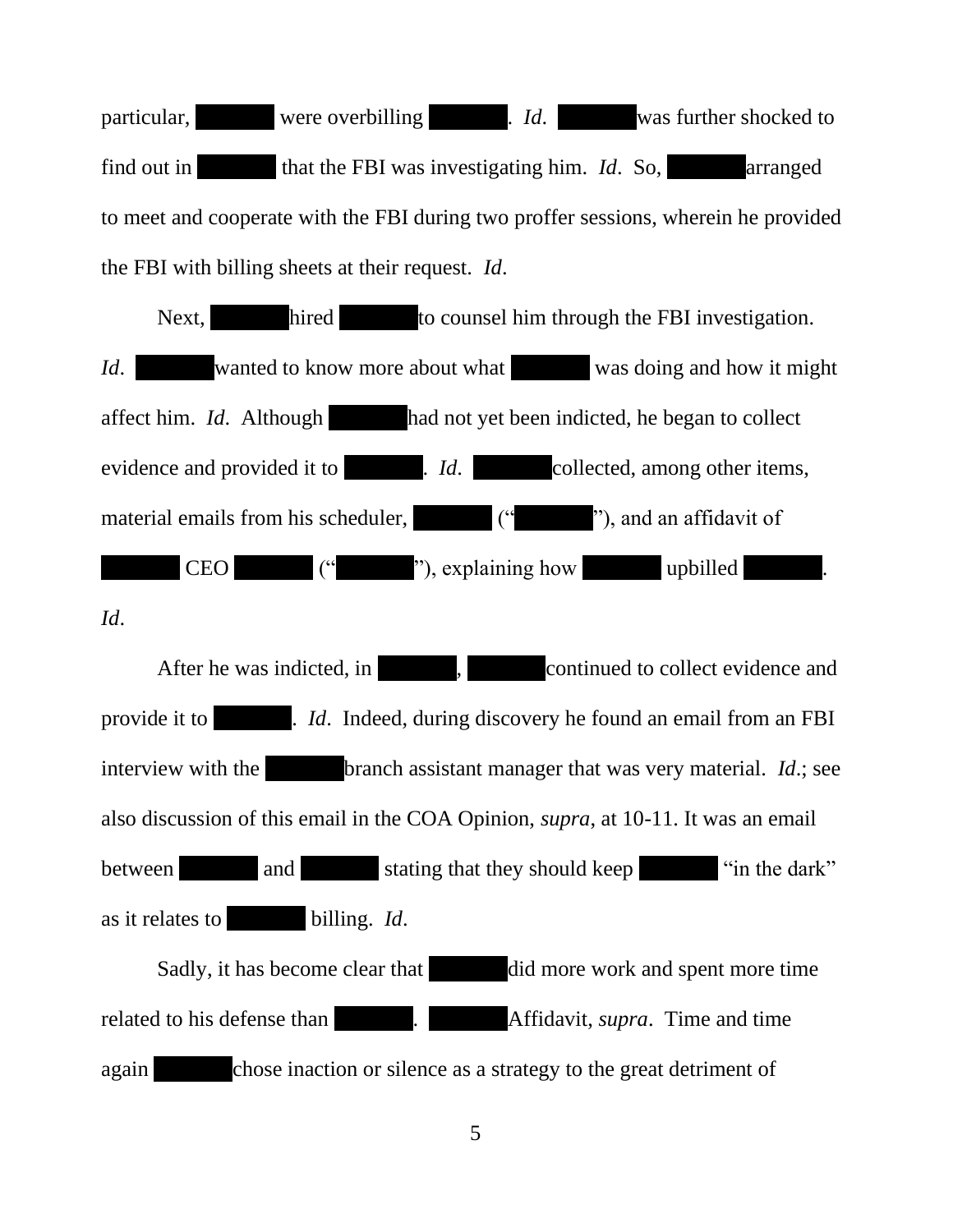. *Id*. At the plea stage, refused 's request for plea counter-offers and did not provide with plea terms, eventually telling that there was "no choice" but to go to trial. *Id*. During discovery, refused 's requests for: (1) more emails between : (2) subpoena requests for , and other involved in the FBI investigation; (3) co-defendant billing records; (4) exploration into potential Brady violations by the U.S. government for not providing information regarding related cases stemming from the FBI investigation; (5) a billing expert , to disprove conspiracy; (6) for interviews of U.S. government witnesses or co-defendants prior to trial; (7) preparation of to take the stand at his trial; (8) an investigation into billing of suspicious tests in : (9) interviews or contact with potential witness who could attest that kept in the dark regarding fraudulent billing; and (10) information regarding trials in related to and fraudulent billing. *Id*. At trial,  $\blacksquare$  's inaction and silence continued. did not: (1) object to certain evidence and charts brought forth by the U.S. government against ; (2) enter into evidence emails from to which tend to show that was not a co-conspirator; (3) establish for the jury that there was no agreement to conspire between ; (4) use  $\cdot$  s data which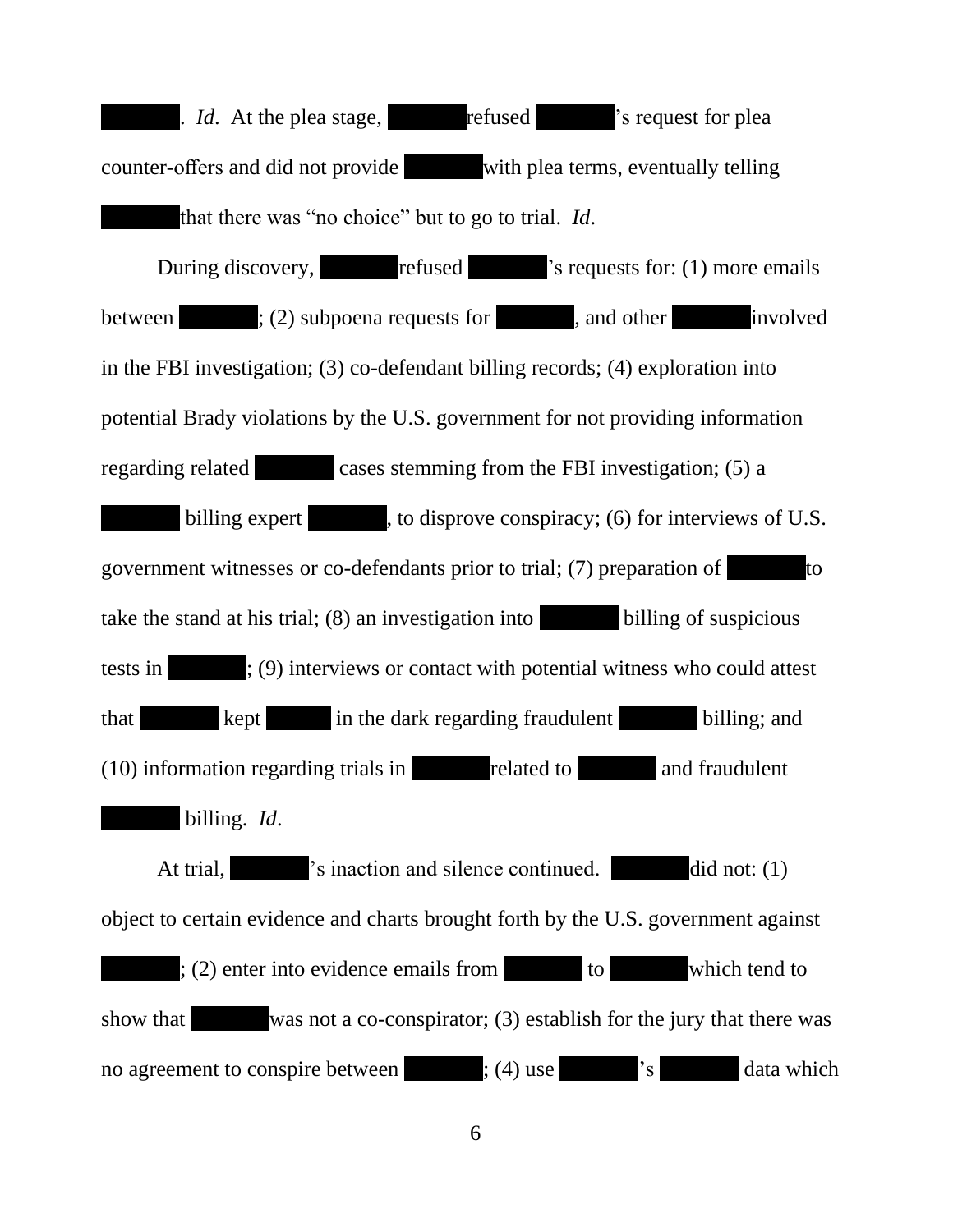would have rebutted the U.S. government's argument regarding homebound patients; (5) share any defense that was altering patient charts and ordering unnecessary tests behind doctor's backs; (6) explain to the jury any of the finer points of the process, including how the home office, not the doctors, ordered home care and added patients to the doctor's schedule; (7) impeach agent on inconsistent testimony; (8) object to the U.S. government's use of billing reports provided by as part of a proffer against him; (9) argue potential Brady violations against the U.S. government; (10) call numerous defense witnesses, including, a billing expert, the director of billing for , three individuals who were aware of billing behind  $\cdot$  's backs, or two other who were unaware of the fraud going on at ; and (11) attempt to get a continuance to ensure that would get to testify on 's behalf. *Id*.

's inaction continued on appeal too. Although promised to include certain arguments in  $\blacksquare$  's appeal, such as potential Brady violations, or the U.S. government's violation of 's Fifth Amendment rights by using information obtained by proffer against him, they never ended up in the appeal. *Id*.; see also U.S. Const. Amend V. Indeed, did not even provide with a copy of the appeal prior to filing. *Id*.

Because his freedom was at stake, rightly took his charges, trial, and

7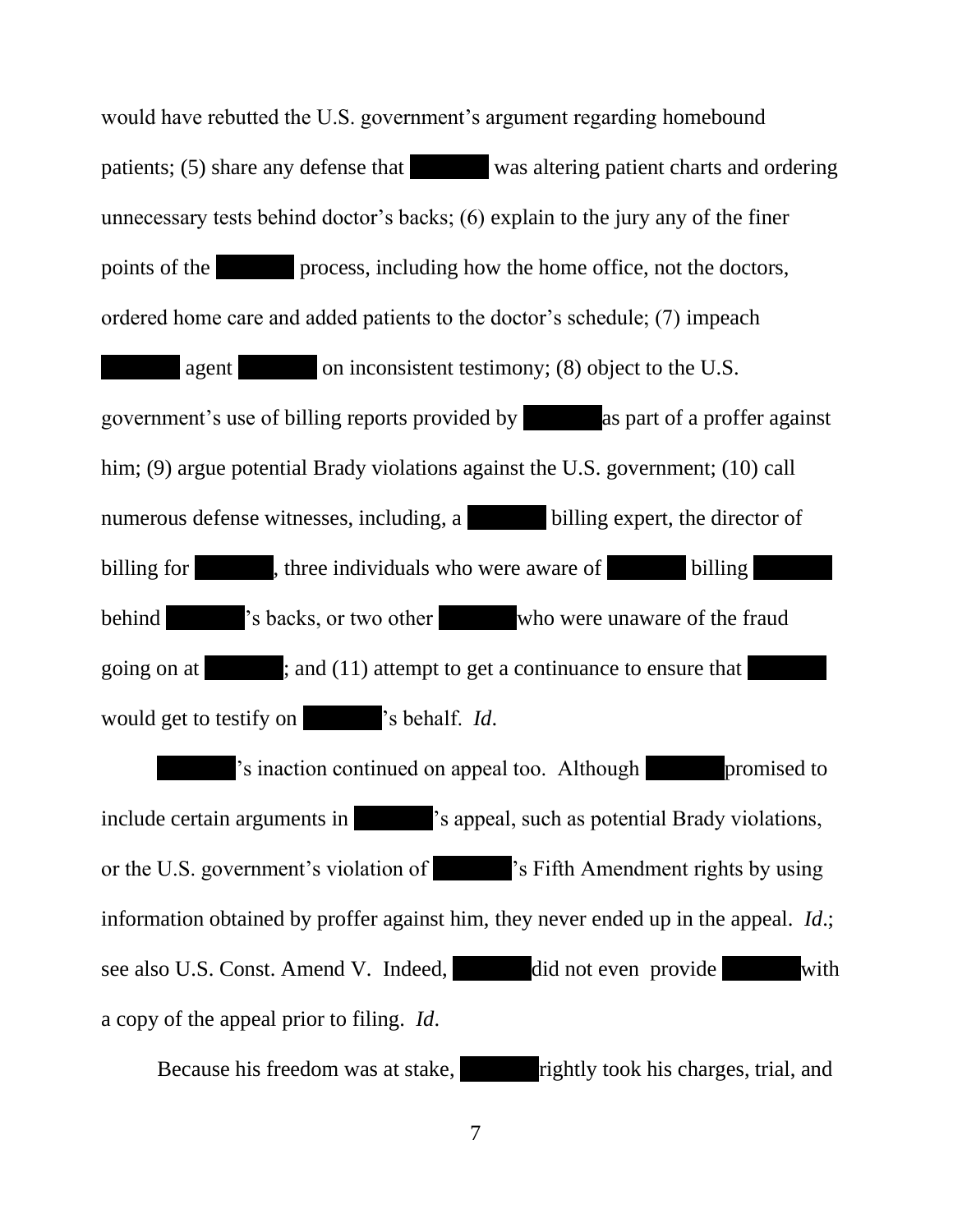

- (1) Failure to reasonably investigate and gather evidence related to the claims against
- (2) Failure to call critical witnesses essential to 's defense;
- (3) Failure to impeach critical witnesses against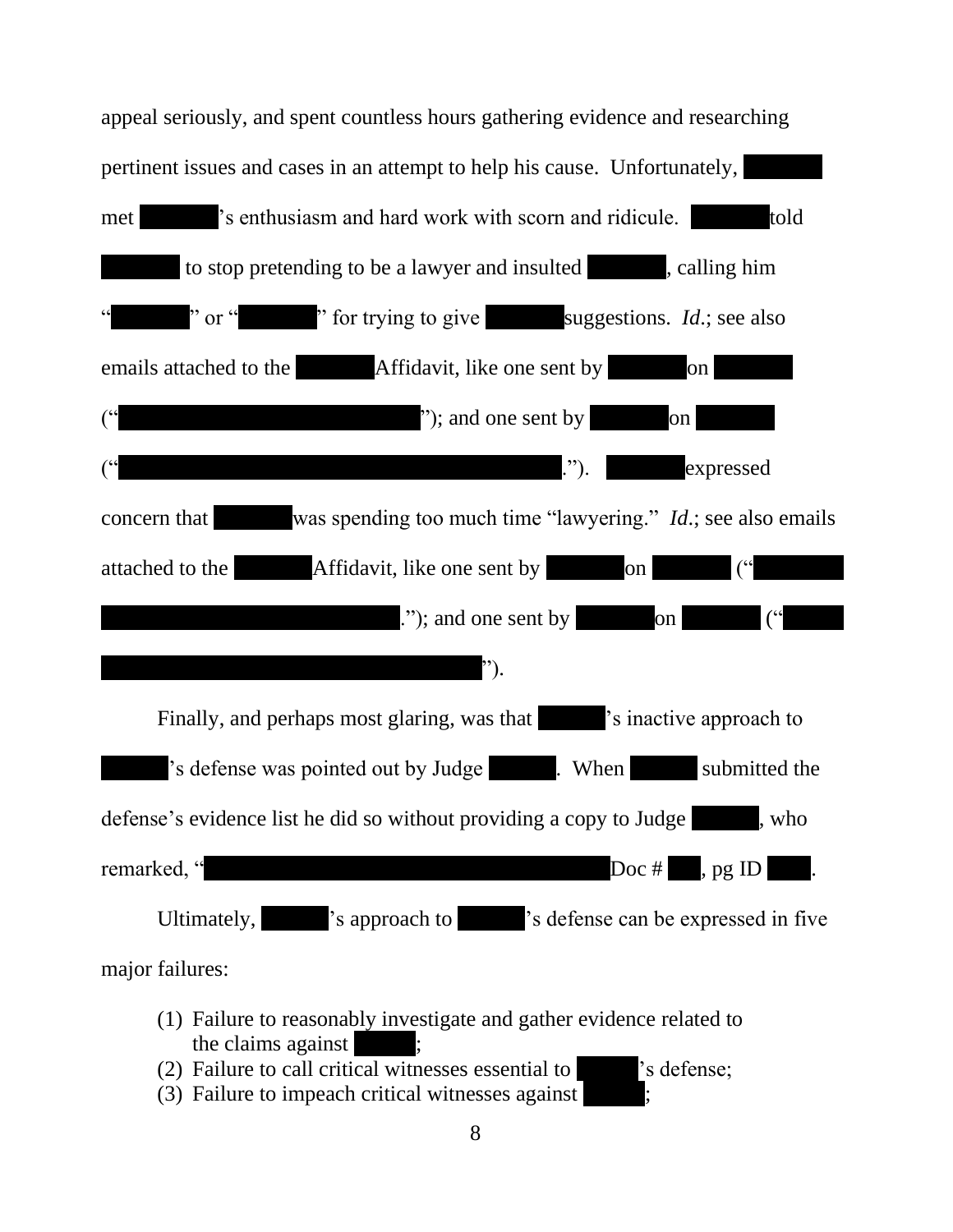- (4) Failure to present the jury with available, relevant evidence, essential to 's defense; and
- (5) Failure to raise relevant claims on appeal.

For the reasons set forth below, respectfully requests that this Honorable Court grant this 28 U.S.C. §2255 Motion to Vacate, Set Aside, or Correct Sentence, and Entry of Judgment.

#### **II. STANDARD OF REVIEW**

To prevail on an ineffective assistance of counsel claim, a petitioner must satisfy the two-pronged *Strickland* test. *Strickland v Washington,* 466 U.S. 668, 104 S. Ct. 2052, 80 L. Ed. 2d 674 (1984).

First, the petitioner must show that his counsel's performance was deficient, meaning it "fell below an objective standard of reasonableness." *Id.* at 688. The Court determines "whether, in light of all the circumstances, the identified acts or omissions were outside the wide range of professionally competent assistance." *Id.* at 690. The Court's review is deferential, as "strategic choices made after thorough investigation of law and facts relevant to plausible options are virtually unchallengeable." *Id*. at 690-691.

Second, the petitioner must show that the deficiency prejudiced his defense; in other words, "that there is a reasonable probability that, but for counsel's unprofessional errors, the result of the proceeding would have been different." *Id*. at 695.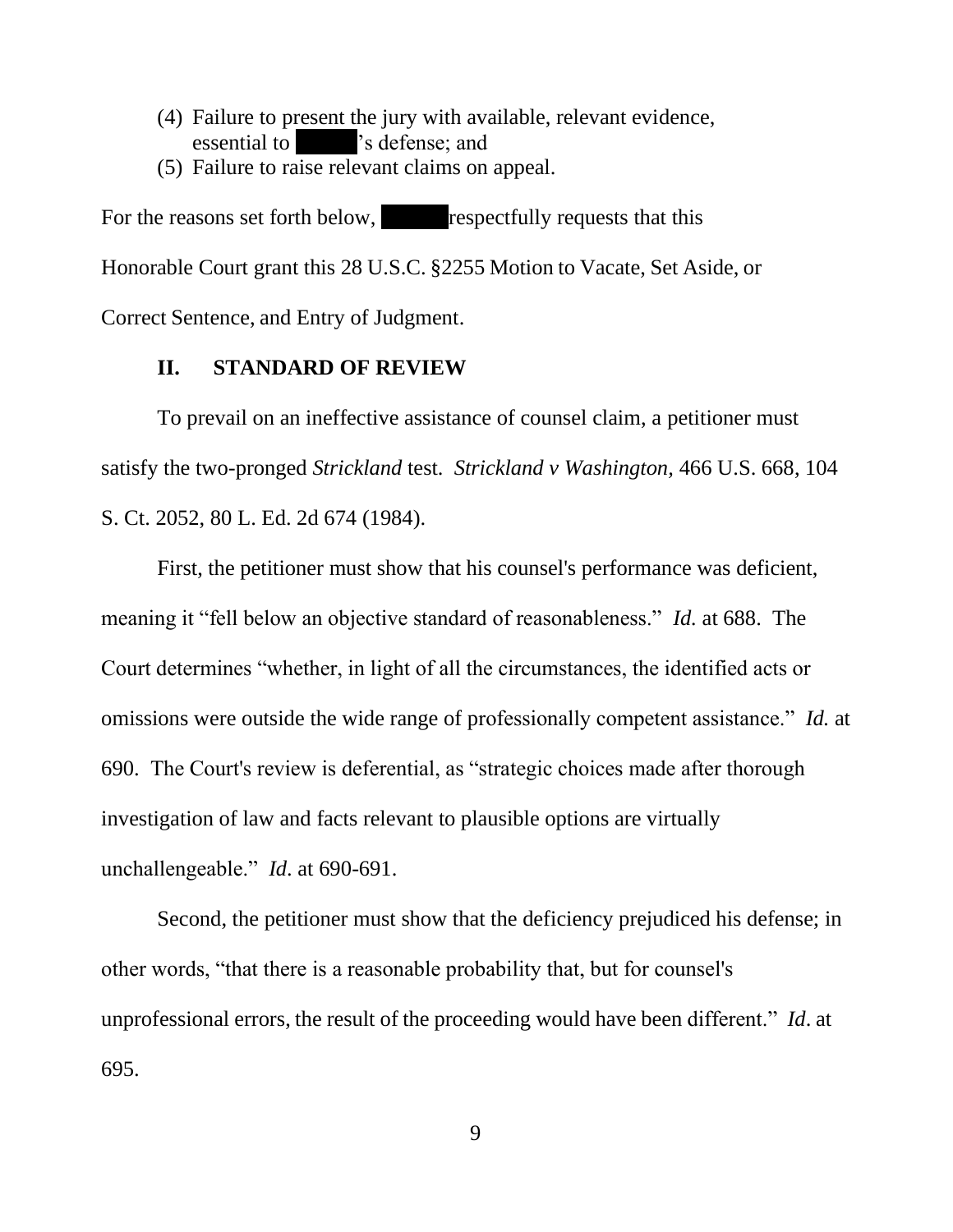#### **III. ARGUMENTS**

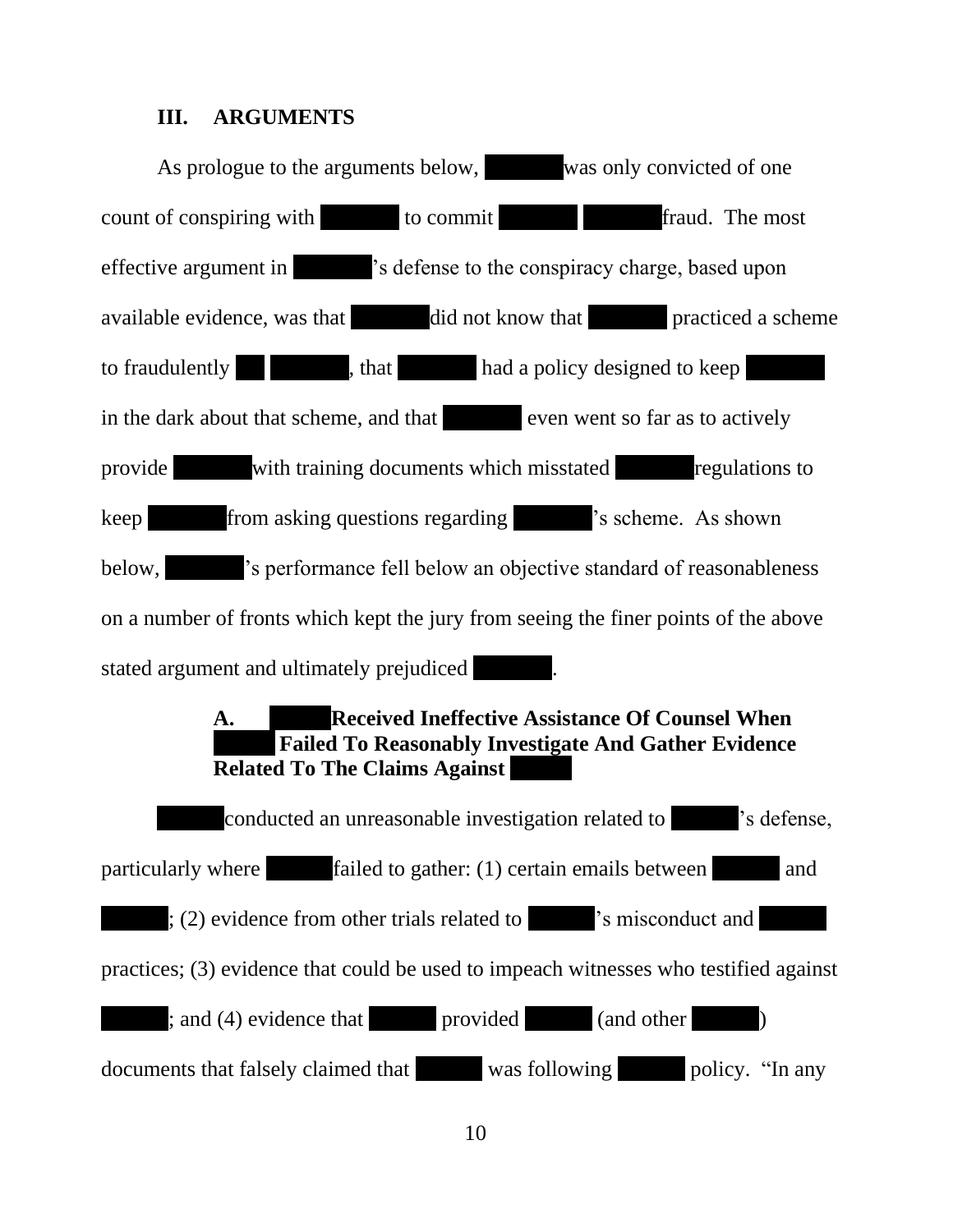ineffectiveness case, a particular decision not to investigate must be directly assessed for reasonableness in all the circumstances, applying a heavy measure of deference to counsel's judgments." See *Mason v. Mitchell*, 320 F.3d 604, 620 (6th Cir. 2003); citing *Austin v. Bell*, 126 F.3d 843, 848 (6th Cir. 1997), *cert. denied*, 523 U.S. 1079, 140 L. Ed. 2d 677, 118 S. Ct. 1526 *and* 523 U.S. 1088 (1998); *cf. Scott v. Mitchell*, 209 F.3d 854, 881 (6th Cir.) ("[T]he complete failure to investigate mitigating evidence constitutes ineffective assistance of counsel."). Further, "[w]ithout effective research into the available mitigating testimony, of course, it would be impossible for the lawyers to have made an informed decision either way." *Id*. Emphasizing the importance of an independent investigation the Sixth Circuit has also found that "[t]he sole source of mitigating factors cannot properly be that information which [a] defendant may volunteer; counsel must make some effort at independent investigation in order to make a reasoned, informed decision as to their utility." *Id*.; citing *Carter v. Bell*, 218 F.3d 581, 596 (6th Cir. 2000).

## **i. Failure to gather certain emails between and**

, despite no less than 17 requests by , upon information and belief, unreasonably failed to investigate and gather hundreds of emails between and . See Affidavit, *supra*. 's above failure is gallingly unreasonable, particularly where failed to get an email between and , which supported  $\blacksquare$  's defense against the conspiracy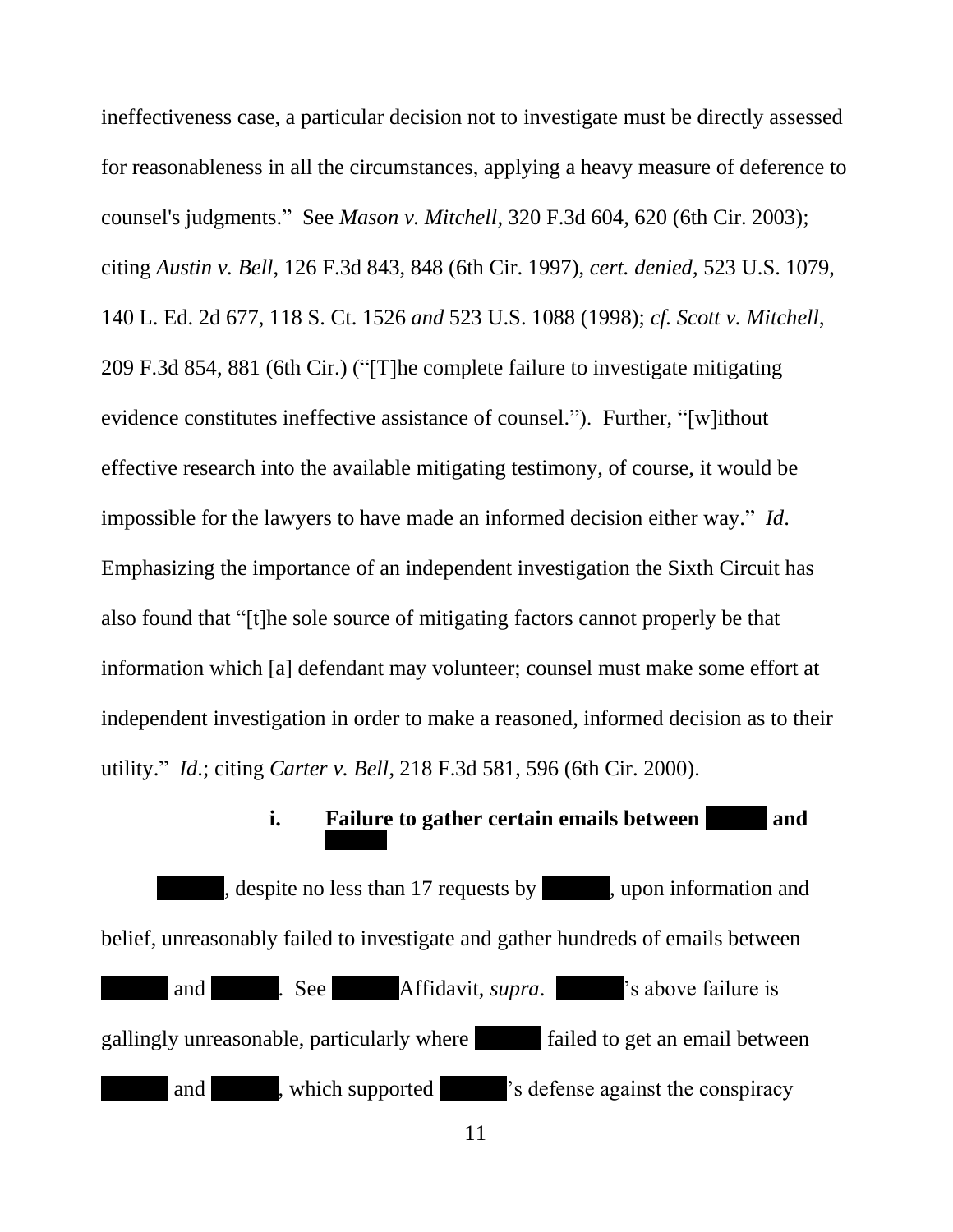charge, admitted at trial under the business records exemption of the Federal Rules of Evidence. Pursuant to Federal Rule of Evidence 803(6), a business record must have been: (a) made at or near the time by, or from information transmitted by, a person with knowledge; (b) kept in the course of a regularly conducted business activity; and (c) made as part of a regular practice of the business. See Fed. R. Evid. 803(6). Moreover, all of these conditions must be shown by the testimony of a qualified witness. *Id*.

The email which was fought over at trial and discussed on appeal, dated , was sent from to stated, in part: **[REDACTED]** Trial Exs., R.  $\blacksquare$ , Page ID  $\#$  . Both this Court and the Court of Appeals agreed, that the above email was " 3 See COA Opinion, *supra*, at . However, the above conculsion of both Courts, which prejudiced  $\blacksquare$  's defense, stemmed from  $\blacksquare$  's failure to adequately investigate , and in particular and . Indeed, 's unreasonableness is apparent because the above email was not a "one-time" email, and knew it. was aware of a interview conducted by the FBI with where she admitted that she emailed on a daily basis. See Affidavit, *supra*. A reasonable attorney would have, at least, made an

<sup>3</sup> The Court of Appeals also noted that also failed to call a qualifying witness, which is necessary under the Federal Rules of Evidence in order to get the email admitted (more on this below). See Appeal, *supra*, pg note.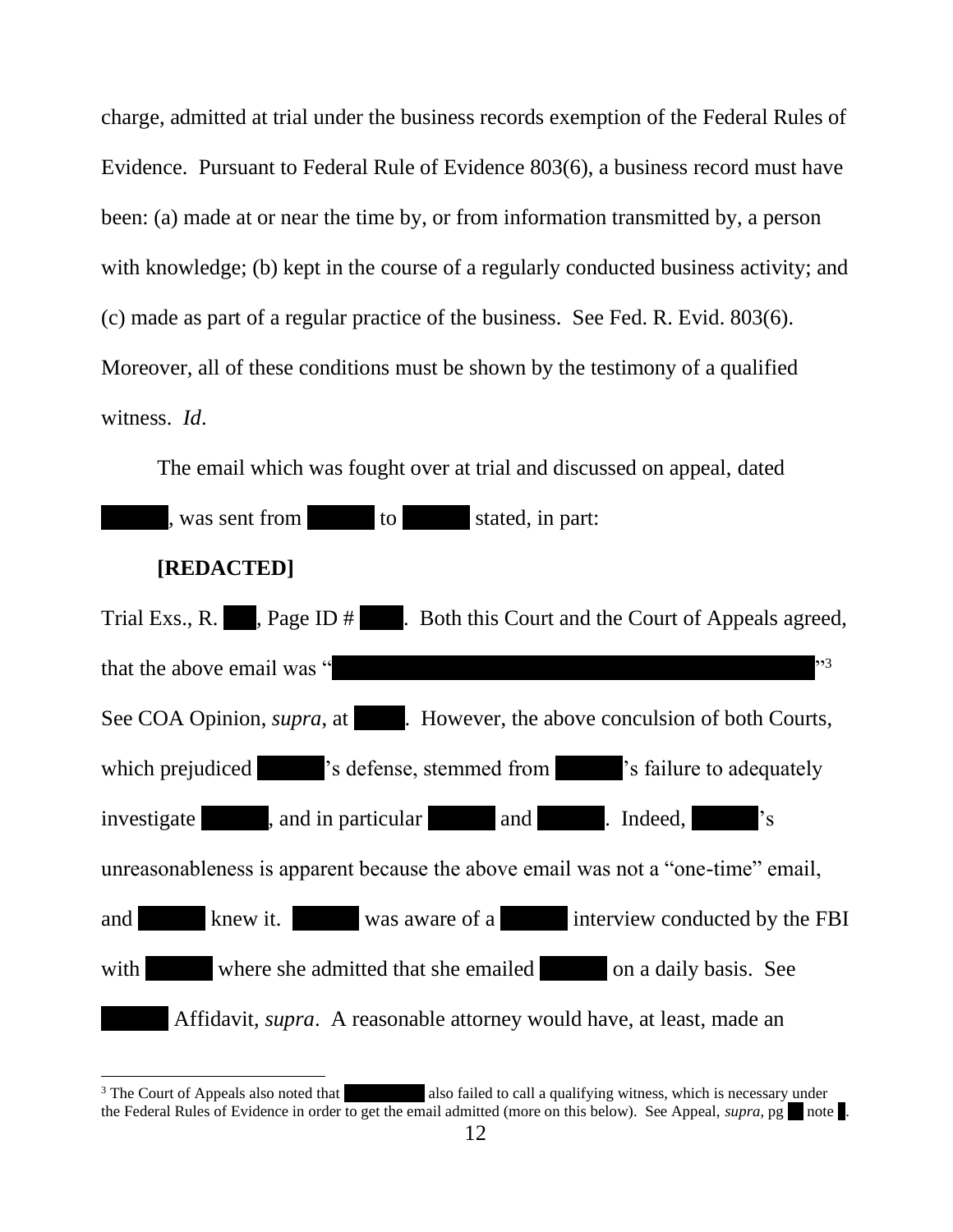attempt to gather those emails between and . *Mason*, 320 F.3d at 620; citing *Carter*, 218 F.3d at 596. Those hundreds of emails likely would have provided evidence that the above email was made as part of a regular practice of 's business. Fed. R. Evid. 803(6). With those emails, and a qualifying witness, would have received the great benefit of having the jury see with its own eyes that was acting behind the backs of its , thereby raising doubt as to any conspiracy between and

Further, there is no telling what other relevant, $4$  probative evidence would have been uncovered had gone to the reasonable length of beginning an investigation into the daily emails between and . There is no excuse, and it was unreasonable for to fail to even attempt, either by subpoena or by request through the prosecutor, to gather the daily emails between and . For that reason, and the reasons set forth below, respectfully requests that this Court grant the instant motion. *Scott*, 209 F.3d at 881 ("the complete failure to investigate mitigating evidence constitutes ineffective assistance of counsel.").

<sup>&</sup>lt;sup>4</sup> The Court of Appeals reversed the trial Court's ruling that the above-mentioned email was that failed to get admitted at trial was irrelevant. Appeal, *supra*, at ...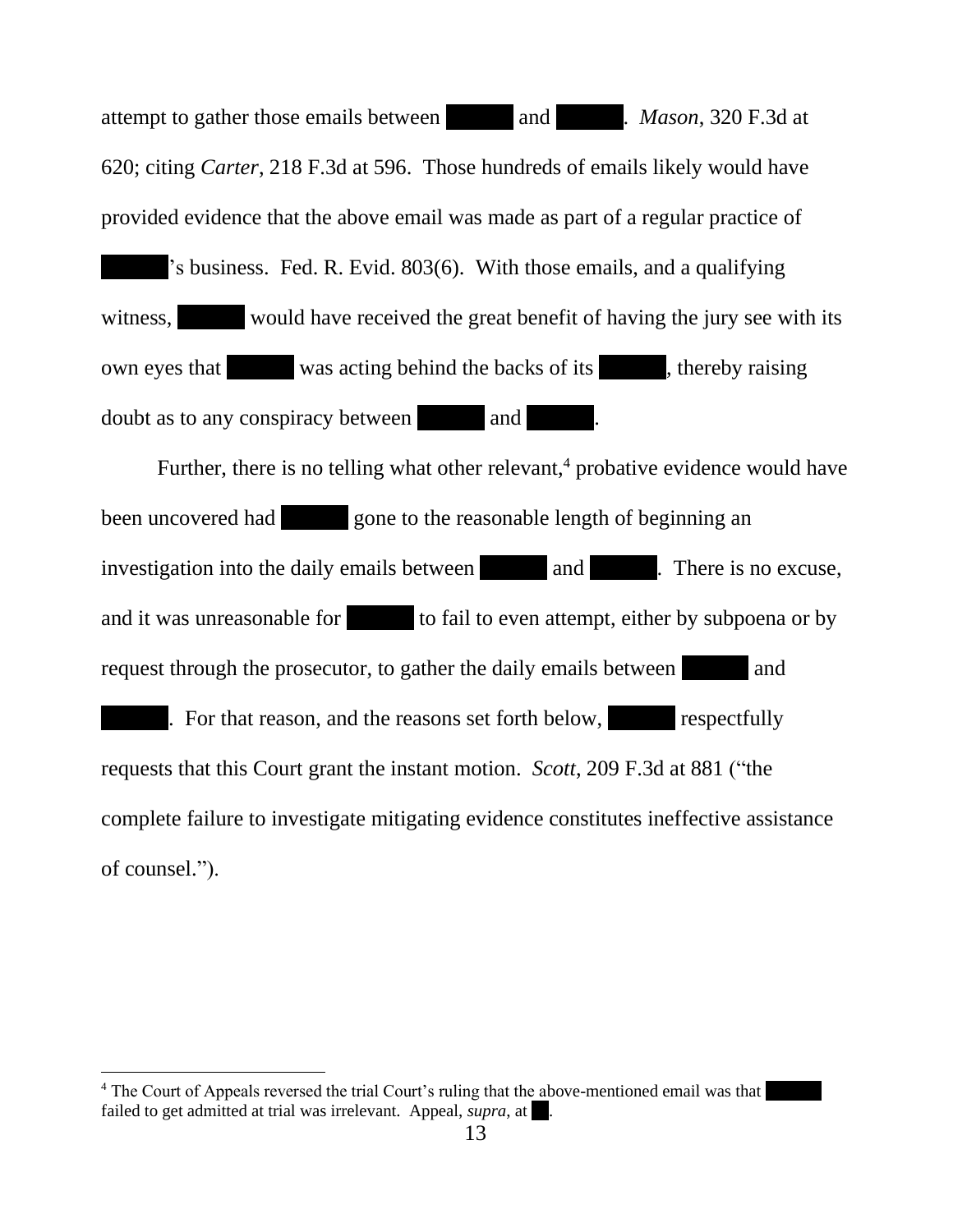#### **ii. Failure to gather evidence from other trials related to 's misconduct**

had a number of offices throughout the United States and investigations into fraud reached well beyond the branch where worked. Indeed, those investigations led to numerous cases being filed and 's, plea agreement. See 's Affidavit, *supra*. The information illicited as a result of these investigations and cases would have been helpful to 's defense related to the conspiracy charge, particularly where the information illustrates  $\blacksquare$  's policy of keeping their in the dark as it relates to , and altering their 's charts, going so far as to change medical orders prescribed by and ordering unnecessary tests without notifying the *Id*.

Of particular interest were certain whistleblower cases againt in Chicago. Information gathered from the who brought 's fraudulent acts to the Federal investigators would have been helpful at trial to show the jury that was acting on its own with knowledge of their , including Further, information gathered from the in Chicago who handled billing for every branch, including the branch where worked, would have been useful to show that was not involved with as it related to . *Id*.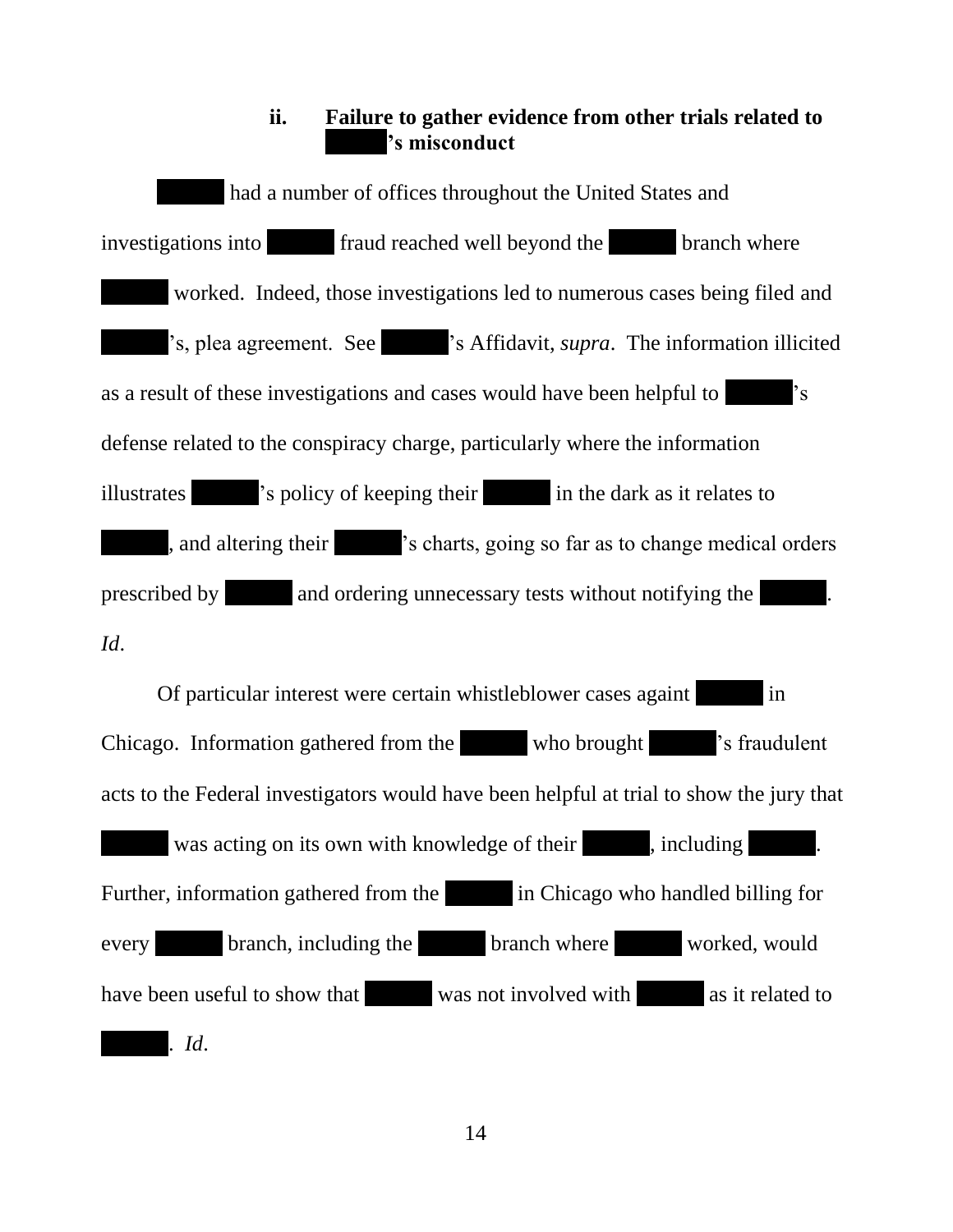However, upon information and belief, did not seek out the above information, did not subpoena the whistleblower doctors, and did not request information related to other cases from the U.S. attorneys prosecuting 's case. *Id*. Indeed, upon information and belief, did not even interview , the Director of for , who was in the best position to attest to  $\overline{\phantom{a}}$  's practices, including keeping in the dark, and could have been helpful to . *Id.* Putting information in front of the jury that actively tried to keep their in the dark regarding and that employees altered charts, upbilled, and ordered unnecessary tests without 's knowledge would have been very helpful to 's defense that he did not conspire with to defraud . Not investigating and putting the above evidence in front of the jury prejudiced , and there is no reasonable excuse why failed to investigate the above evidence.

There is also no reasonable excuse why did not look into why the U.S. government did not voluntarily provide evidence from the other cases. Under *Brady v. Maryland*, 373 U.S. 83, 87, 83 S. Ct. 1194, 10 L. Ed. 2d 215 (1963), a defendant's due process rights are violated if the prosecution suppresses material exculpatory evidence that is favorable to the defense. Likewise, the prosecution violates *Brady* if it fails to honor a defense request for specific exculpatory evidence or if it fails to volunteer evidence not requested by the defense, or requested only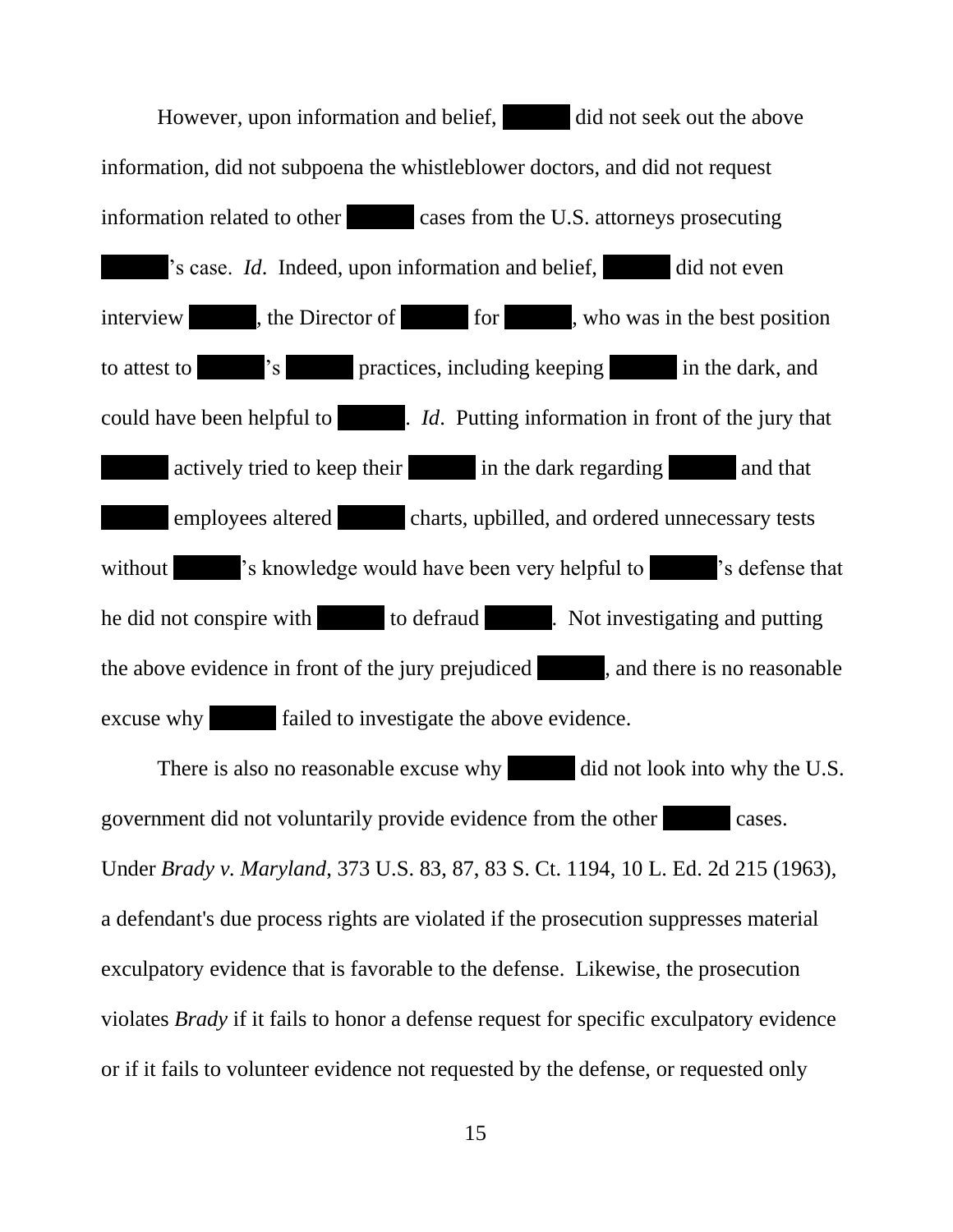generally. *Kyles v. Whitley*, 514 U.S. 419, 433, 115 S. Ct. 1555, 131 L. Ed. 2d 490 (1995); *United States v. Frost*, 125 F.3d 346, 382 (6th Cir. 1997). *Brady* applies regardless of the good or bad faith of the prosecution. *Strickler v. Greene*, 527 U.S. 263, 280, 119 S. Ct. 1936, 144 L. Ed. 2d 286 (1999).

In addition to showing that the prosecution withheld evidence, establishing a *Brady* violation requires a defendant to show that: (1) the evidence at issue was favorable to the accused, either because it was exculpatory or it was impeaching, *id*. at 281-82; and (2) the evidence was material, such that "there is a reasonable probability that, had the evidence been disclosed to the defense, the result of the proceeding would have been different." *United States v. Bagley*, 473 U.S. 667, 682, 105 S. Ct. 3375, 87 L. Ed. 2d 481 (1985); *Jells v. Mitchell*, 538 F.3d 478, 501-02 (6th Cir. 2008). On its face, it appears that evidence from the other cases is exculpatory to  $\cdot$  's defense, particularly where they also involved fraudulent . See Affidavit, *supra*. Further, it is likely that a thorough investigation into the other cases would have yielded further exculpatory evidence known to the U.S. government, that was not provided to . Id. Where, as here, the jury acquitted of two counts of fraud, but found him guilty of conspiracy to commit fraud, evidence that was unaware that was fraudulently , and that made sure that their were kept in the dark regarding , would have changed the outcome at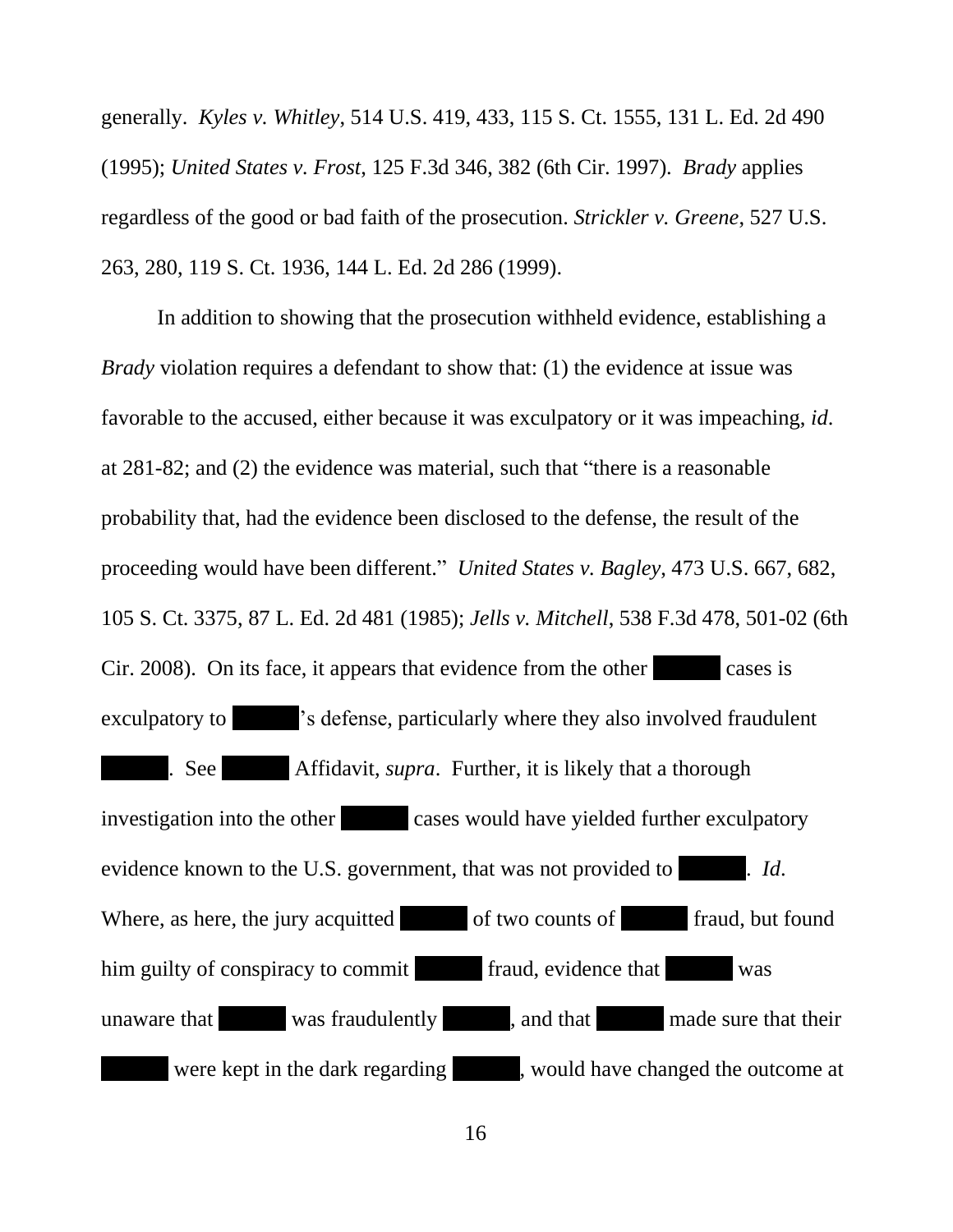trial. Indeed,  $\blacksquare$  's failure to investigate the other cases, or the U.S. government's failure to provide exculpatory evidence, likely cost an acquittal at trial and a valid Constitutional argument on appeal.

For these reasons, and the reasons set forth below, respectfully requests that this Court grant the instant motion. *Scott*, 209 F.3d at 881, *supra*.

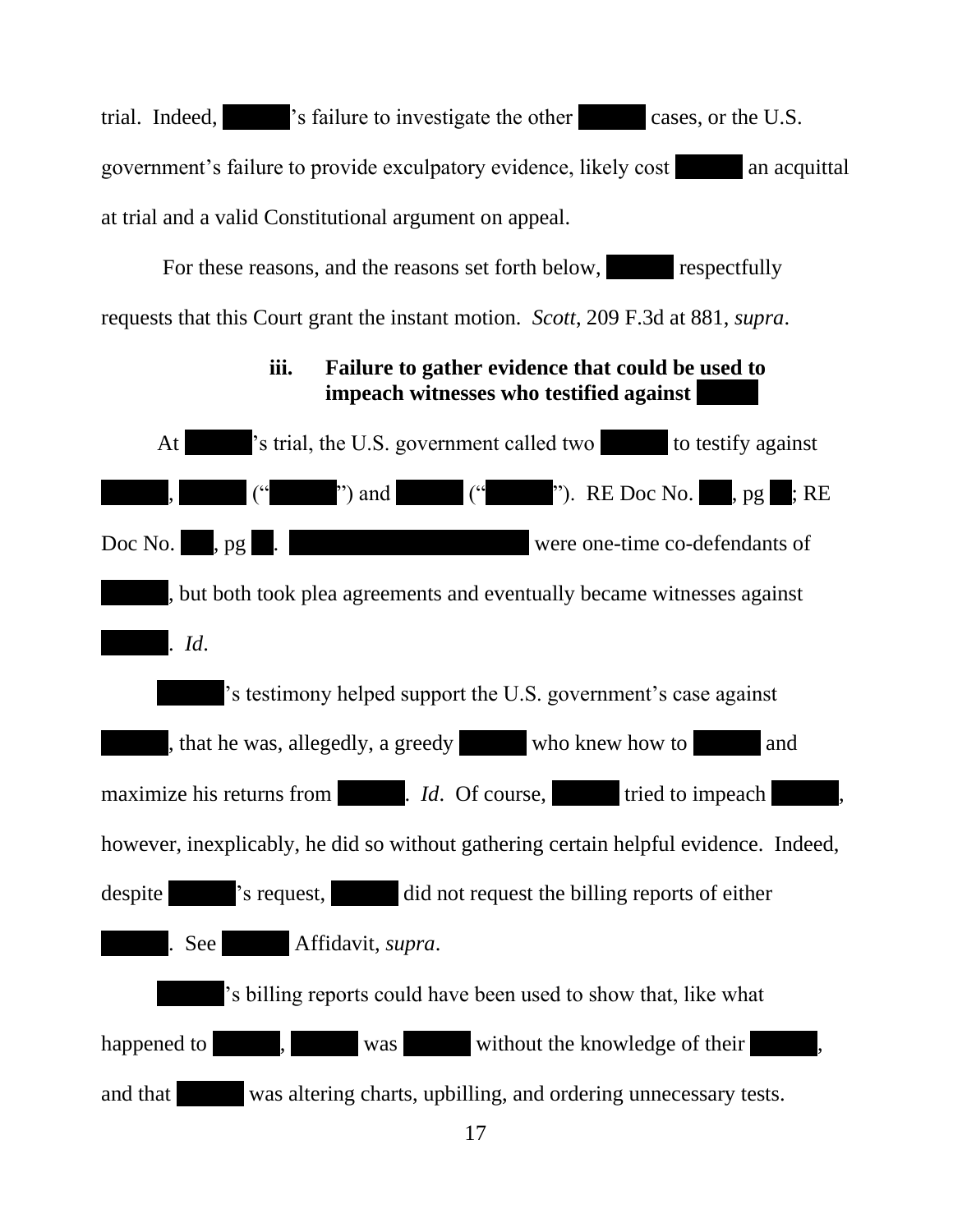Getting to admit in front of the jury that they were in the dark regarding 's billing as it related to their specific bills would have supported 's defense against the conspiracy charge, the only charge was convicted of. *Id*. Not investigating, gathering, and putting  $\cdot$  s and  $\cdot$  s billing reports in front of the jury prejudiced , and there is no reasonable excuse why failed to investigate, gather, or use the above evidence. For that reason, and the reasons set forth below, respectfully requests that this Court grant the instant motion. *Scott*, 209 F.3d at 881, *supra*.

## **iv. Failure to gather evidence that <b>provided (and other ) documents that falsely claimed that**  was **following policy**

As mentioned above,  $\cdot$  's ideal defense against the conspiracy charge would have included that he could not have conspired with to defraud particularly where handled all of the billing, altered 's chart, upbilled , and ordered unnecessary tests for 's patients. Further, and in particular, did all of the above behind 's back, and did their best to keep in the dark. To ensure that their were kept in the dark, even provided corporate training documents to their , including , which misrepresented policies. See Affidavit, *supra*; see also Training Binder (the "Training Documents"), attached hereto as Exhibit . In particular, provided the Training Documents to which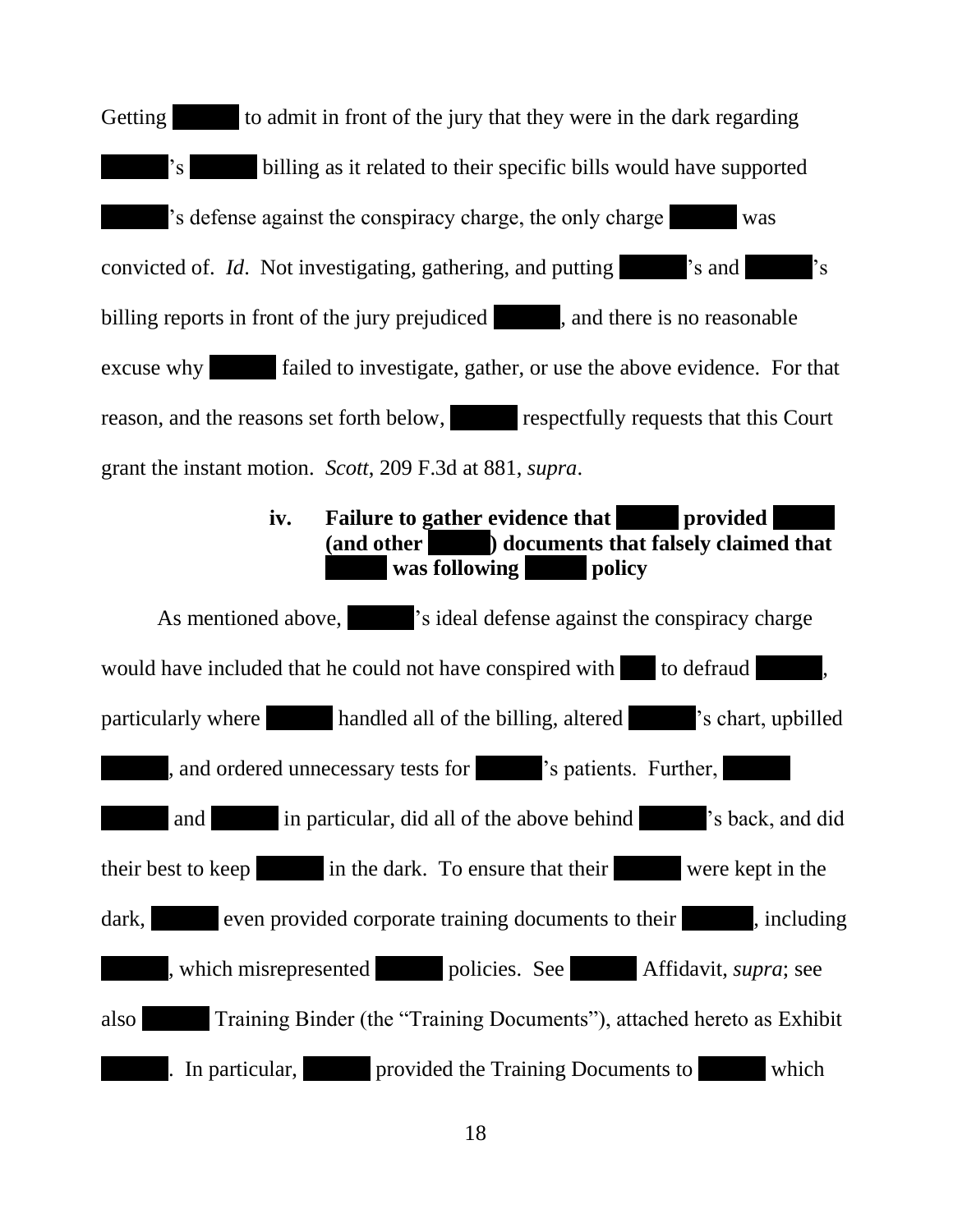misstated the rule regarding homebound , leading to believe that he was following policy. *Id.* 

Unfortunately for  $\,$ ,  $\,$  inexplicably chose not to use the Training Documents to support  $\blacksquare$  's defense. Although the Trianing Documents were provided to by , upon information and belief, did not review them. *Id*. Indeed, the Trianing Documents were critical to 's defense against the conspiracy charge, but , for some unknown "strategic" reason, failed to use them at trial. See Training Documents, *supra*.

Not investigating the Training Documents and not putting them in front of the jury prejudiced , because the best available evidence to create doubt for the jury was not provided to them. The jury was not given the complete picture of how

was not acting in concert with their , but rather without input. There is no reasonable excuse why failed to investigate the Training Documents, and for that reason, and the reasons set forth below, respectfully requests that this Court grant the instant motion. *Scott*, 209 F.3d at 881, *supra*.

### **B. Received Ineffective Assistance Of Counsel When Failed To Call Critical Witnesses Essential To Defense**

was prejudiced at his trial, particularly where failed to call critical witnesses essential to 's defense, including: (1) 's personal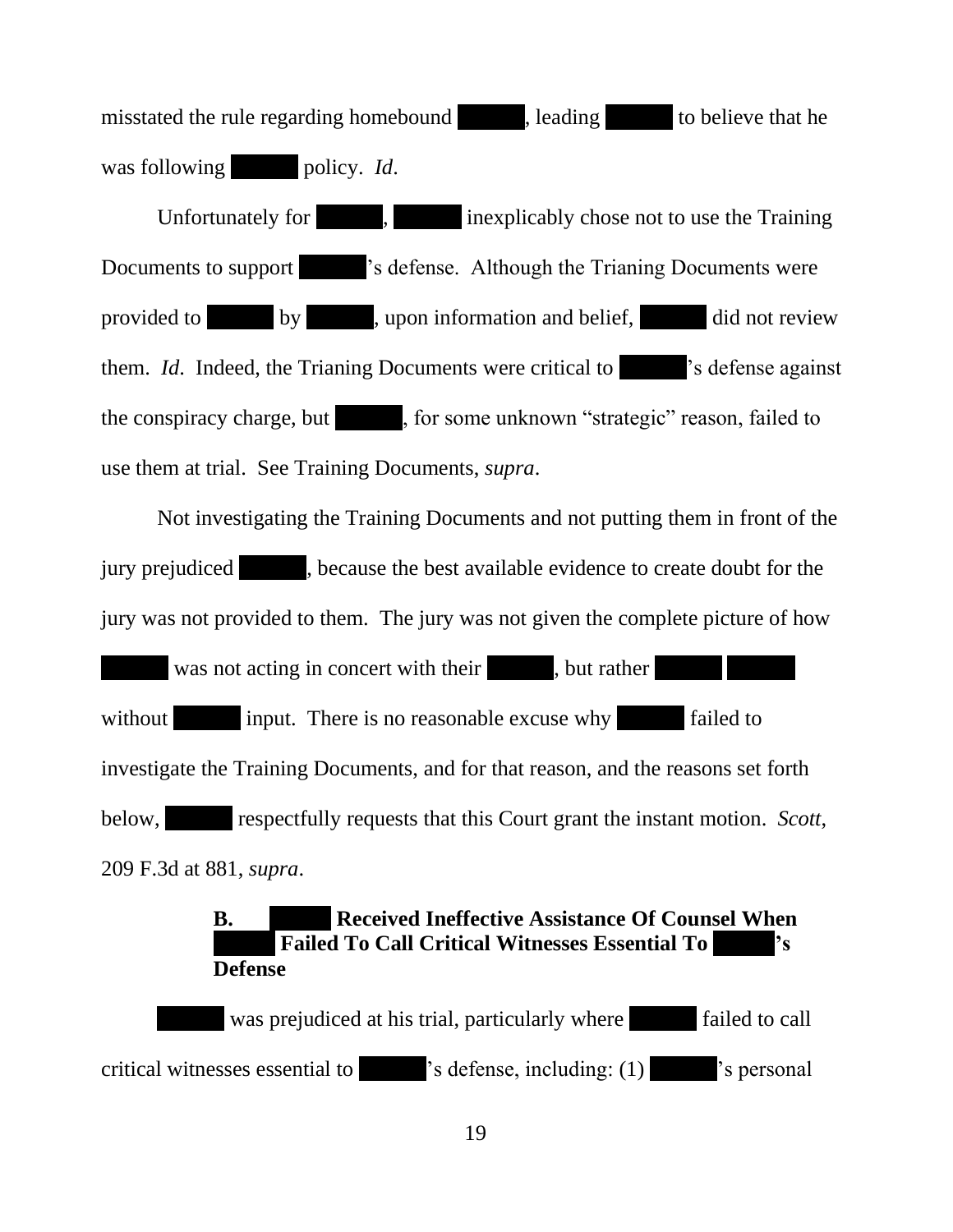scheduler at  $\qquad$ ; (2) and/or ; (3) any employee who handled billing; and (4) any who was unaware of 's practices. The failure to call favorable witnesses can amount to ineffective assistance where it results in prejudice to the defense. *Pillette v. Berghuis*, 408 F. App'x 873, 884 (6th Cir. 2010); citing *Towns v. Smith,* 395 F.3d 251, 258-60 (6th Cir. 2005) (counsel ineffective for failing to call a witness who could have created an alternative theory of the case). "With respect to prejudice, a challenger must demonstrate 'a reasonable probability that, but for counsel's unprofessional errors, the result of the proceeding would have been different.'" *Harrington v. Richter*, 562 U.S. 86, 104, 131 S. Ct. 770, 178 L. Ed. 2d 624 (2011); quoting *Strickland*, 466 U.S. at 694. "A reasonable probability is a probability sufficient to undermine confidence in the outcome, but something less than a showing that the outcome more likely than not would have been different." *Bigelow v. Williams*, 367 F.3d 562, 570 (6th Cir. 2004).

#### **i. Failure to call**

As mentioned in section A. iv., above, failed to use the Training Documents, which established that provided with fabricated policies, at trial. See Section A. iv., *supra*; see also Training Documents, *supra*. Even more inexplicably, failed to call  $\blacksquare$  's scheduler, , to testify at trial. **provided** with an email from that clearly established, in conjunction with the Training Documents, that provided and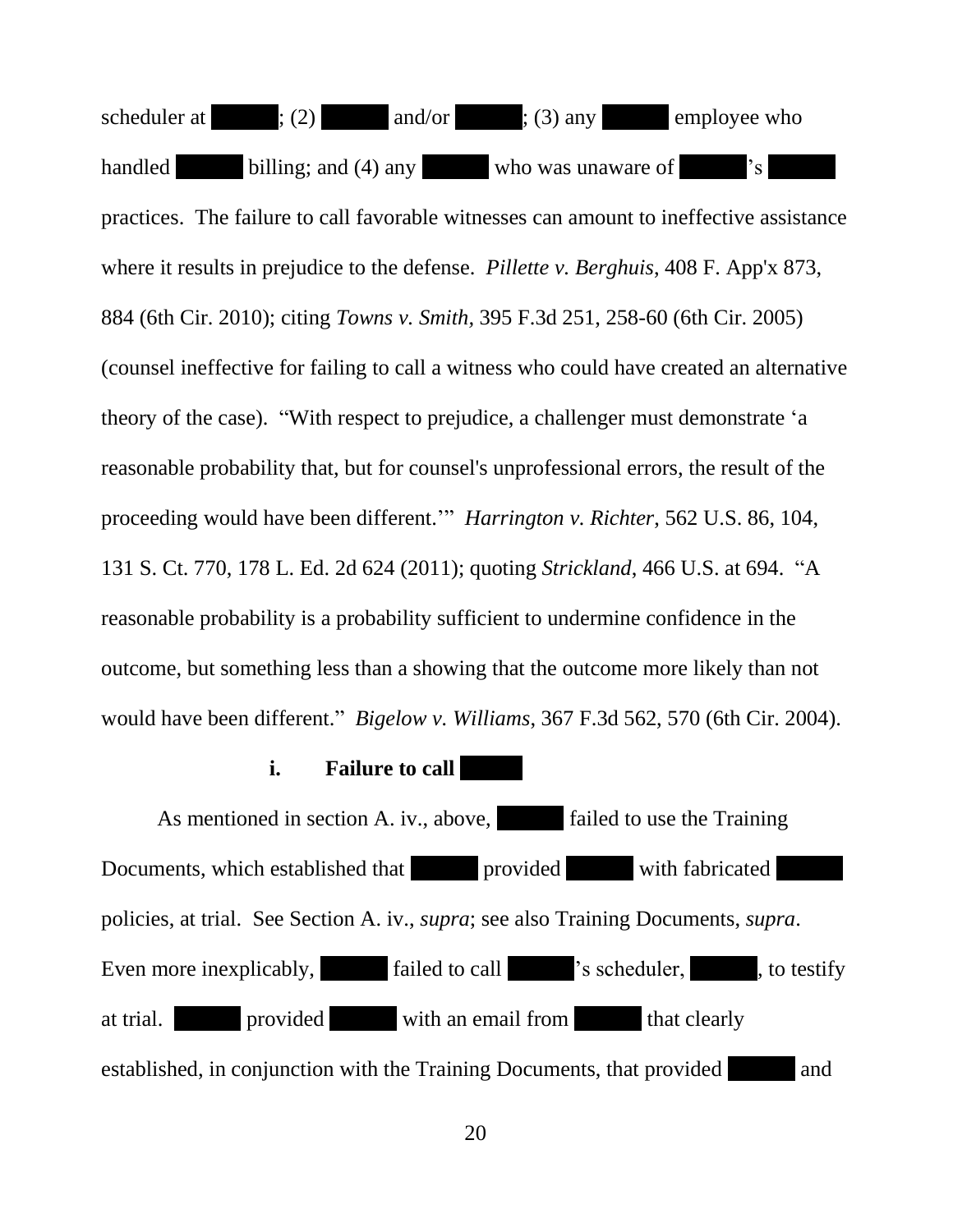other with "tips" for billing . See Affidavit, *supra*. These "tips" claimed to be based on regulations, but, insidiously, were meant to fool into unwittingly complying with 's scheme to defraud *Id.* was willing to testify to the above and, additionally, that was pushing schedulers, like , to overload 's schedules, which resulted in having to see 25 on a single day.<sup>5</sup> Nevertheless, failed to call to the stand. See Affidavit, *supra*. In 's defense, prior to trial became ill, suffering from pneumonia. *Id*. However, did not ask the Court for a continuance, or file a motion to elicit <sup>'s</sup> testimony remotely. *Id*. Indeed, did nothing as it relates to 's testimony, never allowing the jury to hear exactly how sinister 's operation was, and more importantly for , how strategically kept their in the dark about 's illegal actions. *Id*. So, due to the unreasonable inaction of , the jury never got to hear the full breadth of 's defense. Had the jury been provided with the additional evidence described above that was ready to provide, it would have created doubt as to the existence of any conspiracy and the jury would have been free to return a different verdict. Therefore,  $\blacksquare$  's unreasonable inaction prejudiced . For these reasons and the reasons set forth below, asks that this

<sup>&</sup>lt;sup>5</sup> Recall that and did not work out of an office. They had to travel from home to home in order to see their .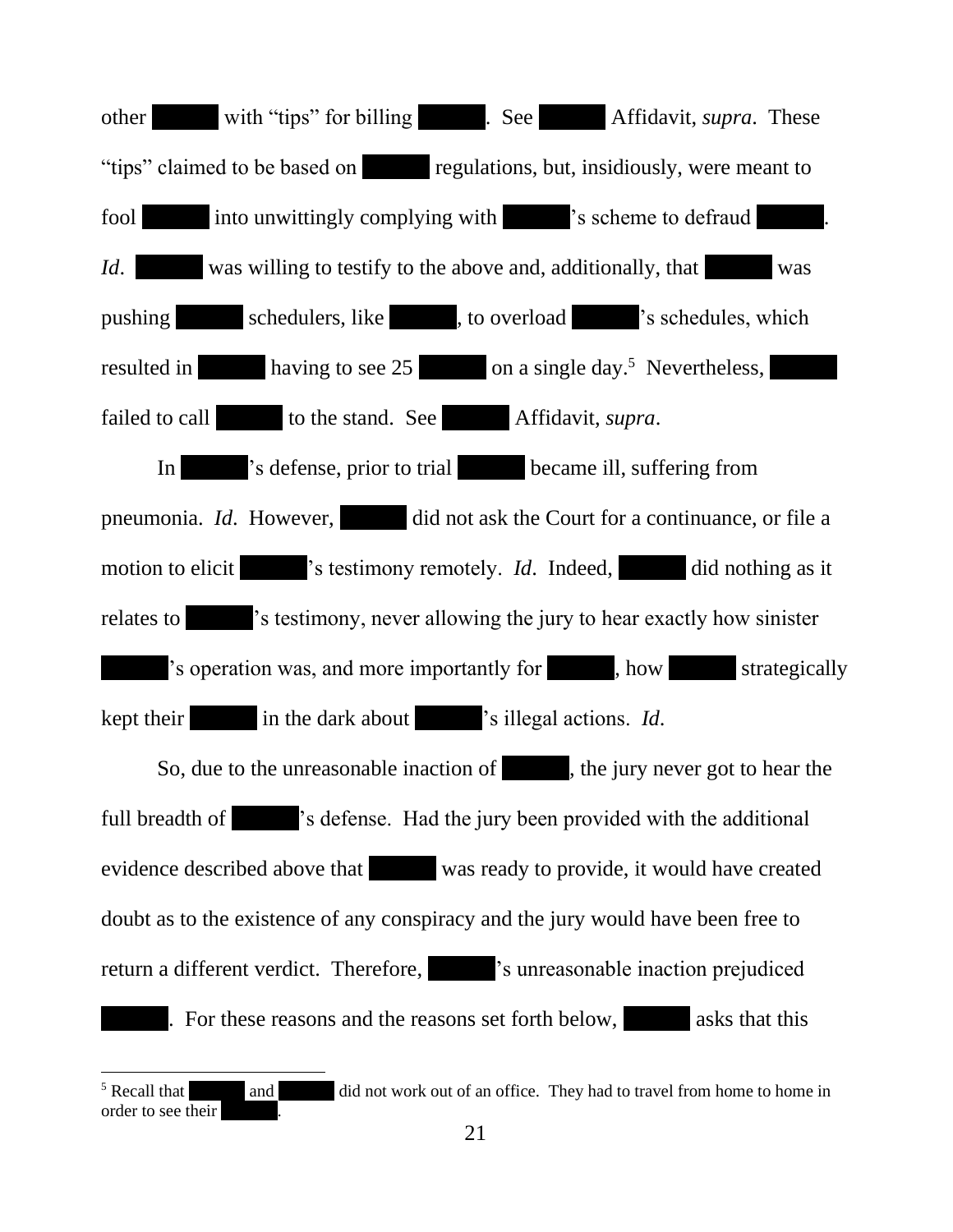Court grant his instant motion. *Pillette,* 408 F. App'x at 884; citing *Towns,* 395 F.3d at 258-60 (counsel ineffective for failing to call a witness who could have created an alternative theory of the case).

#### **ii. Failure to call and/or**

As mentioned above, a key piece of evidence at trial, which also elicited much discussion on appeal, was the email between . See Section A. i., *supra*. The email, which the Court of Appeals found was relevant to  $\blacksquare$  's defense, openly discusses  $\cdot$  's desire to keep their in the dark regarding . *Id.* As discussed above, was unable to get this email admitted at trial because he could not show that the email was part of a regular business practice, and because he did not call a qualifying witness. *Id*.

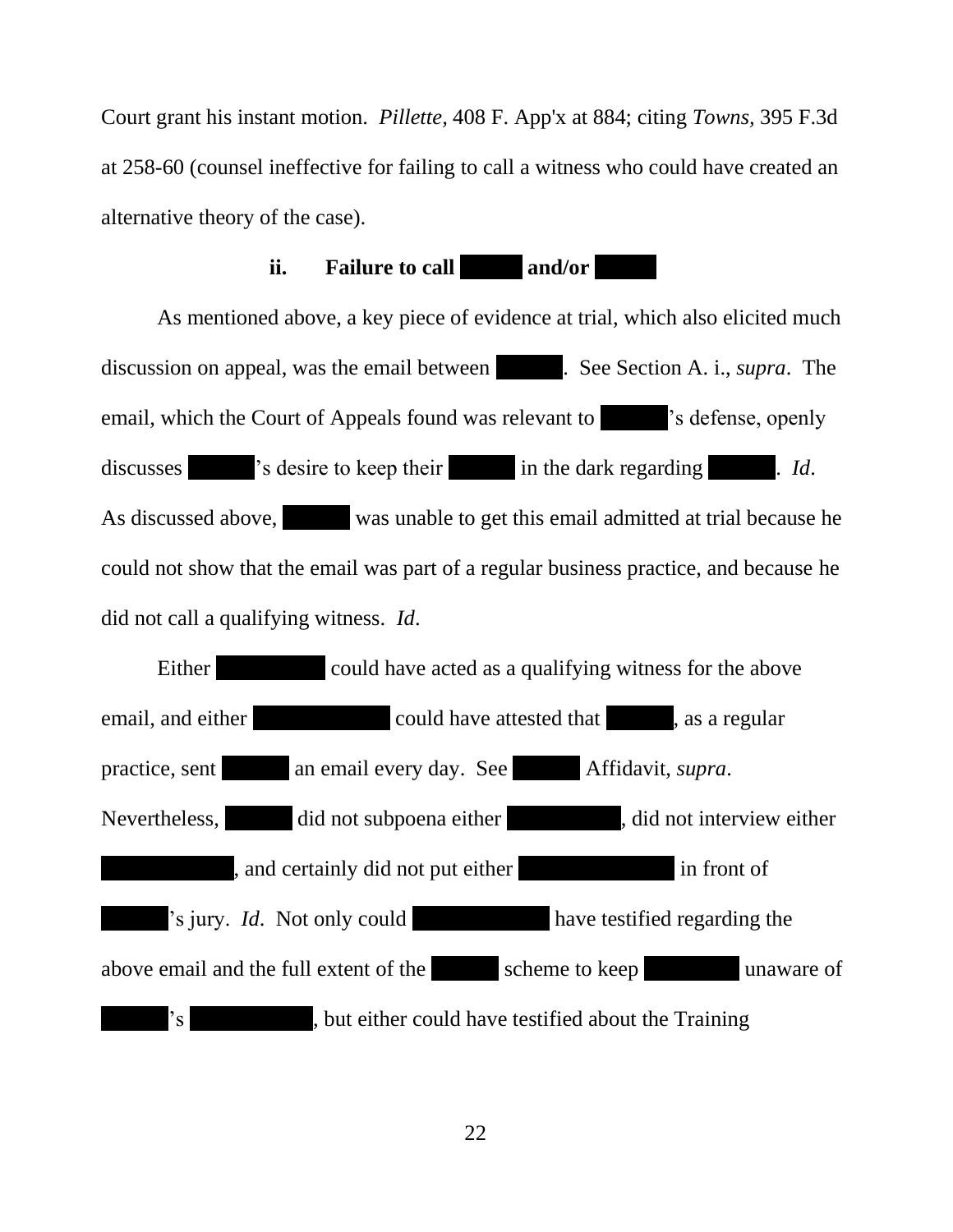Documents and any other unscrupulous activity perpetrated by regarding its relationship with their doctors. *Id*.

 's unreasonable inaction in not calling either prejudiced , particularly where the jury did not get to see the above email, see or hear about the Training Documents from 's bosses at , and/or hear about any other activity that was perpetrating to perpetuate its scheme to keep in the dark about practices. For these reasons and the reasons set forth below, asks that this Court grant his instant motion. *Pillette*, 408 F. App'x at 884; citing *Towns,* 395 F.3d at 258-60.

## **iii. Failure to call an employee who for**

In their case in chief, the U.S. government called a nurse/expert to testify regarding related to homebound patients. See Testimony of , RE Doc No. , pg. . The government's expert described that when a provider for care they provide particular codes to which uses to determine how much money to reimburse the provider. *Id*. Generally, the codes are provided by the 's who administered the care. *Id*. The government expert testified that often more than one code can be used to for certain types of care. *Id*. Further, the government expert described a certain type of fraud where the provider always uses the code that provides the greatest reimbursement from , or using codes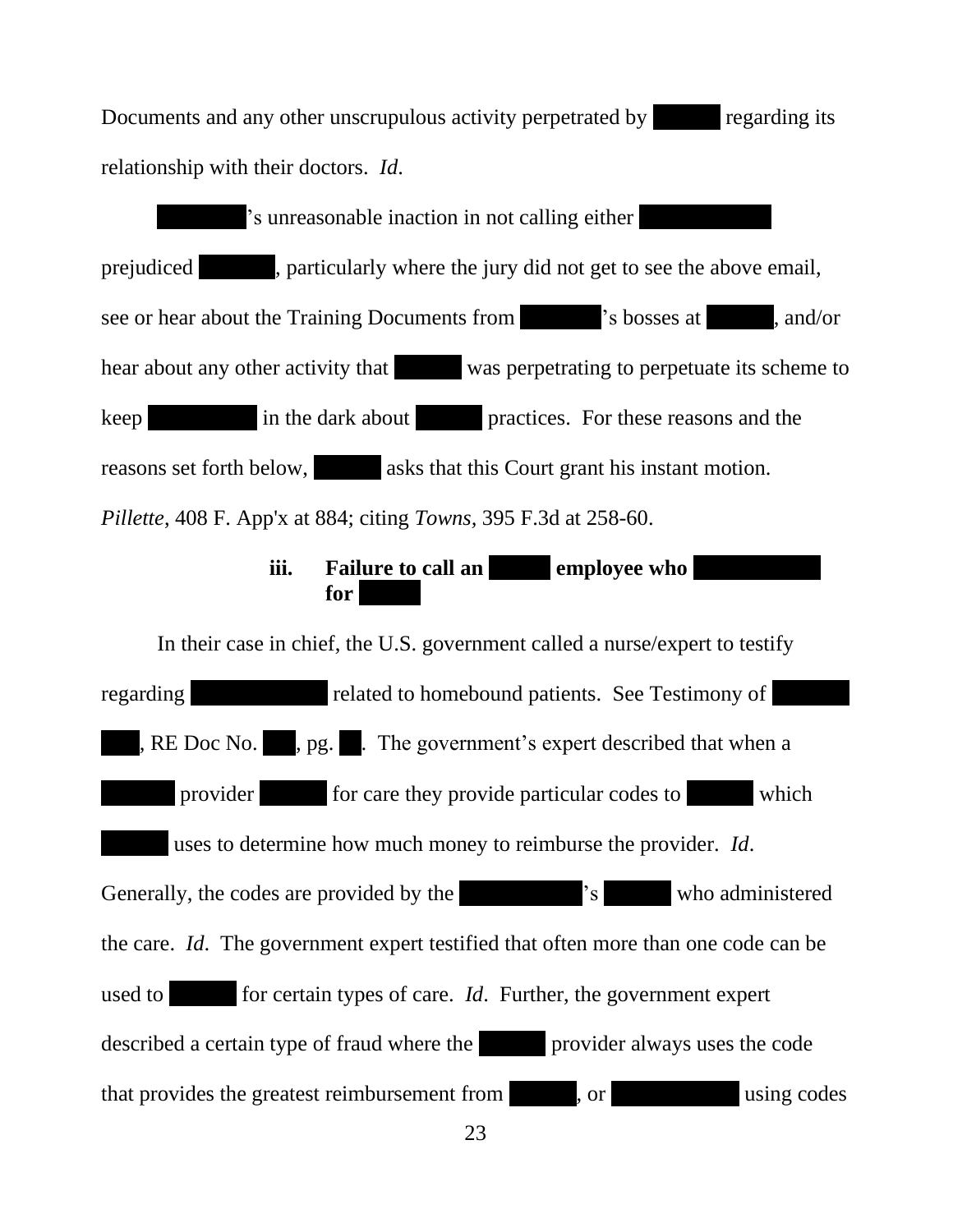that correspond to care that was not actually provided. *Id*. This type of fraud is what the U.S. government alleged was committing in conspiracy with hamstrung  $\blacksquare$  's defense by refusing to call , a defense expert who could have explained to the jury how 's role in for care provided to his was subverted by . See Affidavit, *supra*. the on 's patients was not proof of any alleged conspiracy with . *Id*.

's unreasonable inaction in not calling has not been explained as part of some "strategy," and further it prejudiced,  $\blacksquare$ , particularly where the jury only heard from an expert partial to the U.S. government. defense could have benefited from the presence of a competing expert called to testify on his behalf. For these reasons and the reasons set forth below, asks that this Court grant his instant motion. *Pillette*, 408 F. App'x at 884; citing *Towns,* 395 F.3d at 258-60.

> iv. Failure to call any who was unaware of  $\sim$  <sup>3</sup>s **practices**

As noted above, one of the main points that needed to make clear to the jury, to establish that he was not involved in any conspiracy with , was that he was unaware that was engaged in any fraud. Again, his defense relies in part on the existence of a scheme where kept their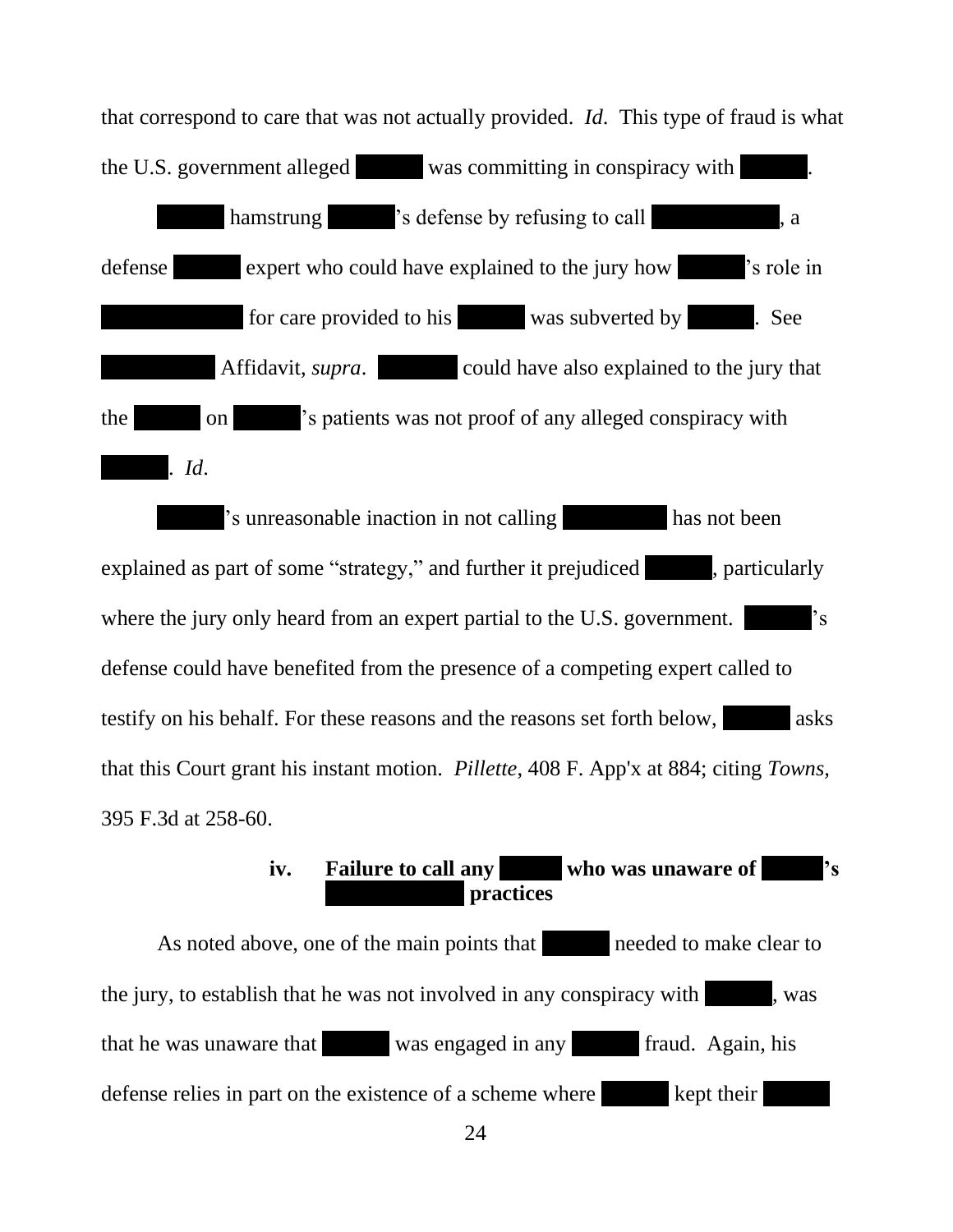in the dark regarding billing and relayed false information regarding regulations to their . was in possession of evidence of both. See the Email in section A. i., *supra*; see also the Training Documents, *supra*.

failed to get the email where discuss keeping the in the dark regarding admitted at trial, and chose not to use the Training Documents at all. See COA Opinion, pp . Inexplicably, also failed to call as a witness any who, like , was unaware of 's practices. See Affidavit, *supra*. This decision is particularly galling when there was an available to testify, . *Id.* could have testified that as an , in 's position, he was unaware was involved in practices such as chart altering, upbilling, and ordering unnecessary tests, in order to procur greater reimbursements from , and further that he was also provided the Training Documents, which were designed to keep from questioning 's practices. *Id*.; see also Training Documents, *supra*. told that he did not see any benefit to calling as a witness, but did not provide any good strategic reason. *Id*. Not calling to testify on 's behalf prejudiced , particularly where no witness at trial was called to corroborate  $\blacksquare$  's allegation that he was not involved in any

conspiracy, because any fraud by was committed behind his back.  $\cdot$  's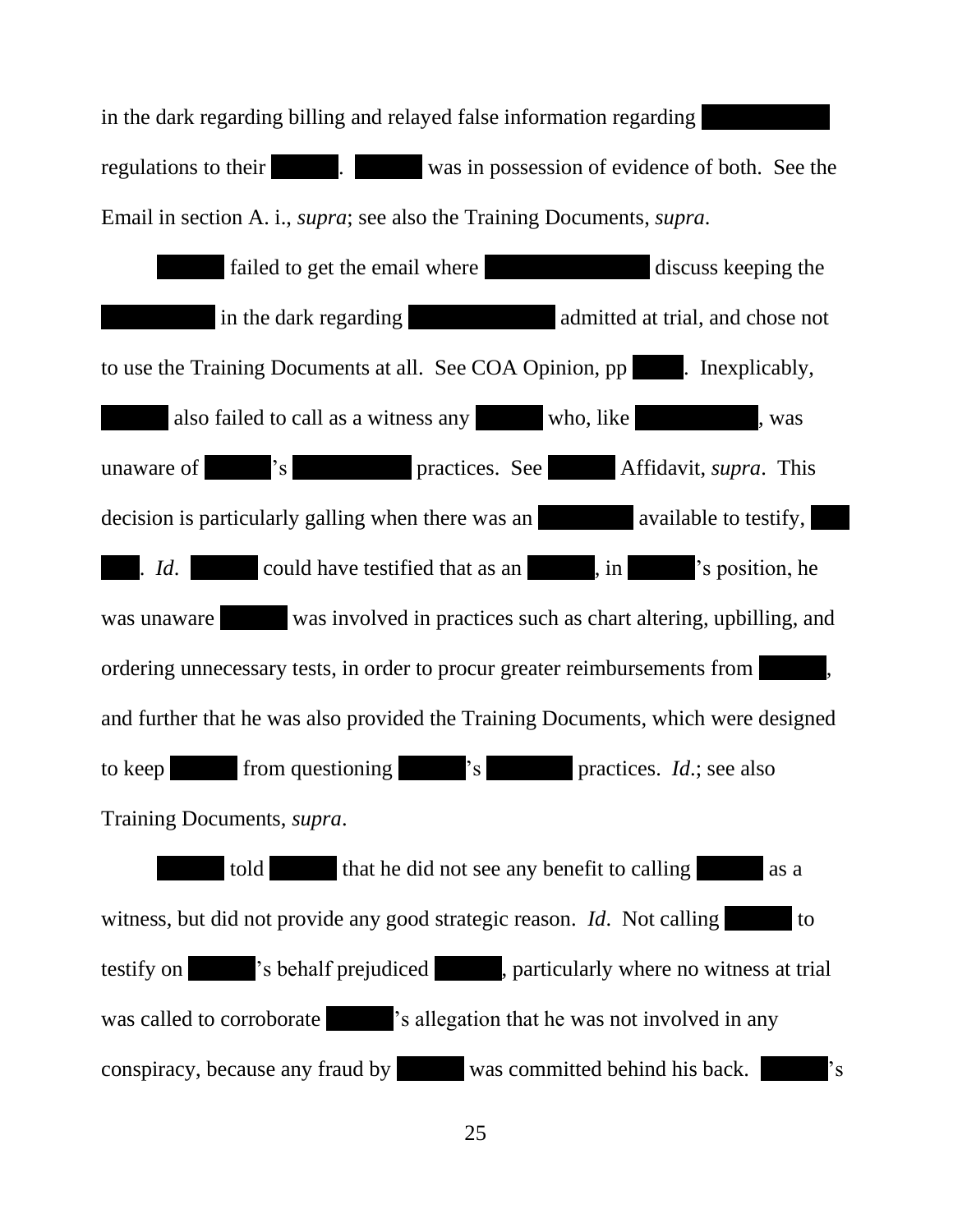defense could have benefited from the presence of a corroborating witness. For these reasons and the reasons set forth below, asks that this Court grant his instant motion. *Pillette*, 408 F. App'x at 884; citing *Towns,* 395 F.3d at 258-60.

## **C. Received Ineffective Assistance Of Counsel When Failed To Impeach Critical Witnesses Against**

's performance at trial was unreasonable and prejudiced particularly where  $\qquad \qquad$  failed to impeach: (1) a agent who testified against ; and (2) two who testified against . A number of Circuit Courts, including the Sixth Circuit, have found deficient performance where, as here, counsel failed to challenge the credibility of the prosecution's key witness. *Higgins v. Renico*, 470 F.3d 624, 633 (6th Cir. 2006); citing, *Lindstadt v. Keane*, 239 F.3d 191, 204 (2d Cir. 2001) (finding ineffective assistance of counsel where, among other things, counsel's "failure to investigate prevented an effective challenge to the credibility of the prosecution's only eyewitness"); *Nixon v. Newsome*, 888 F.2d 112, 115 (11th Cir. 1989) (finding deficient performance where counsel failed to confront the prosecution's star witness with inconsistent statements, thus "sacrific[ing] an opportunity to weaken the star witness's inculpatory testimony").

## **i. Failure to impeach an agent who testified against**

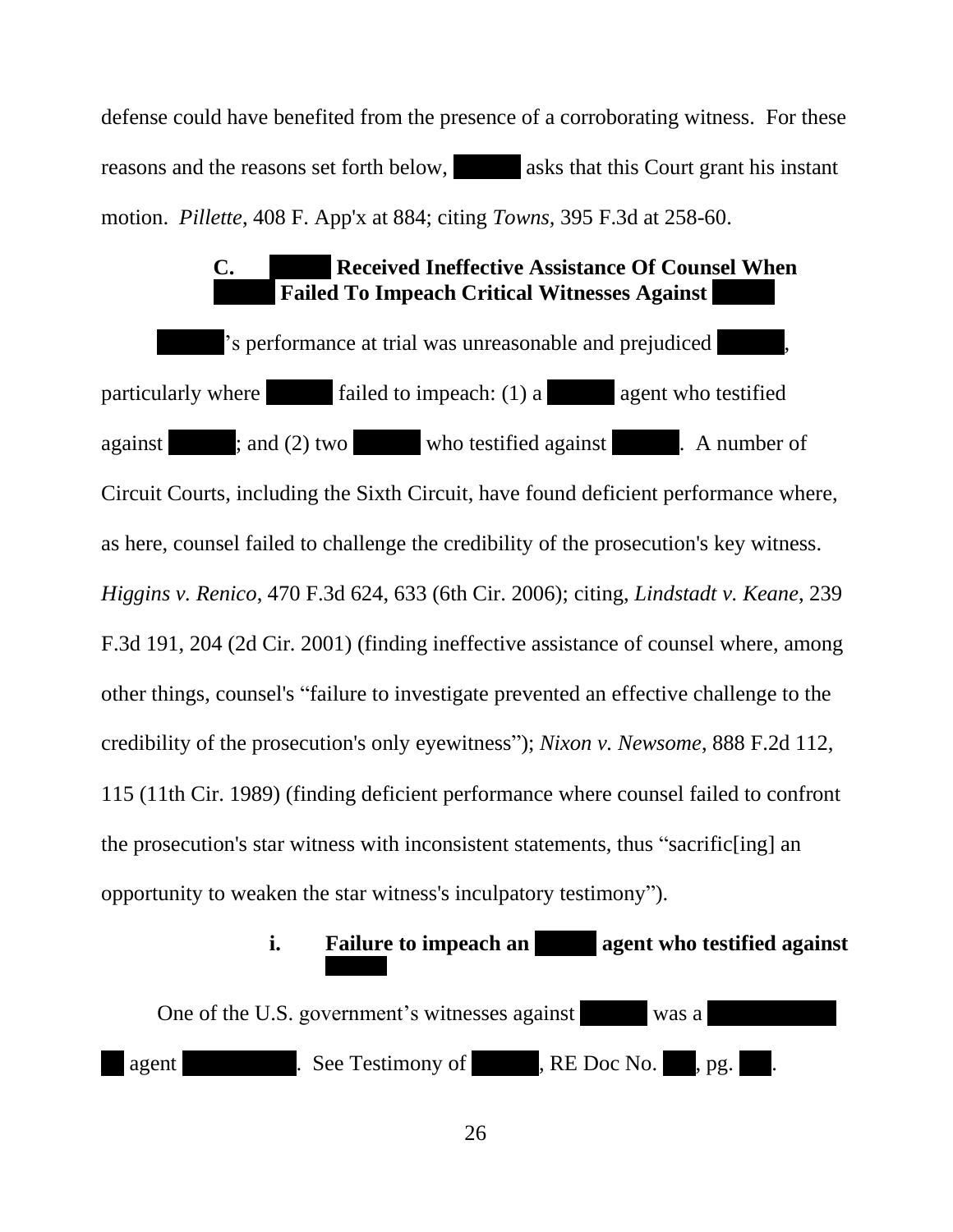conducted the first interview with in . *Id.* At trial, recounted that interview with and stated that was aware that was committing fraud. *Id*. However, was not aware that was committing fraud and did not say as much to . See Affidavit, *supra*.

was aware of  $\cdot$  's inaccurate testimony, but failed to question him about it. *Id*. spent nearly his entire cross examination of asking whether the interview with was recorded or whether was able to verify  $\cdot$  's notes from that interview. RE Doc No. , pp.  $\cdot$  But, inexplicably, stopped short of illustrating for the jury that  $\cdot$  s account of the interview is quite different from 's. *Id*. By not going that extra step, failed to actually impeach at all. *Id*. Instead, allowed to the jury to hear  $\cdot$  's account of the interview with without calling its veracity into question. *Id*.

As it relates to the conspiracy charge, was a star witness for the U.S. government. By testifying that was aware that was committing fraud related to  $\qquad$ , was able to connect for the jury  $\qquad$  's actions with those of . Knowing that 's account of the interview was different from and not impeaching on that fact is professionally unreasonable. laid the groundwork for impeachment by noting that there was no recording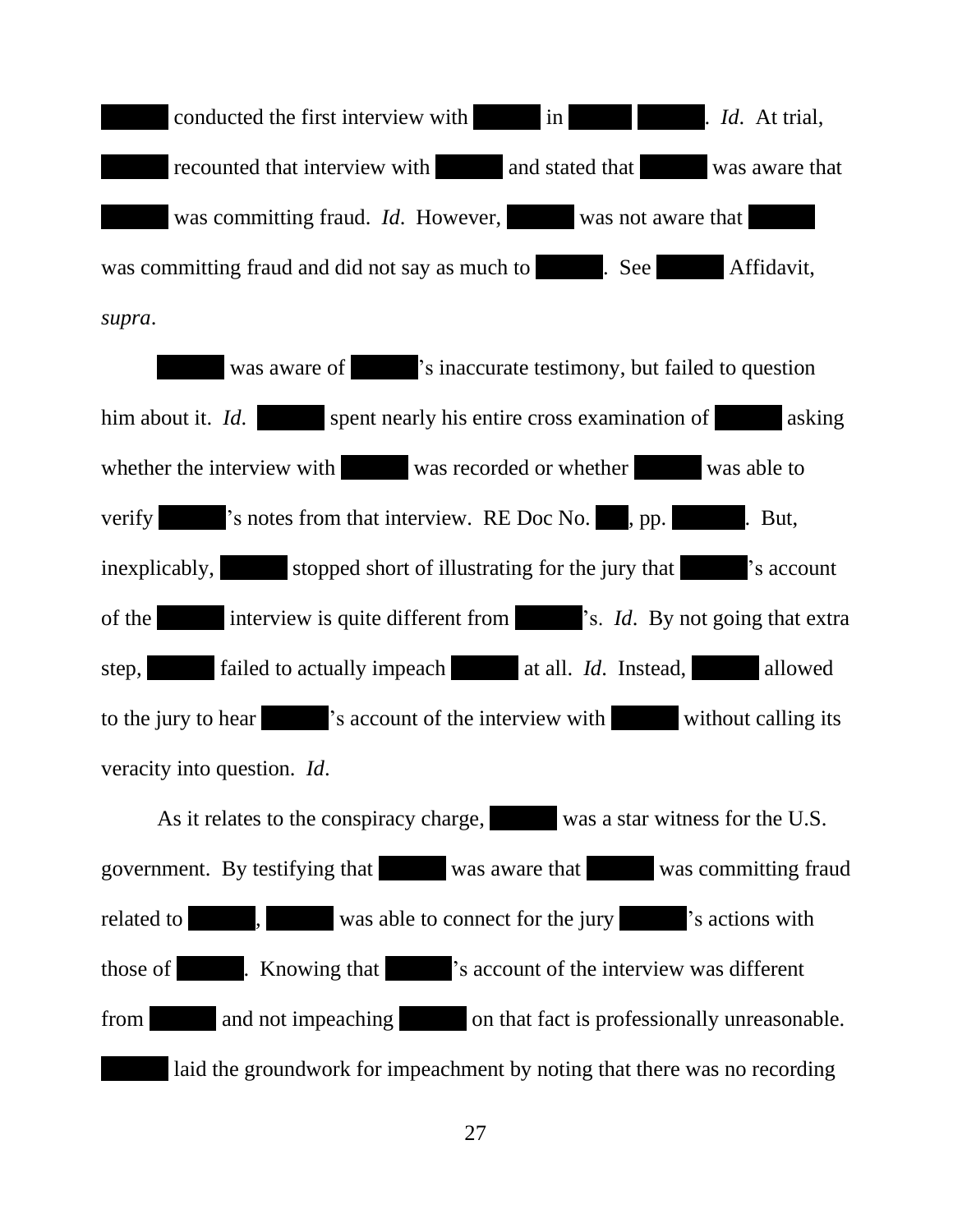of the interview, and by noting that did not sign off on 's account of the interview, but failed to go the natural next step and question on the veracity of his account of the interview. It is completely unreasonable to allow a star witness, like , to testify unscathed. *Nixon*, 888 F.2d at 115 (finding deficient performance where counsel failed to confront the prosecution's star witness with inconsistent statements, thus "sacrific[ing] an opportunity to weaken the star witness's inculpatory testimony"). Not properly impeaching prejudiced by not placing doubt into the minds of the jury as it related to the conspiracy charge, the only charge upon which was convicted. For these reasons and the reasons set forth below, asks that this Court grant the instant motion. *Higgins v. Renico*, 470 F.3d at 633.

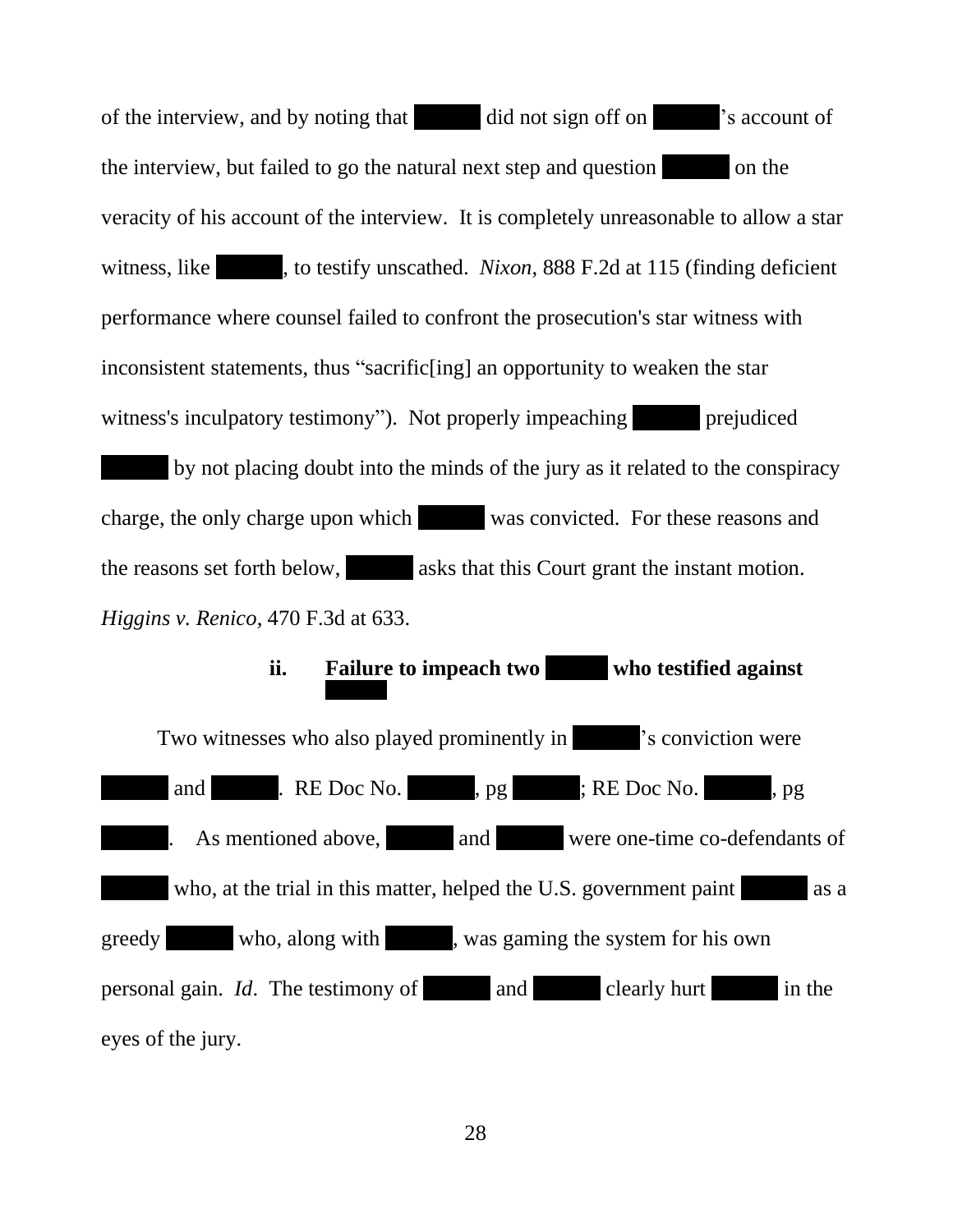

**D. Received Ineffective Assistance Of Counsel When Failed To Present The Jury With Available, Relevant Evidence, Essential To 's Defense**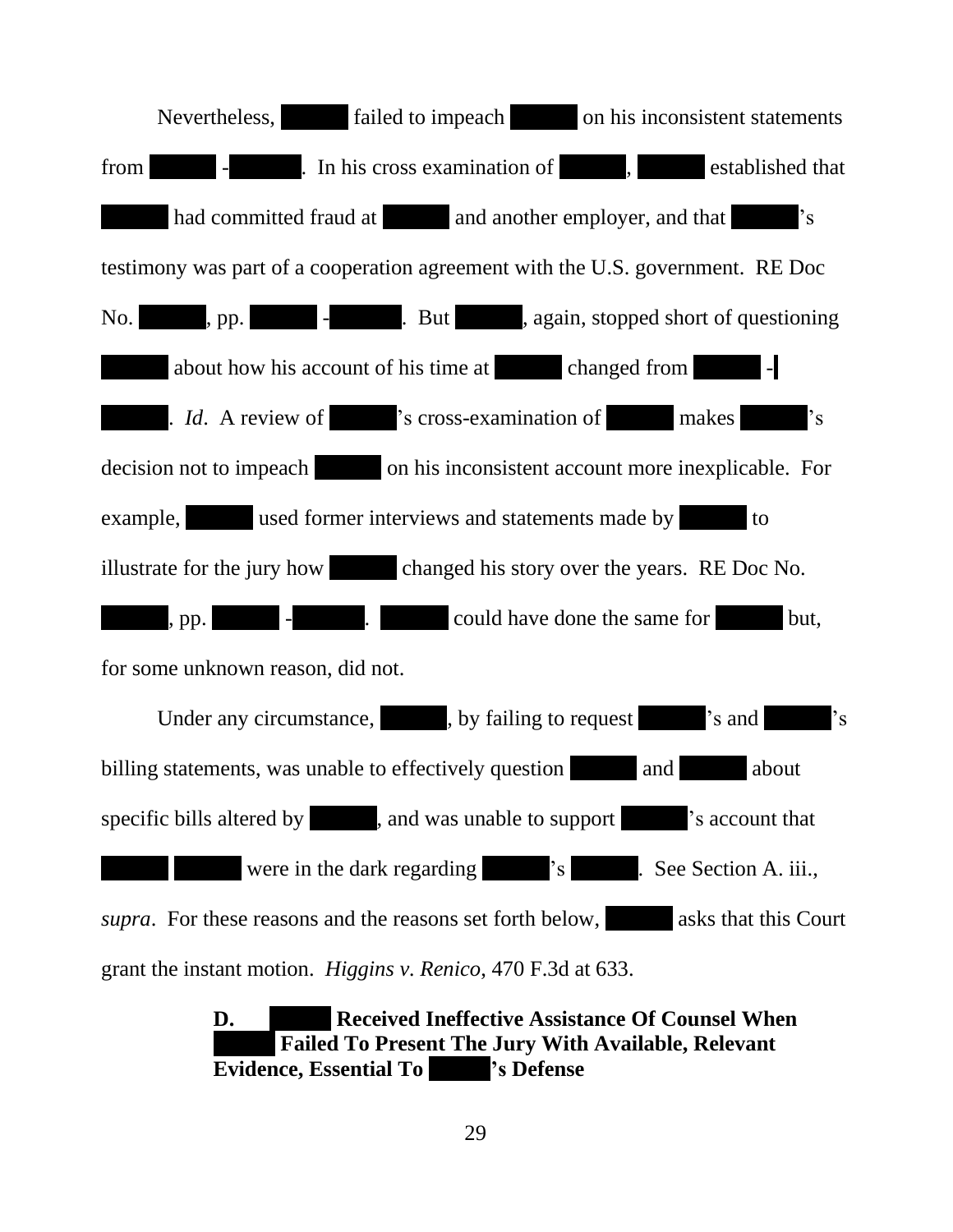's performance at trial was unreasonable and prejudiced , particularly where failed to present the jury with evidence in the form of: (1) emails between and  $; (2)$ corporate documents shared with ; (3) evidence of  $\blacksquare$  's medical issues; and (4) evidence from other related cases involving . A trial counsel has a duty to make reasonable investigations or to make a reasonable decision that makes particular investigations unnecessary. *Kimmelman v. Morrison*, 477 U.S. 365, 384, 91 L. Ed. 2d 305, 106 S. Ct. 2574 (1986). When a trial counsel fails to investigate his options and make a reasonable choice between them, his strategic decisions cannot be reasonable. *Glenn v. Tate*, 71 F.3d 1204, 1207 n.1 (6th Cir. 1995), *cert. denied*, 519 U.S. 910, 136 L. Ed. 2d 196, 117 S. Ct. 273 (1996). A trial counsel's failures cannot be excused as reasoned strategy when he does not present evidence to the jury because he has never taken the time to develop it. *Id*.

#### **i. Failure to present the jury with emails between and**

Essential to 's defense against the conspiracy charge is the notion that was unaware of what was doing regarding and that was actively misleading doctors that was acting ethically and according to regulations. Indeed, was originally enamored with after interviewing with and impressed by her promises that was an allegedly ethical organization. See Affidavit, *supra*. To that end,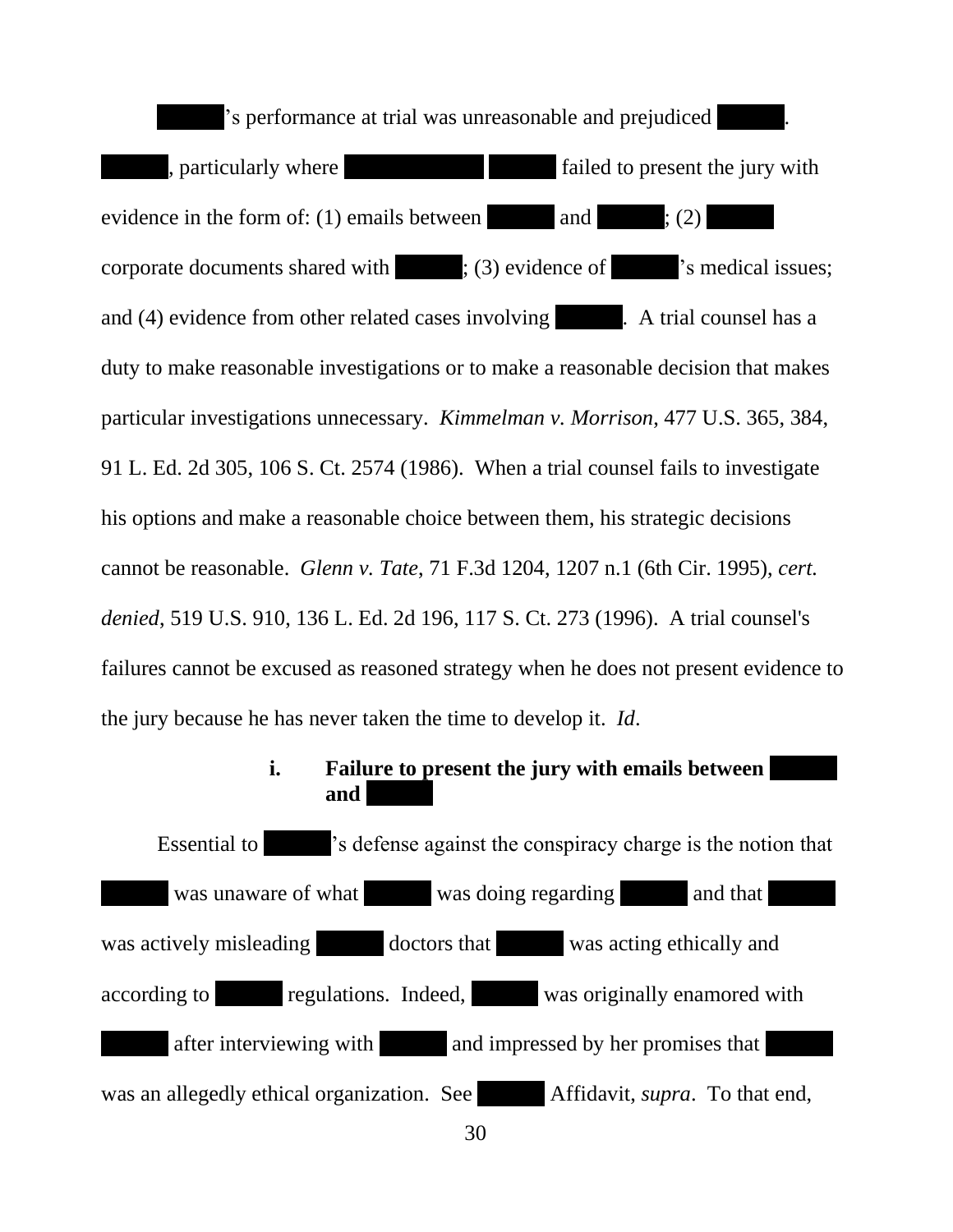followed policies, which he was told corresponded to policies, and even reported potential ethics violations to when he saw them. *Id*.

After was charged in this matter he provided with many emails between and , which , inexplicably, chose not to place in front of the jury. *Id*. These emails show that assured that was acting ethically. *Id*. Not only did fail to put these emails in front of the jury, he also failed to question about them when took the stand at trial. See generally, Testimony of , RE Doc , pg. 's decisions here are unreasonable and prejudiced . Critical to 's defense was getting the jury to understand that was not knowingly involved in any wrong-doing, and even more important, as it relates to the conspiracy charge, that any unethical behavior by was done behind his back and that was actively trying to keep its wrong-doing from . These emails would have gone a long way in showing the jury that was not a coconspirator with , but merely a pawn in 's scheme to defraud Keeping these emails away from the jury made it nearly impossible for the jury to disconnect 's behavior from 's.

's failure to present these emails to the jury cannot be excused as reasoned strategy. *Kimmelman*, 477 U.S. at 384. When a trial counsel fails to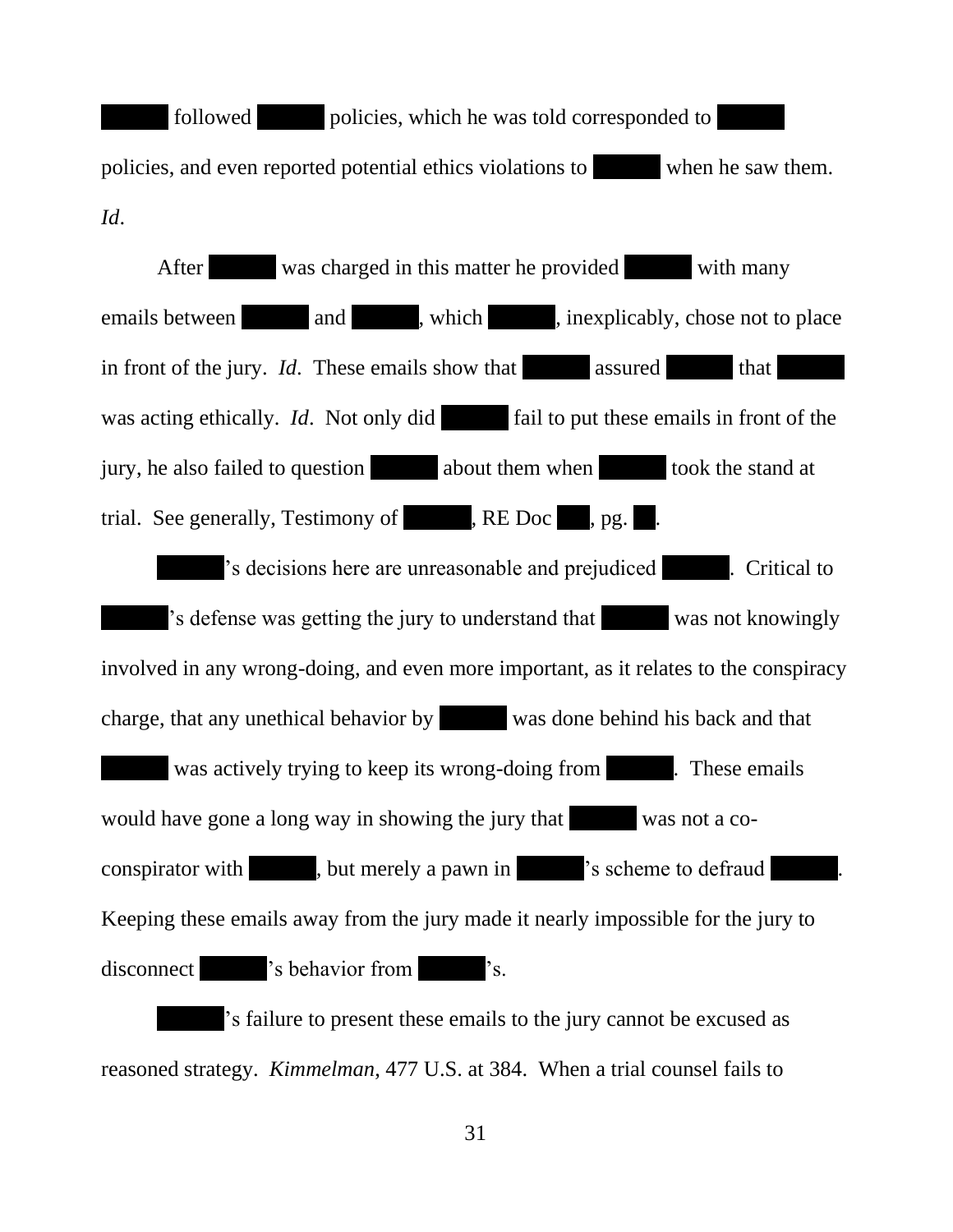investigate his options and make a reasonable choice between them, his strategic decisions cannot be reasonable. *Glenn*, 71 F.3d at 1207 n.1. A trial counsel's failures cannot be excused as reasoned strategy when he does not present evidence to the jury because he has never taken the time to develop it. *Id*. For these reasons and the reasons set forth below, asks this Court to grant the instant motion.

## **ii. Failure to present the jury with corporate documents shared with**

As mentioned above, the Training Documents were exculpatory evidence that was actively mislead by regarding the 's and the company's compliance regarding . See Section A. iv., *supra*. The Training Documents show that used false interpretations of regulations to encourage to unwittingly commit fraud. See Affidavit, *supra*; see also Training Documents, *supra*. That was actively misleading their , and in particular, goes directly to 's point that he did not conspire with . 's decision not to put these documents in front of the jury, particularly where they clearly illustrate the absence of a conspiratorial connection between and , was strategically unreasonable and prejudiced . The point that was actively misleading into believing that he was complying with regulations should have been hammered home to the jury by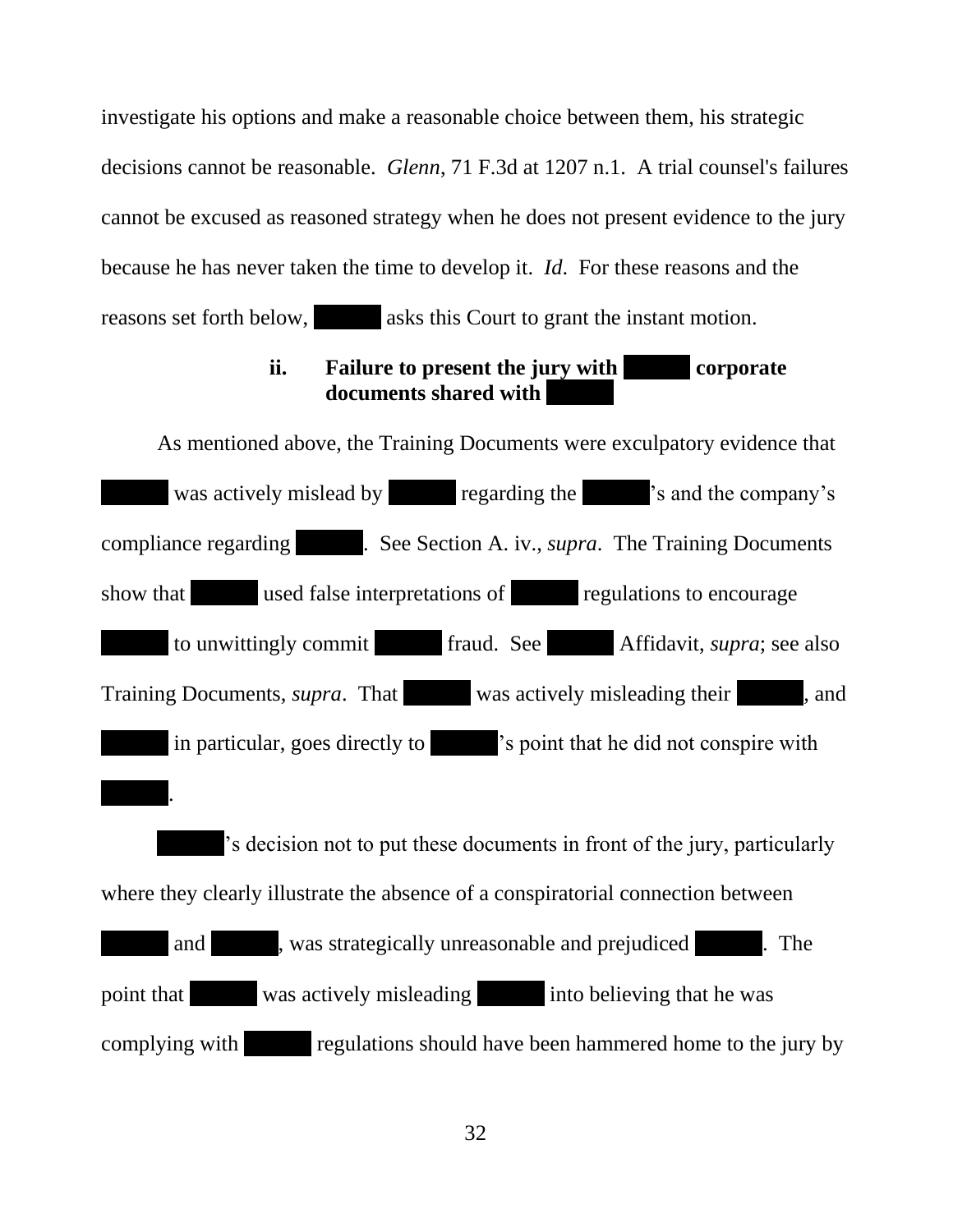putting the Training Documents in front of them. Sadly, did not place this powerful evidence in front of the jury.

For these reasons and the reasons set forth below, asks this Court to grant the instant motion. *Kimmelman*, 477 U.S. at 384; *Glenn v. Tate*, 71 F.3d at 1207 n.1.

### **iii. Failure to present the jury with evidence of 's medical issues**

Another defense theory that was explored, but not utilized, were the medical issues that suffered from. During his year at , was diagnosed with diabetes, after suffering from fatigue and thirst for months. See Affidavit, *supra*. also had trouble finishing his residencies because he was diagnosed with . *Id.* 

brought his medical issues to 's attention, including that undiagnosed diabetes can lead to cognitive impairment, however, chose not to use this information. *Id*. One of the U.S. government's primary arguments is that should have been aware of the fraud that was going on around him. 's medical issues could have been used to refute the U.S. government's above argument.

It was unreasonable for not to present 's medical issues to the jury, particularly where it could have directly refuted one of the prosecutor's primary arguments. Presenting this evidence would have raised doubt in the minds of the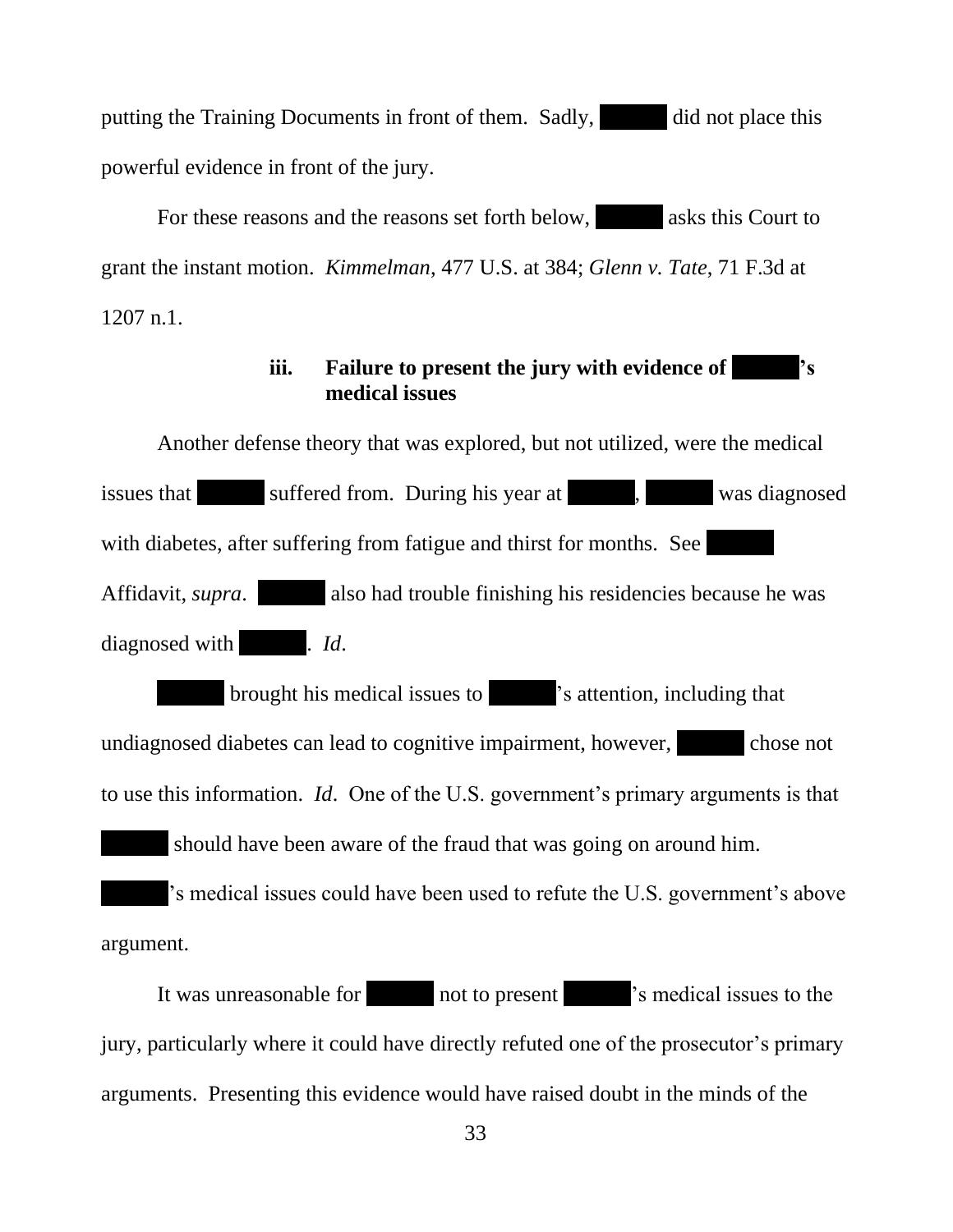jurors whether knew that was committing fraud. Not raising that doubt prejudiced 's defense at trial. For these reasons and the reasons set forth below, asks this Court to grant the instant motion. *Kimmelman*, 477 U.S. at 384; *Glenn v. Tate*, 71 F.3d at 1207 n.1.

#### **iv. Failure to present the jury with evidence from other cases involving**

As mentioned frequently above,  $\blacksquare$  's fraudulent behavior was companywide and led it to be the subject of nation-wide investigations. These investigations led to numerous federal cases. Much of the evidence from these investigations is relevant to the instant matter, particularly where it demonstrates 's scheme to keep their in the dark regarding 's fraudulent behavior. Inexplicably, as mentioned above, 's investigation into these matters was negligent at best. Even worse, did not present the jury with evidence from these other cases and investigations. It was critical to 's defense that the jury understand that was not privy to 's bad behavior and that did its best to make sure that was not aware of 's actions. Evidence from the other cases and investigations would have raised doubt in the jury whether there was a conspiracy between and . Not presenting any of the above evidence was unreasonable and prejudiced  $\cdot$  's defense.

34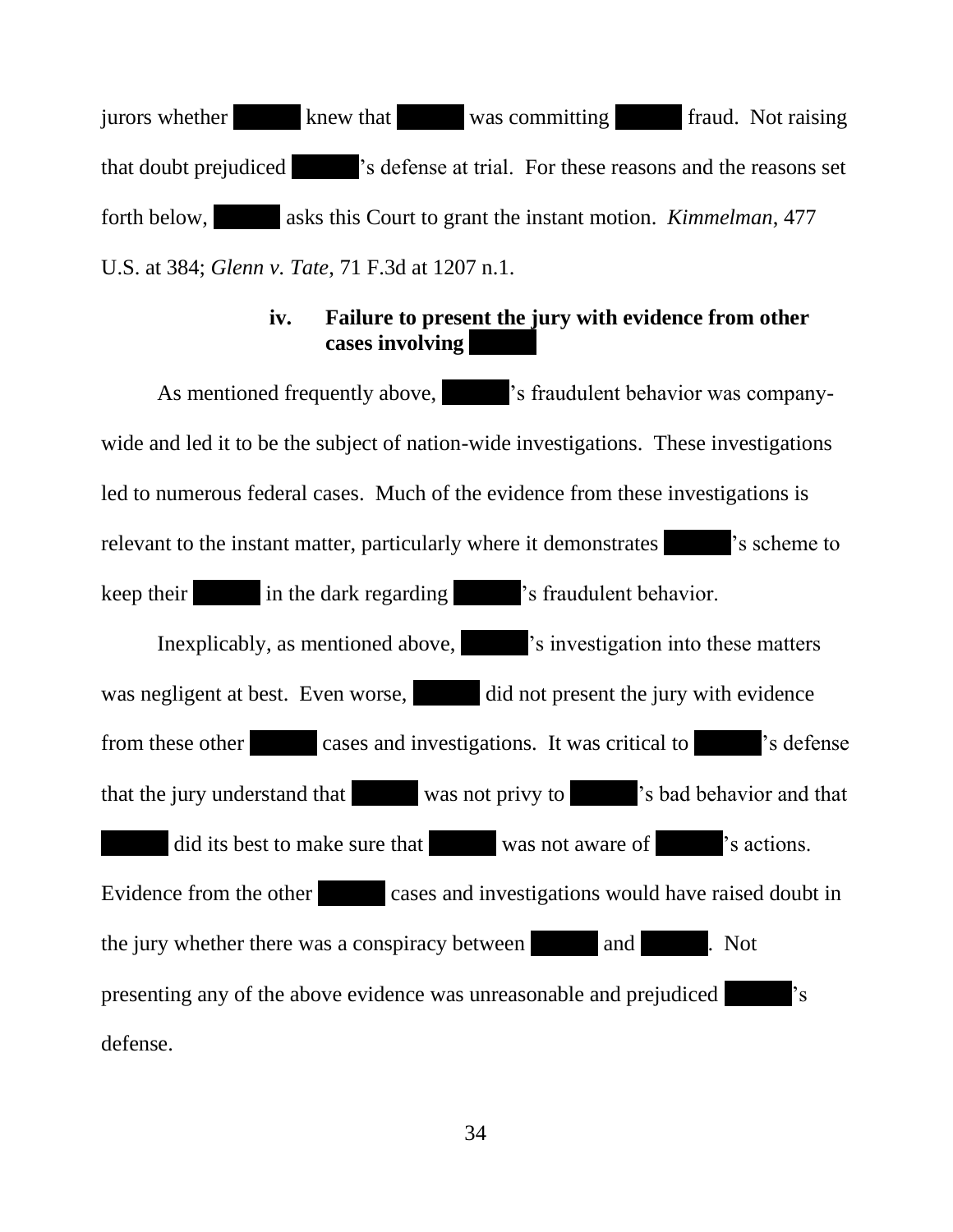For these reasons and the reasons set forth below, asks this Court to grant the instant motion. *Kimmelman*, 477 U.S. at 384; *Glenn v. Tate*, 71 F.3d at 1207 n.1.

## **E. Received Ineffective Assistance Of Counsel When Failed To Raise Relevant Claims On Appeal**

's performance on appeal was unreasonable and , particularly where **failed to argue that the United States prosecuting attorneys violated a** proffer letter executed between their office and . On his first appeal of right, a defendant is entitled to effective assistance of appellate counsel. *Mahdi v. Bagley*, 522 F.3d 631, 636 (6th Cir. 2008), *cert. denied*, 129 S. Ct. 1986, 173 L. Ed. 2d 1090 (2009). Claims of ineffective assistance of appellate counsel are judged under the *Strickland* standard, which requires that the appellant affirmatively establish: (1) that counsel's performance was objectively deficient; and (2) prejudice, which means that there is a reasonable probability that, but for counsel's unprofessional errors, the result of the proceeding would have been different. *Id*. (internal quotation marks omitted); See also *Mason v. Mitchell*, 543 F.3d 766, 772 (6th Cir. 2008) ("Claims of ineffective assistance of counsel have 'two components: A petitioner must show that counsel's performance was deficient, and that the deficiency prejudiced the defense.'" (quoting *Wiggins v. Smith*, 539 U.S. 510, 521, 123 S. Ct. 2527, 156 L. Ed. 2d 471 (2003))), *cert. denied*, 130 S. Ct. 492, 175 L. Ed. 2d 376 (2009).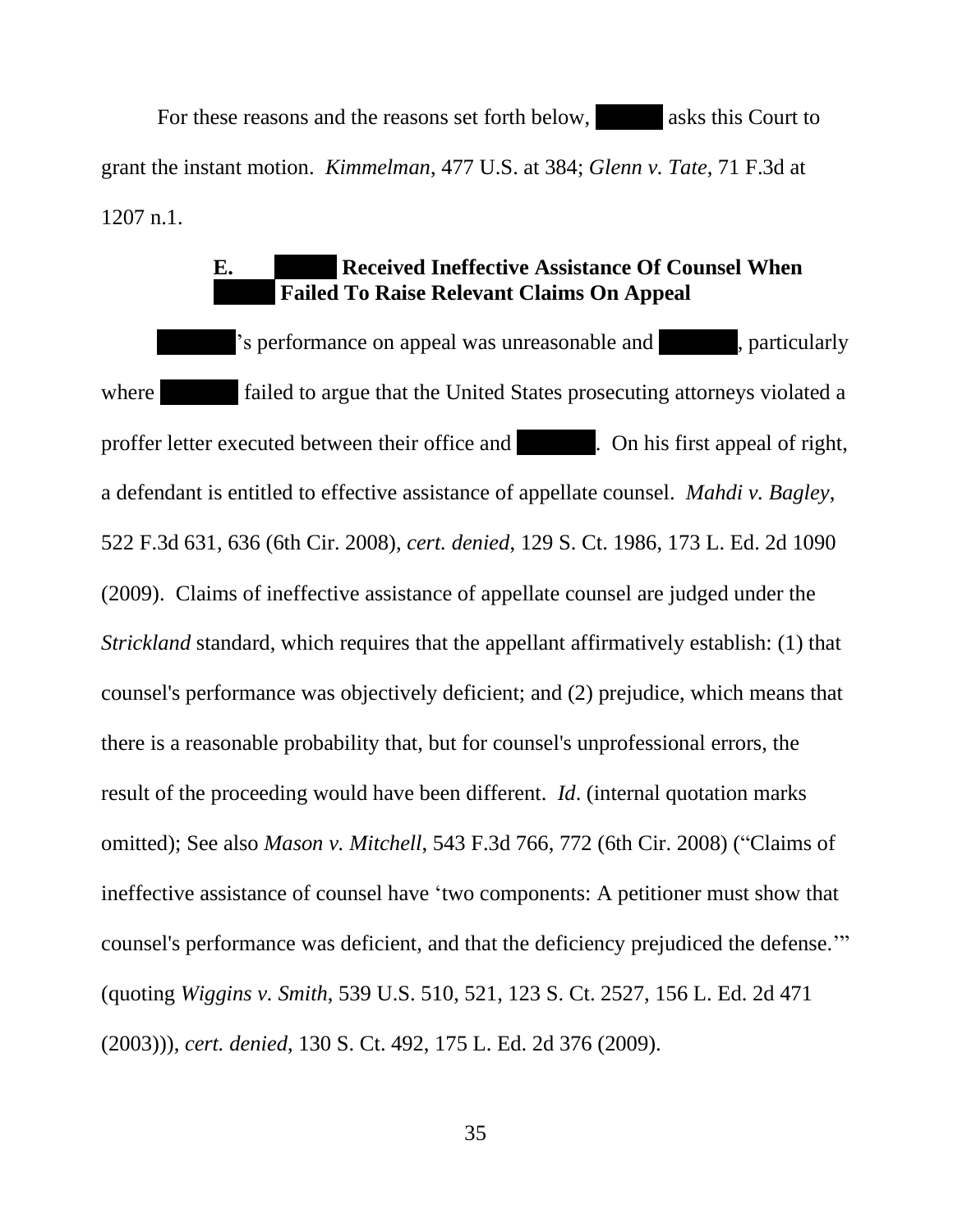Contract law principals that courts use in construing proffer agreements "are glossed with a concern that the defendant's consent to appear at a proffer session should not become a lever that can be used to uproot his right to fundamental fairness under the Due Process Clause." *United States v. Melvin*, 730 F.3d 29, 39 (1st Cir. 2013); citing *United States v. \$87,118.00 in U.S. Currency*, 95 F.3d 511, 517 (7th Cir. 1996). "'Unlike the normal commercial contract,' it is 'due process [that] requires that the government adhere to the terms of any . . . immunity agreement it makes.'" *Id.*; quoting *United States v. Pelletier*, 898 F.2d 297, 302 (2d Cir. 1990). "Because the government's adherence to the terms of the proffer agreement is insured by the Due Process Clause, its failure to adhere is perforce of constitutional dimension." *Id*. "It follows inexorably that the stricter harmless-error standard applies to such a failure." *Id*.; citing *United States v. Hill*, 643 F.3d 807, 877-79 (11th Cir. 2011).

Following the raid of 's branch federal agents met with to question him about his employment with . See Affidavit, *supra*. During one of these meetings was presented with a proffer agreement, where agreed to provide truthful information to the U.S. government in consideration for the U.S. government's promise not to use anything provided by against him. *Id*.; see also United States Department of Justice letter re: , dated , (the "Proffer Agreement"), attached hereto as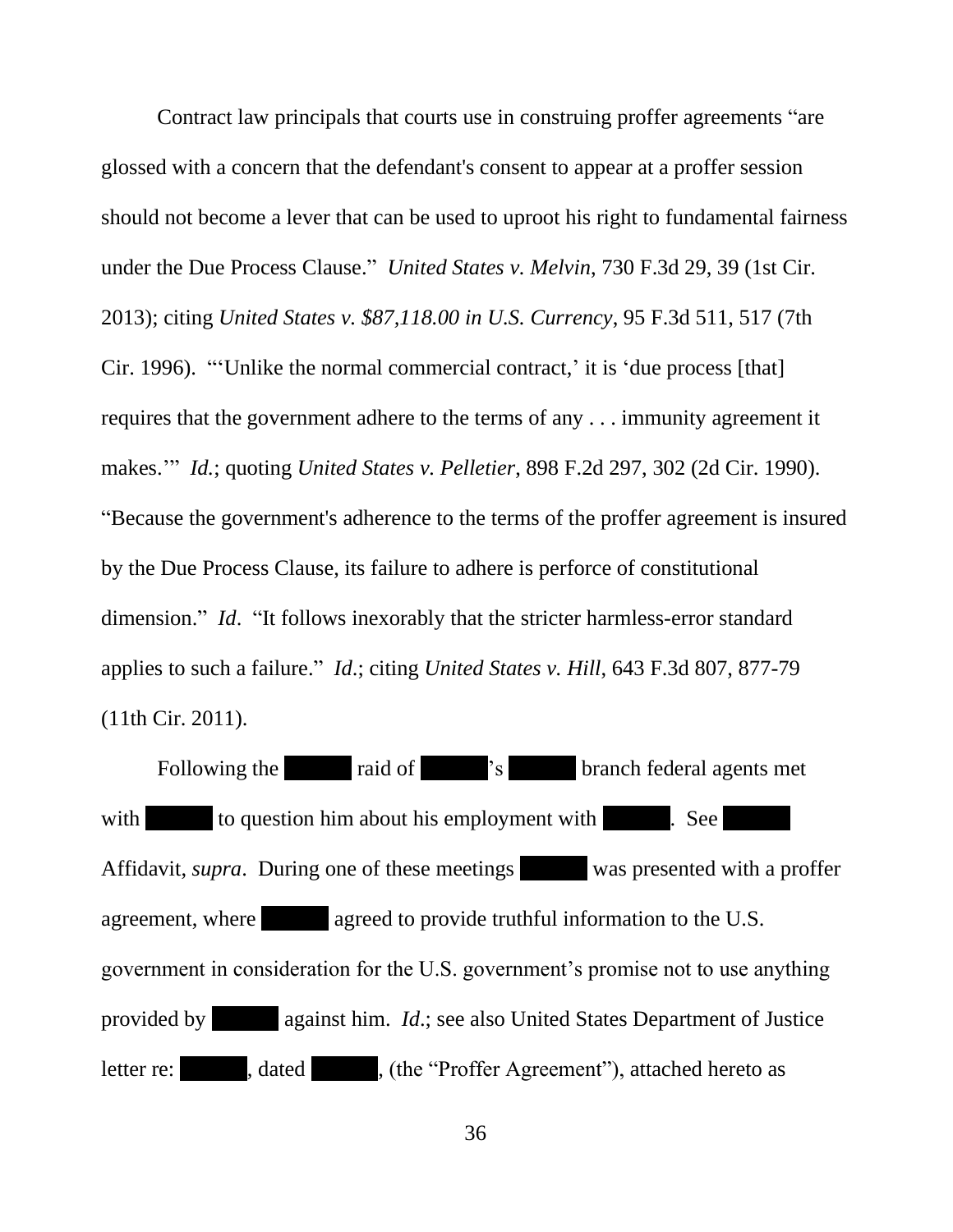Exhibit . held up his end of the bargain, by speaking honestly to the federal agents and by providing the federal agents with his billing sheets. See Affidavit, *supra*. Unfortunately, at the trial in this matter, the U.S. government used information it obtained as a result of the proffer agreement against , thereby violating the proffer agreement. See U.S. Government's Exhibit ; see also Proffer Agreement, *supra*.

raised this issue with no less than times over two years, to no avail. See Affidavit, *supra*. did not raise the issue with the Court at trial, and he did not raise the issue on appeal. 's decision not to raise the U.S. government's violation of its proffer agreement with was unreasonable and an example of deficient performance. Indeed, a violation of a proffer agreement by the U.S. government cuts right to the heart of a defendant's Due Process rights under the 5<sup>th</sup> Amendment to the Constitution. *Melvin*, 730 F.3d at 39; see also U.S. Const. Amend V. There is no good, strategic, reason why failed to protect 's Due Process rights.

's inaction both at trial and on appeal is particularly stark upon consideration of relevant case law regarding proffer agreements in situations similar to the instant matter. In *United States v. Melvin*, *supra*, the defendant gave a statement during a proffer session. *Id*.It was agreed that his statement could not be used against him at trial under the typical proffer conditions. *Id*. At trial, an agent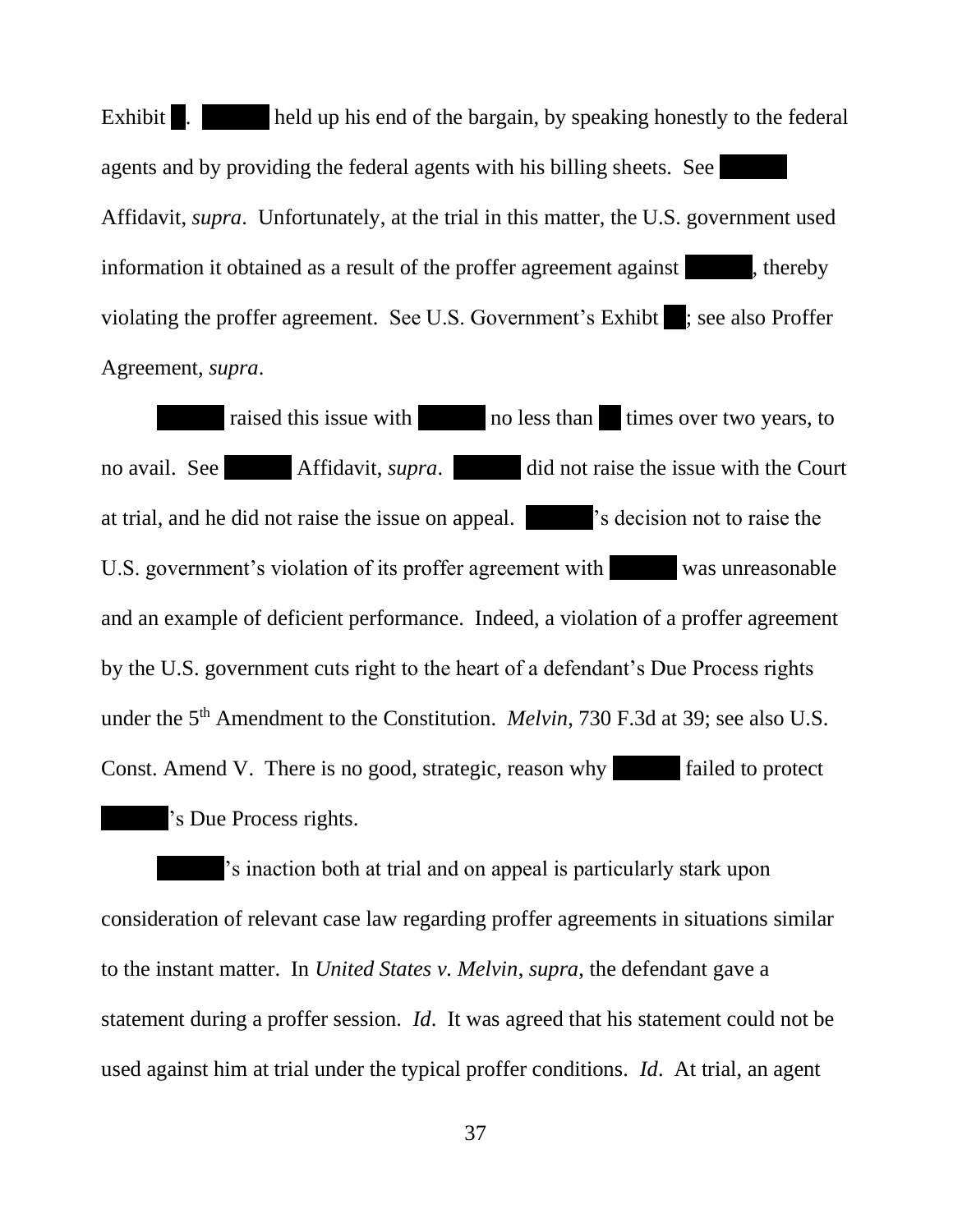was permitted to identify the defendant's voice on recorded wiretaps and said he knew the voice from the proffer session. *Id*. The First Circuit held that this violated the terms of the proffer agreement. *Id*. In *United States v. Hill*, *supra*, the defendant signed a proffer agreement that provided "Anything *related to* the proffer cannot and will not be used against [the defendant] in any Government case-in-chief... [T]he government is completely free to pursue any and all investigative leads derived in any way from the proffer." *Id*. The Eleventh Circuit concluded that the proffer agreement in *Hill* must be interpreted as a *Kastigar<sup>6</sup>* use and derivative use immunity agreement and the matter was remanded to the district court for a full evidentiary hearing on whether the government's case was built entirely independent of any information obtained, or derived from, the immunized cooperation of the defendant. In *United States v. Oluwanisola*, 605 F.3d 124 (2d Cir. 2010), the defendant signed a proffer agreement that provided that the government could introduce the defendant's statements as substantive evidence to rebut, directly or indirectly, any evidence offered or elicited, or factual assertions made, by or on behalf the defendant at any stage of the criminal prosecution. *Id*. The Second Circuit held that challenging the sufficiency of the evidence in general, or questioning a witness about certain dates, did not allow the government to introduce the defendant's statements that were subject to the proffer agreement. *Id*.; see also *United States v. Barrow*, 400 F.3d 109

<sup>6</sup> *Kastigar v. United States*, 406 U.S. 441; 92 S. Ct. 1653; 32 L. Ed. 2d 212 (1972).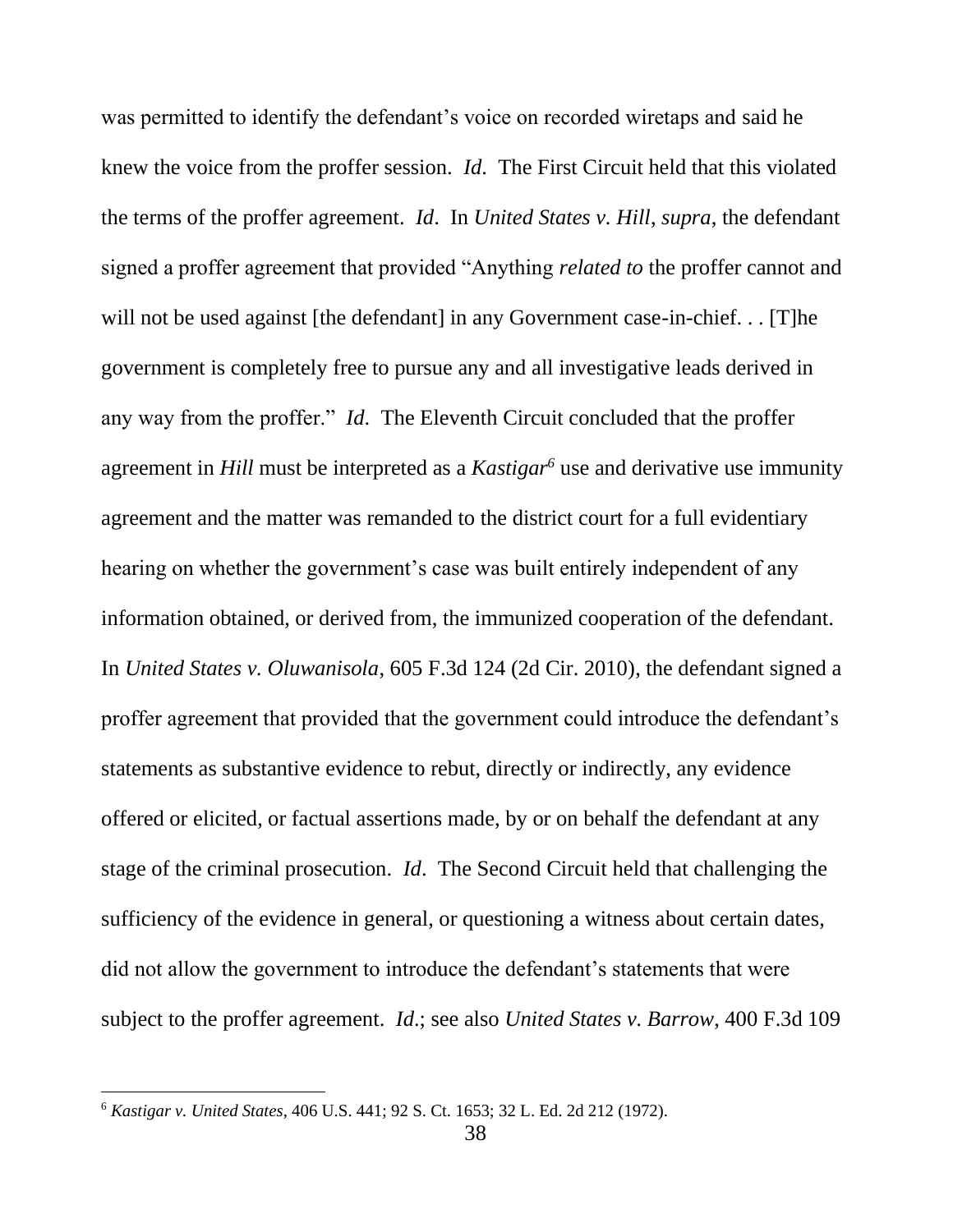(2d Cir. 2005). In *United States v. Al-Esawi*, 560 F.3d 888 (8th Cir. 2009), the defendant signed a proffer agreement and provided a statement to the government. *Id*. Settlement discussions were not successful and he proceeded to trial. *Id*. The agreement stated that the defendant's statements could be used at trial if he provided testimony that contradicted his statements, or if the defense presented evidence that contradicted his statements. *Id*. The prosecutor, however, introduced the statements in its case-in-chief. *Id*. This was error; the statements were not admissible until after the defendant offered inconsistent evidence. *Id*.

While it is impossible to climb into  $\blacksquare$  's head, it is hard to imagine why none of the above cases were used to protect 's Due Process rights at trial or upon appeal, particularly where tried so many times to urge to raise the issue. See Affidavit, *supra*. Perhaps if had been less concerned with ridiculing for doing too much "lawyering," 's performance would have risen to that of a reasonable attorney, one who protects the Constitutional rights of his client and raises valid claims at trial and on appeal. *Id*. By not raising the issues related to the above-mentioned proffer agreement, allowed the U.S. government to use evidence against in violation of 's rights' guaranteed by the 5<sup>th</sup> Amendment. See Proffer Agreement, *supra*; see also U.S. Const. Amend V. This violation of 's rights clearly prejudiced him at trial and on appeal. For these reasons respectfully requests that this Court grant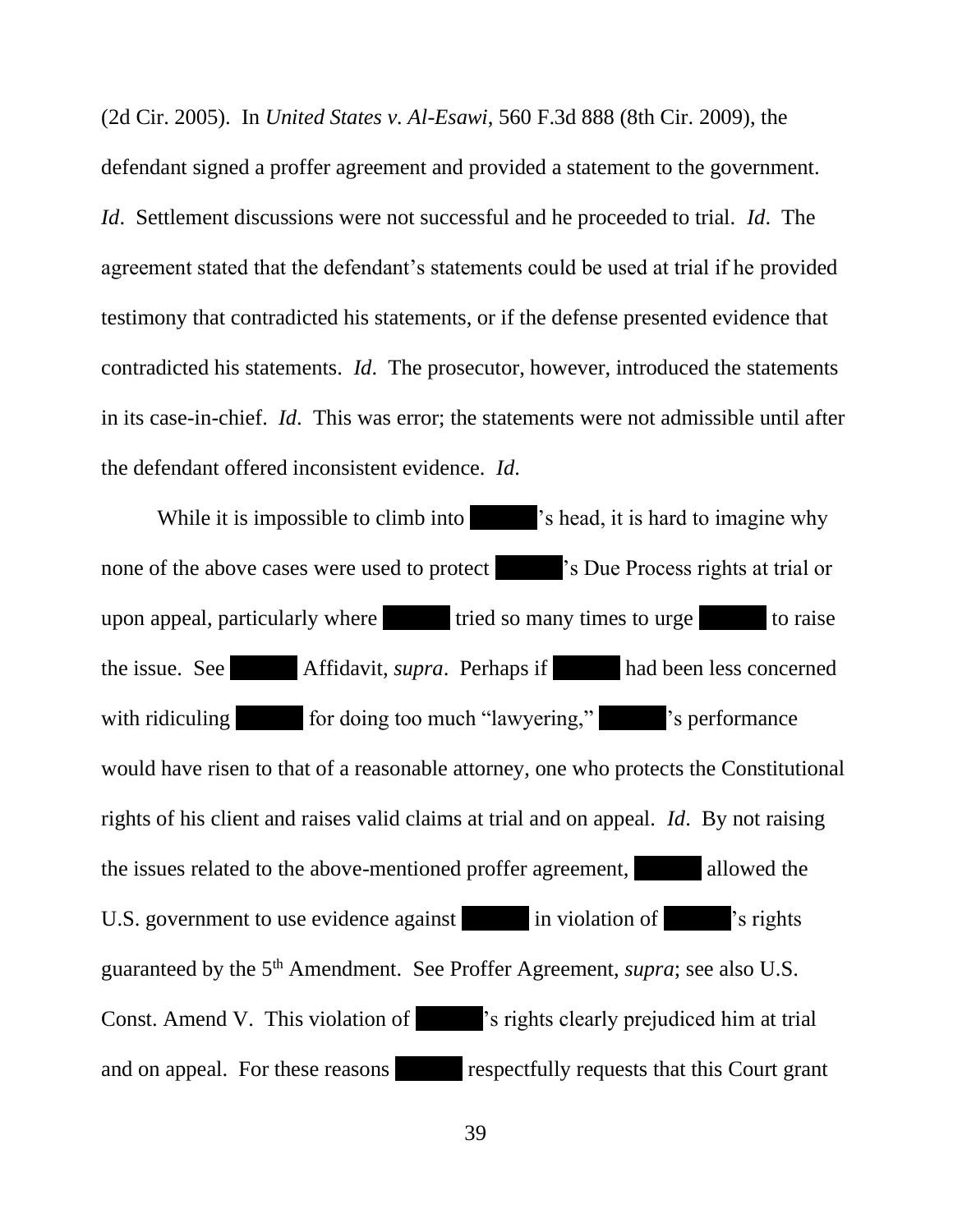the instant motion. *Mahdi*, 522 F.3d at 636; *Mason*, 543 F.3d at 772; *Melvin*, 730 F.3d at 39.

## **IV. CONCLUSION**

As a result of the foregoing, respectfully requests that this Honorable Court grant this Motion Under 28 U.S.C. §2255 to Vacate, Set Aside, or Correct Sentence, and Entry of Judgment.

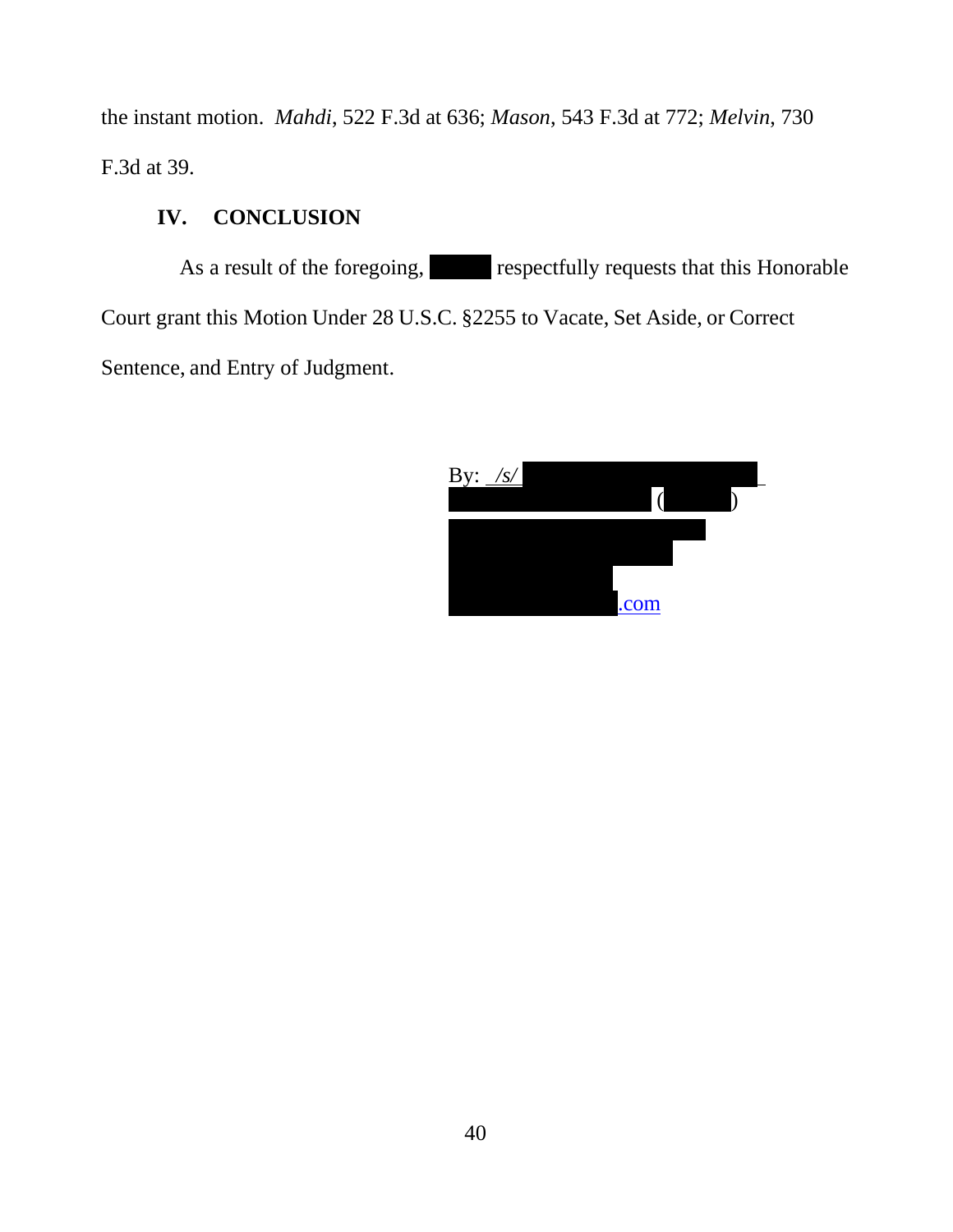## **CERTIFICATE OF COMPLIANCE**

I, certify that this brief compliance with the length, word,

and type-volume limitations specified in FRAP  $32(7)(B)(i)$  and  $6<sup>th</sup>$  Cir. 32 (b)(1),

containing 5,876 words, and is therefore within the allowable limits under these rules.